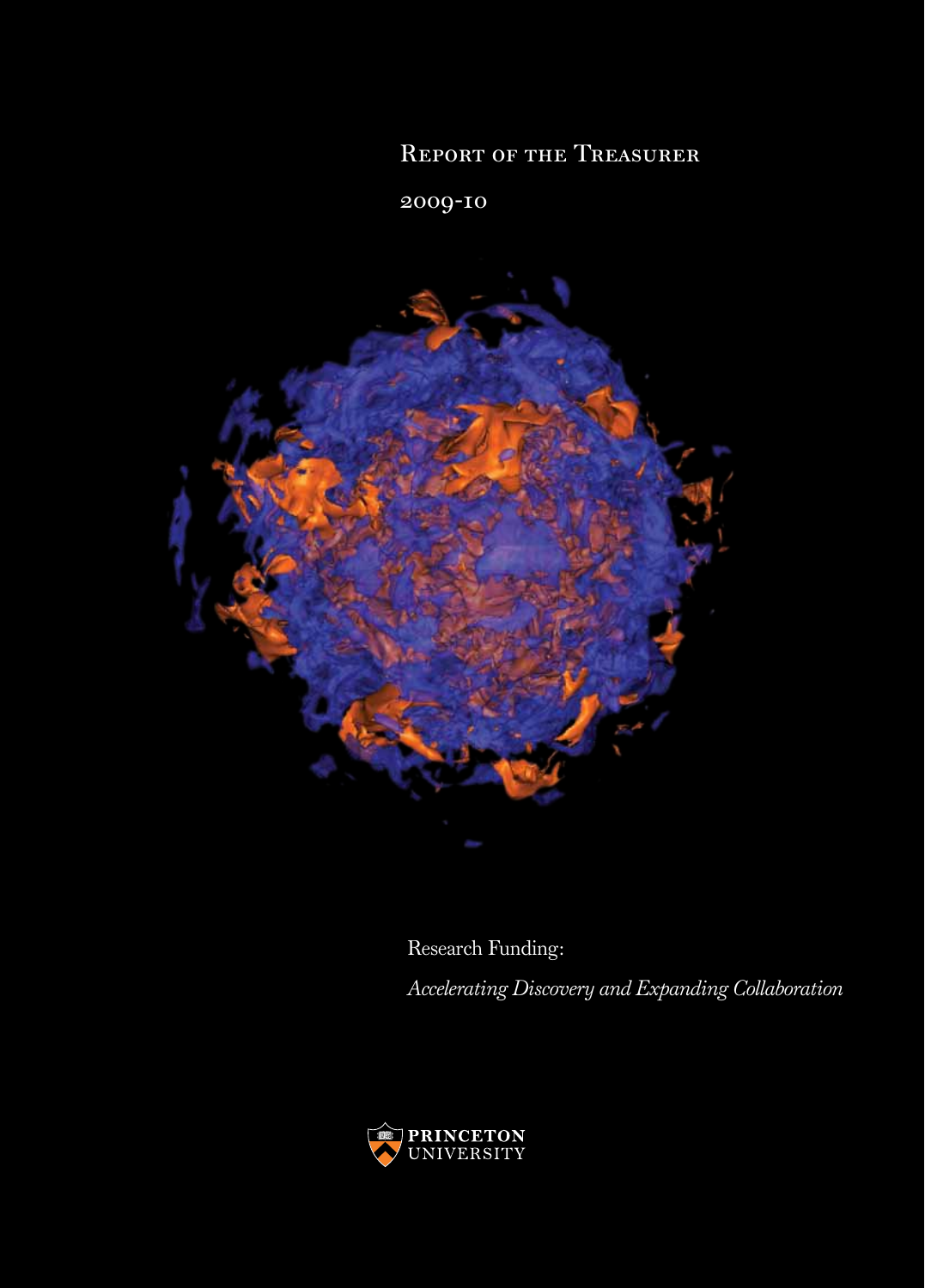## Princeton University Highlights

*Fiscal years ended June 30*

| <u>Financial</u>                     |                                                           |            |             |
|--------------------------------------|-----------------------------------------------------------|------------|-------------|
| (dollars in thousands)               |                                                           | 2010       | 2009        |
| Principal sources of revenues        |                                                           |            |             |
| Tuition and fees (net)               |                                                           | \$87,611   | \$87,631    |
| Government grants and contracts      |                                                           | 242,436    | 216,512     |
| Private gifts, grants, and contracts |                                                           | 66,515     | 57,436      |
|                                      | Investment earnings, including unrealized gains or losses | 1,760,779  | (3,731,351) |
| Principal purposes of expenditures   |                                                           |            |             |
| <b>Educational and general</b>       |                                                           | 1,004,193  | 974,013     |
| Auxiliary                            |                                                           | 111,581    | 107,287     |
| Summary of financial position        |                                                           |            |             |
| Assets                               |                                                           | 18,195,422 | 16,637,761  |
| Liabilities                          |                                                           | 3,524,915  | 3,257,639   |
| Net assets                           |                                                           | 14,670,507 | 13,380,122  |
| Net assets                           |                                                           |            |             |
| Unrestricted/designated              |                                                           | 5,994,533  | 5,451,277   |
| Temporarily restricted               |                                                           | 7,140,152  | 6,477,745   |
| Permanently restricted               |                                                           | 1,535,822  | 1,451,100   |
| Total                                |                                                           | 14,670,507 | 13,380,122  |
|                                      | <b>Students</b>                                           |            |             |
|                                      | Enrollment                                                |            |             |
|                                      | Undergraduate students                                    | 5,044      | 4,895       |
|                                      | <b>Graduate students</b>                                  | 2,450      | 2,450       |
|                                      |                                                           |            |             |
|                                      | Degrees conferred                                         |            |             |
|                                      | <b>Bachelor</b> degrees                                   | 1,188      | 1,136       |
|                                      | Advanced and all other degrees                            | 804        | 752         |
|                                      | Annual tuition rate                                       |            |             |
|                                      | Undergraduate                                             | \$35,340   | \$34,290    |
|                                      | Graduate                                                  | 35,340     | 34,290      |
|                                      | Faculty                                                   |            |             |
|                                      | Full-time equivalent                                      | 915        | 936         |
|                                      |                                                           |            |             |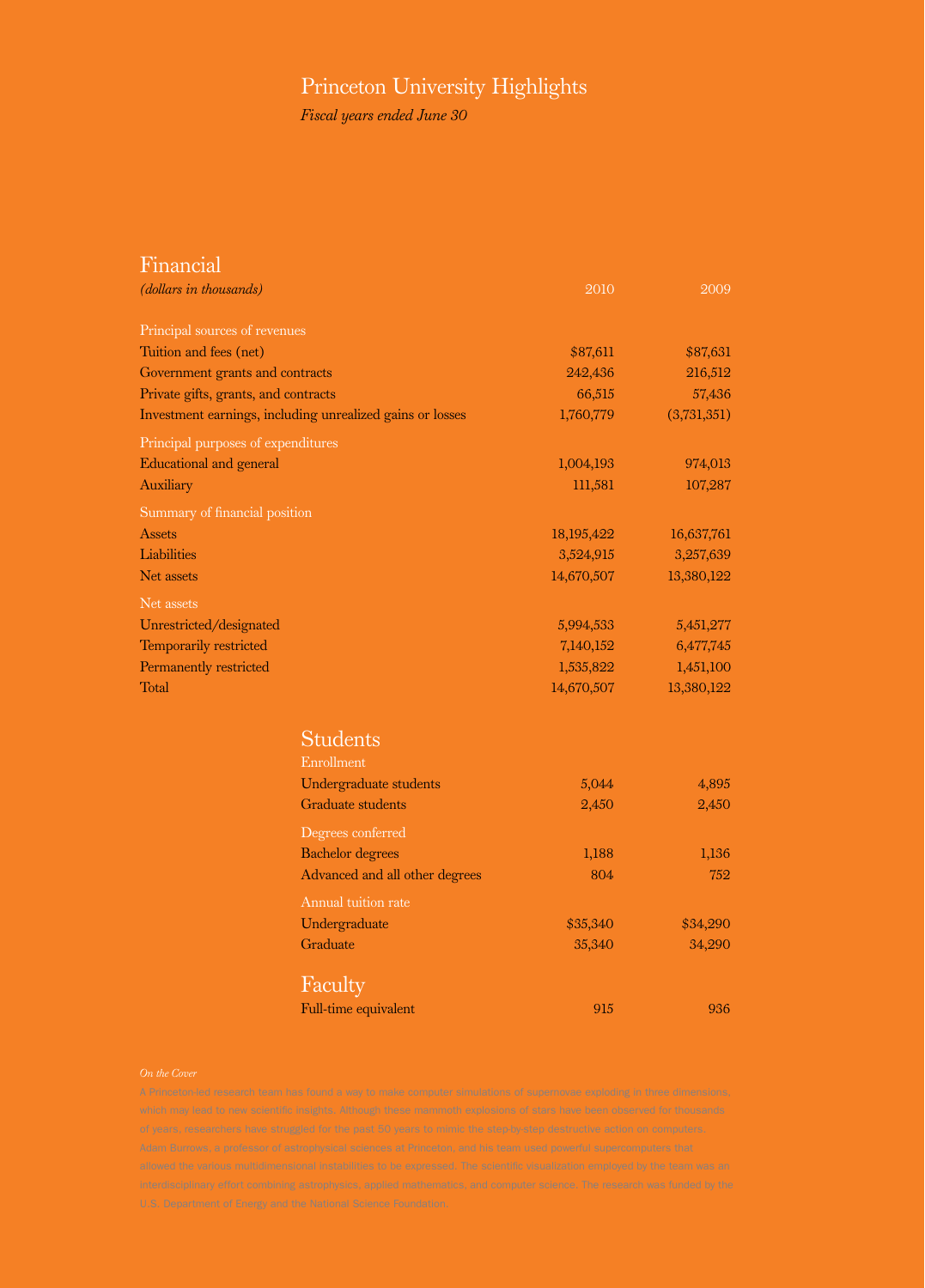## *Supporting Discovery*

As a world-renowned research university, Princeton seeks to achieve the highest levels of distinction in the discovery and transmission of knowledge and understanding. The attentive stewardship of financial assets provides a stable foundation that enables University researchers to accelerate innovation and creativity. Whether from the traditional projects of scientists working within their fields or the increasingly common ventures of many researchers transcending disciplinary boundaries and time zones, the new knowledge that emerges from our unique interplay of resources and talents is placed at the service of national and global goals.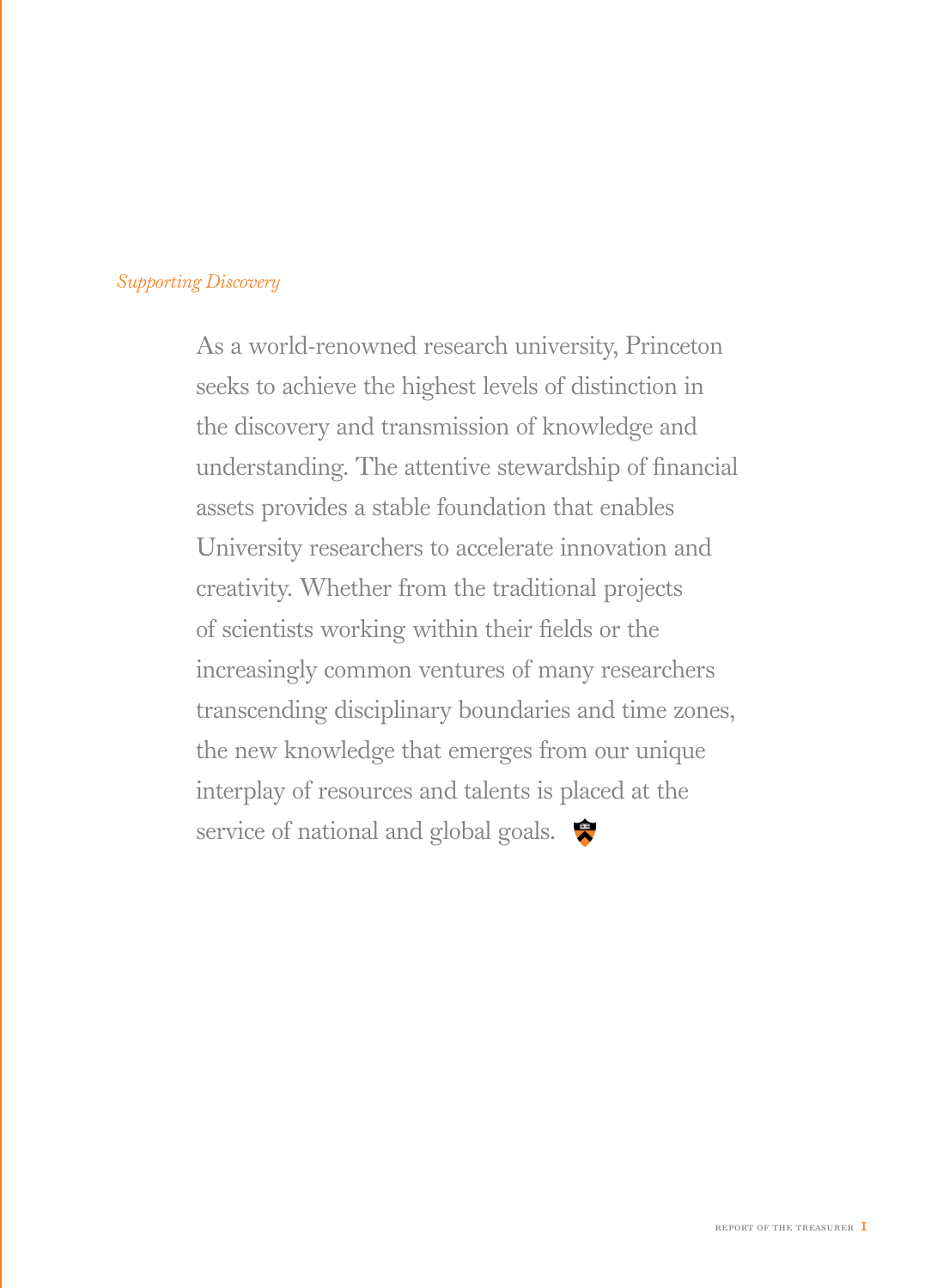## Closing the Books, Opening the Doors



I am pleased to present the financial results for Princeton University for fiscal year 2010.

As we closed the books on fiscal year 2010, we were opening the doors to the new Frick Chemistry Laboratory (shown at right) and breaking ground on the new Neuroscience and Psychology Buildings. These activities exemplify the core mission of the University—teaching and research, including investments in basic research. Our investments are significant and also rely on sponsorship from the federal government and others in support of the advancement of discovery and collaboration.

As you will learn in this report, funding for research at Princeton has increased by 81 percent during the last 25 years, from \$97.6 million to \$176.8 million. And those figures do not include the support from the federal government for the Princeton Plasma Physics Laboratory, which amounted to \$80.1 million this year.

Our new 265,000-square-foot chemistry laboratory and 248,000-square-foot neuroscience/ psychology complex will allow an expanded faculty, recruited from the top ranks of scholars, to teach and conduct research at the frontiers of science. Funding for these facilities is coming from a variety of sources. Princeton's U.S. patent for the anticancer drug Alimta, developed from the discoveries of chemistry professor emeritus Edward Taylor in cooperation with the pharmaceutical company Eli Lilly, yielded royalties that supported the construction of the laboratory. The neuroscience and psychology project is attracting financial assistance from several generous donors interested in seeing the interdisciplinary Princeton Neuroscience Institute thrive in a state-of-the-art environment.



Balance sheets and square feet are metrics, but the important part is the people—the faculty, staff, students, and donors who together are dedicated to the creation and dissemination of knowledge.

Just as I am pleased to present the numbers and good results of this year, I also am proud of Princeton and its commitment to creating spaces and resources for people to expand the boundaries of the arts, humanities, and sciences.

Carolyn N. Ainslie

Vice President for Finance and Treasurer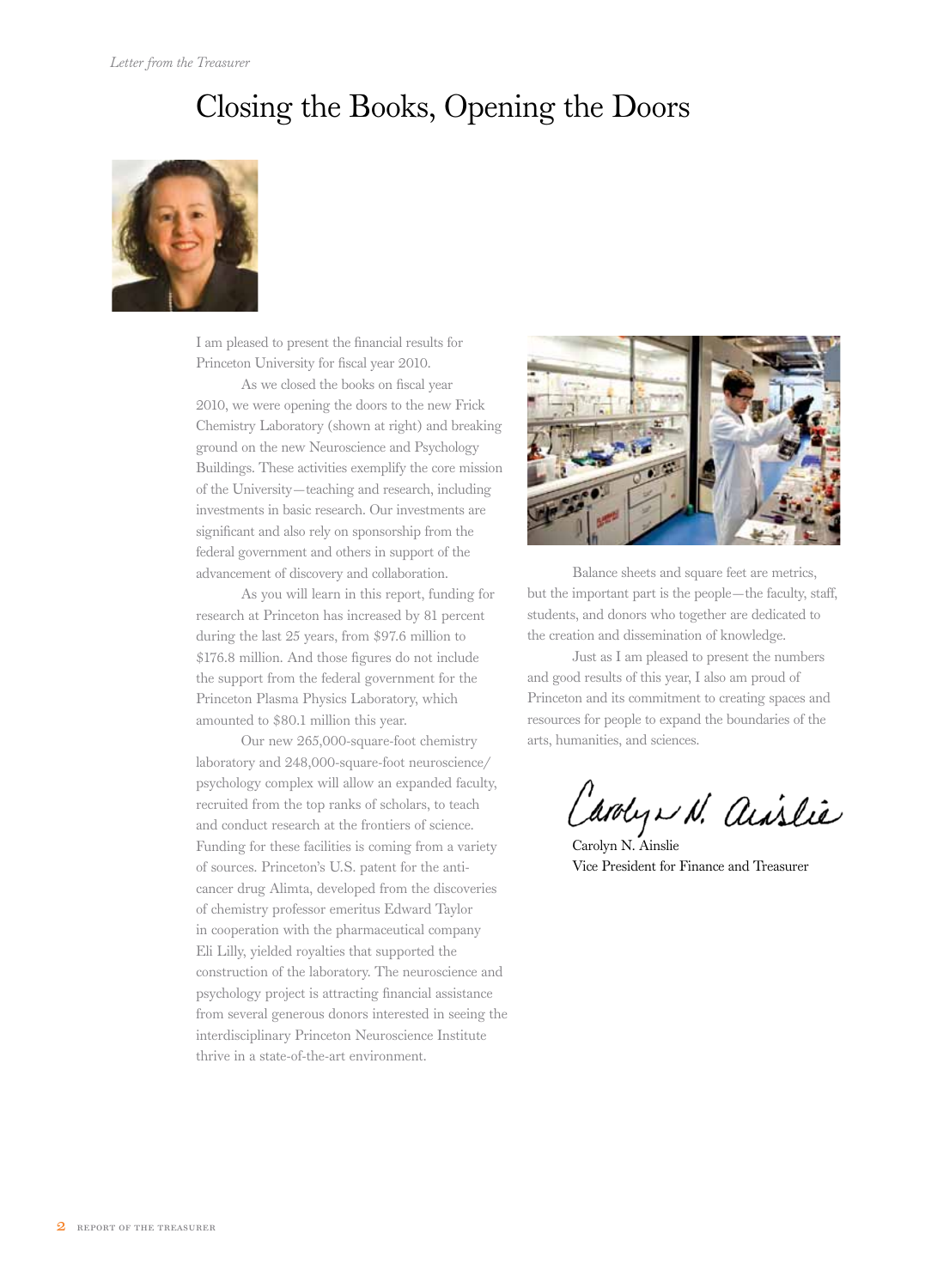# Accelerating Discovery and Expanding Collaboration



Fiscal year 2010 marked the completion of the new Frick Chemistry Laboratory, the start of construction on the new Neuroscience and Psychology Buildings, and the unveiling of initial designs for the Andlinger Center for Energy and the Environment. These structures symbolize and help make possible the continuing strength of Princeton's distinguished research program. University faculty, research staff members, and students conduct pioneering work across a broad range of academic disciplines in state-of-the-art facilities across the campus and abroad. This past year's sponsored research expenditures were \$176.8 million, a 12 percent increase from 2009 despite an uncertain economy. With an additional \$80.1 million in expenditures for the Princeton Plasma Physics Laboratory, the total sponsored research support for 2010 was \$256.9 million. *But like the roots of Princeton's teaching program in a church parsonage, the origins of the University's research program are modest…*



The new Frick Chemistry Laboratory, completed in 2010, provides state-of-the-art facilities for research and teaching.

In an effort to strengthen physics research in the early 1900s, the trustees hired two brilliant young Englishmen, James Jeans in applied mathematics and Owen Richardson in physics. Richardson described the "research facilities" he found in the John C. Green School of Science, which was located near today's Firestone Library and burned down in 1928.

"I remember getting quite a shock when I was first introduced to the part where I was expected to set up a research laboratory," he remembered in a letter 50 years later. "This was a kind of dark basement, ventilated by a hole in the wall, apparently accidental in origin, and inhabited by an impressive colony of hoptoads which enjoyed the use of a swimming pool in one corner. However, with the help of the Clerk of Works these visitors and their amenities were got rid of and a lot of good work was done in it."

Research then, as now, required the marshaling of resources to ensure success.

Above: On the brink of a transition from metal to insulator in a recent physics research project, the electrons in a manganesedoped gallium arsenide semiconductor are distributed across the surface of the material in complex, fractal-like patterns.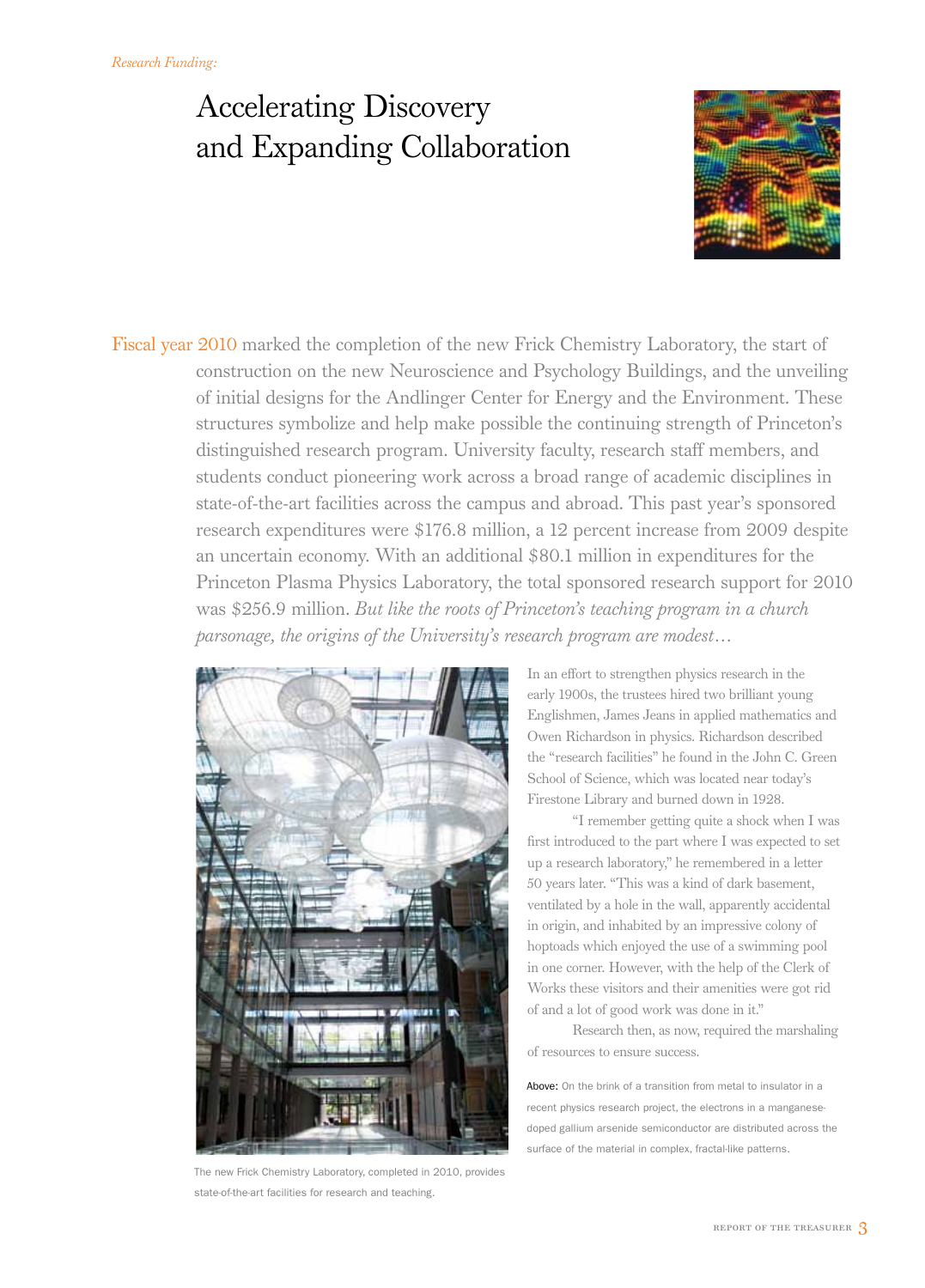### *Research Funding:*

Accelerating Discovery and Expanding Collaboration



### DUAL MISSION

While consistently among the top 100 institutions in the United States earning federal research support, Princeton stands out among its peers because of its small size, its absence of more than a handful of professional schools, and the degree to which its faculty is committed to teaching as much as to research. The scholars who come to Princeton not only love to spend hours in laboratories and libraries;



they also treasure time in the classroom. Those at the forefront of research inevitably are the best teachers, almost simultaneously creating new knowledge and sharing it with their students.

This idea of a dual mission also is reflected in Princeton's research policies. The work must serve the public interest by advancing, preserving, and disseminating knowledge. It also must engage undergraduates, graduate students, and postdoctoral researchers as a vital part of their education.

Princeton stewards the gifts, grants, and other financial resources underpinning the research program in a thoughtful and prudent manner. Before World War II, the University essentially funded its own research program, with equivalent support across the different academic areas. But after the application of basic research to military operations during the war, the country's leaders realized the value of university research to serve the public good. Demand skyrocketed for technologically complex experiments in the sciences and engineering at a scale and in sophisticated facilities that could be attained only with government support.

Federal investment continued during the Cold War. In 1951, Princeton entered into its first contract with the U.S. Atomic Energy Commission to develop fusion as an energy source for the world at what would become the Plasma Physics Laboratory on the Forrestal Campus. Support increased dramatically following the Soviet Union's launching in 1957 of Sputnik, the first Earth-orbiting artificial satellite. The "space race" ignited, and researchers entered a period they call the "golden age." A host of discoveries funded by generous grants opened doors to further intellectual insights as well as practical devices.

In the last two decades, federal funding has waxed and waned as the country's economy has had its ups and downs. Continued investment is needed both to inspire and prepare the next generation of researchers and to maintain this country's position as a leader in the global economy.

Above: The National Spherical Torus Experiment (NSTX) is an innovative magnetic fusion device that began operating at the Princeton Plasma Physics Laboratory in 1999.

Left: Researchers in the late 1940s from the Department of Aeronautical Engineering adjust a supersonic wind tunnel on campus. Princeton earned several large contracts from the government during the Cold War for the study of jet propulsion.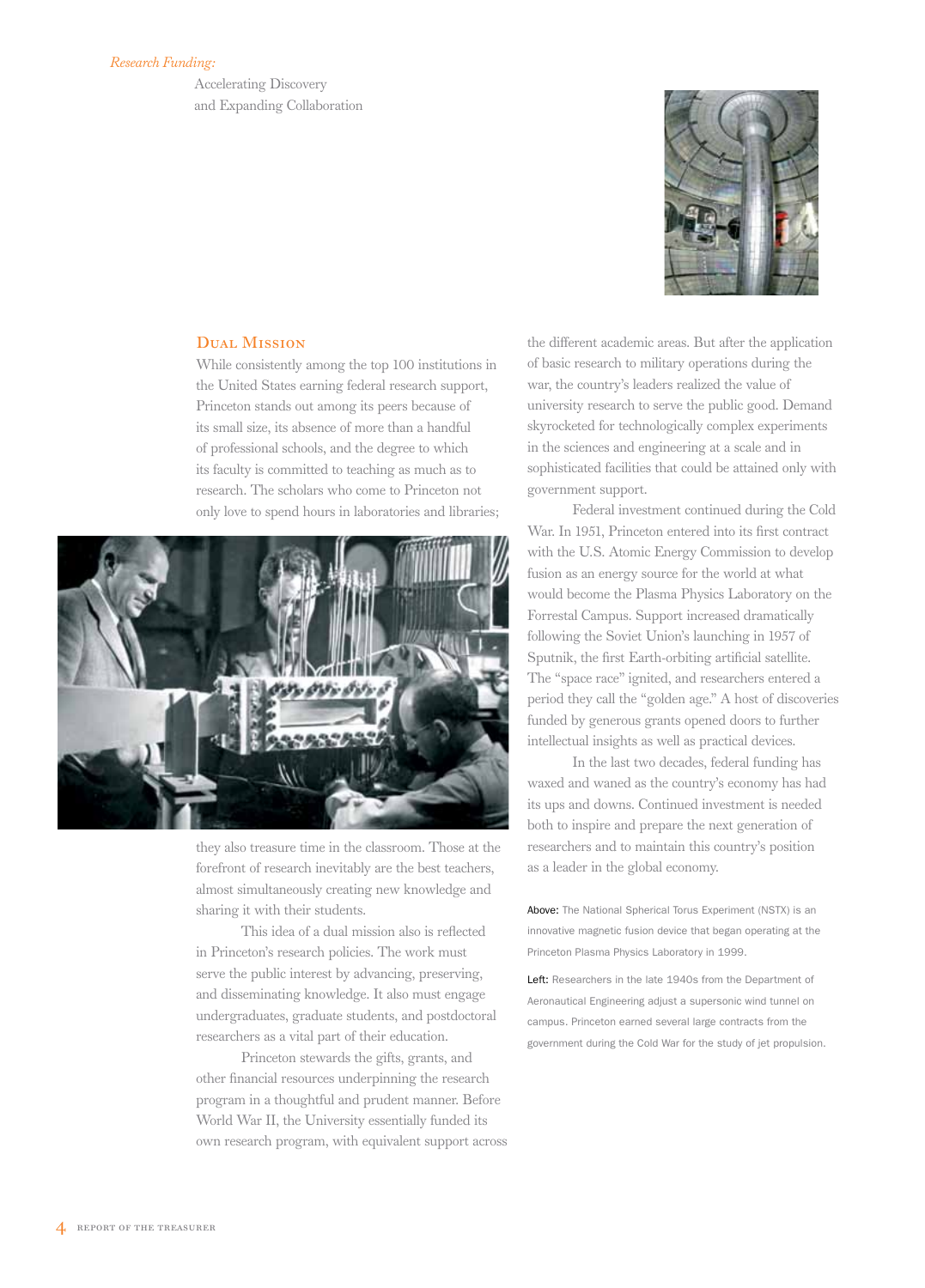

**Total Research Expenditures** Research Center Expenditures

### Funding Sources

Between 1985 and 2010, support for research at Princeton has increased by 81 percent, from \$97.6 million to \$176.8 million (see chart). These figures do not include the additional funding, primarily from the Department of Energy, for the Princeton Plasma Physics Laboratory. Again excluding the PPPL, the University's current outside research funding comes from: government (85.7 percent); foundations (6.9 percent); industry (5.1 percent); and private/other sources (2.3 percent). Of the government support, the top three funding agencies are: the National Institutes of Health (34.1 percent); the National Science Foundation (27.0 percent); and the Department of Defense (20.0 percent).

About three-quarters of sponsored research funding supports the direct cost of the research. Direct costs are the expenditures for research technical staff, postdoctoral researchers, graduate students, equipment, supplies, travel, and the like. The rest of the funding is for indirect costs—charged as a percentage applied to direct costs in order to reimburse the University for the costs of facilities, including the library (depreciation, heat, power, cleaning, security) and administrative support at both the departmental and central levels (payroll, financial reporting, the Office of Research and Project Administration, departmental support staff, personnel, purchasing, etc.). These recoveries flow into the University's budget as general funds. While indirect costs by definition cannot be specifically identified with individual awards, they are real costs that are essential to fulfill the University's research mission.

The University has been awarded \$27.1 million in stimulus funds since 2009 that will be fully spent over the next two to three years in support of more than 60 projects in wide-ranging fields, while the PPPL has received \$19.4 million for fusion research.

Total Research Expenditures and Sponsored Research Center Expenditures *Dollars in Millions*

Cells glow brightly 18 hours after being infected with a genetically engineered virus that directs them to produce colorful fluorescent proteins. Princeton researchers are using this technique to study brain connectivity.

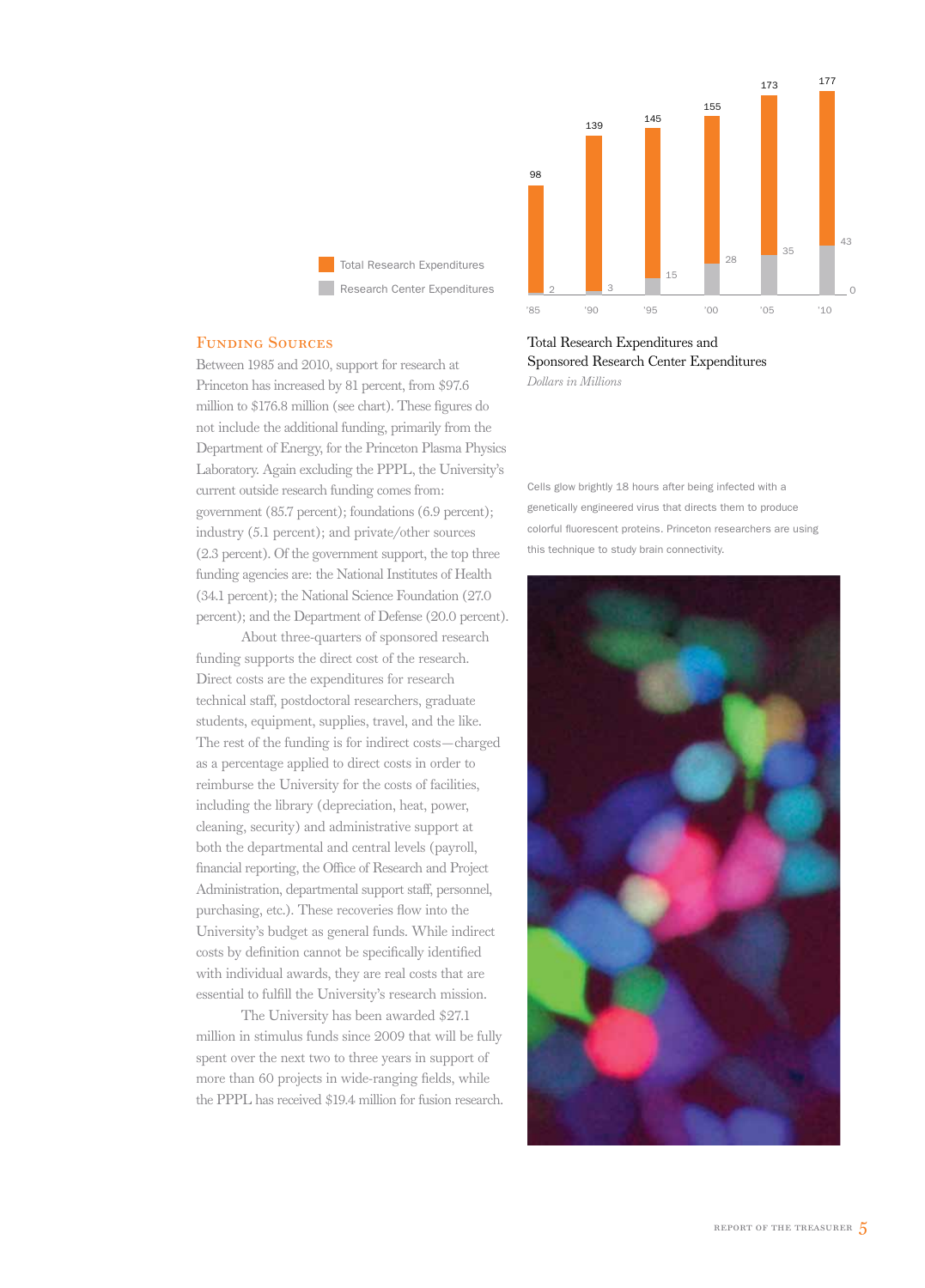### *Research Funding:*

Accelerating Discovery and Expanding Collaboration



The top overall award to Princeton in 2010 (excluding the PPPL) was a \$2.9 million stimulus grant to an interdisciplinary team of scientists led by University engineers who are studying how fuel additives can help supersonic jets fly faster and make diesel engines cleaner and more efficient.

As in the days of the early physics department, Princeton continues to fund more than \$50 million of its research internally. When Princeton astronomers entered a 10-year partnership in 2009 with the National Astronomical Observatory of Japan to conduct research at the Subaru Telescope located at the summit of Mauna Kea in Hawaii, it made a substantial commitment of funds from departmental endowments and highly valued research funds targeted at upgrading the telescope's instrumentation. The collaboration already is yielding results, with a team from Princeton and institutions in Hawaii, Canada, Germany, and Japan making the first direct observation of a planetlike object orbiting a star similar to the sun.



Above: Graduate students and postdoctoral researchers from Princeton are conducting Web-based meetings with scientists at partner institutions in the Princeton Physical Sciences-Oncology Center.

Left: Scientists from Princeton and Japan have formed a partnership to use the Subaru Telescope, which sits atop an isolated peak in Hawaii that is one of the best on Earth for astronomical viewing.

### **UNITED DISCIPLINES**

Princeton physical scientists also are partnering with researchers at four other institutions to explore the driving forces behind the evolution of cancer under a five-year, \$15.2 million award from the National Cancer Institute. The Princeton Physical Sciences-Oncology Center was launched in fall 2009 as one of 12 centers in the institute's new network of Physical Sciences-Oncology Centers. The center's goal is to understand the explosive evolution of cancer under stress at a deep theoretical and experimental level by leveraging the strengths of an interdisciplinary team of physicists, engineers, chemists, biochemists, and oncologists. Using a physics-based approach, the team intends to better grasp the rules or laws that govern how cancer evolves, which may one day inform entirely new treatment approaches.

This type of cross-disciplinary, multiinstitutional research is becoming increasingly common. In fact, 24 percent of Princeton's external research funding in 2010 went to interdisciplinary research centers, compared to 2 percent 25 years ago (see chart on previous page).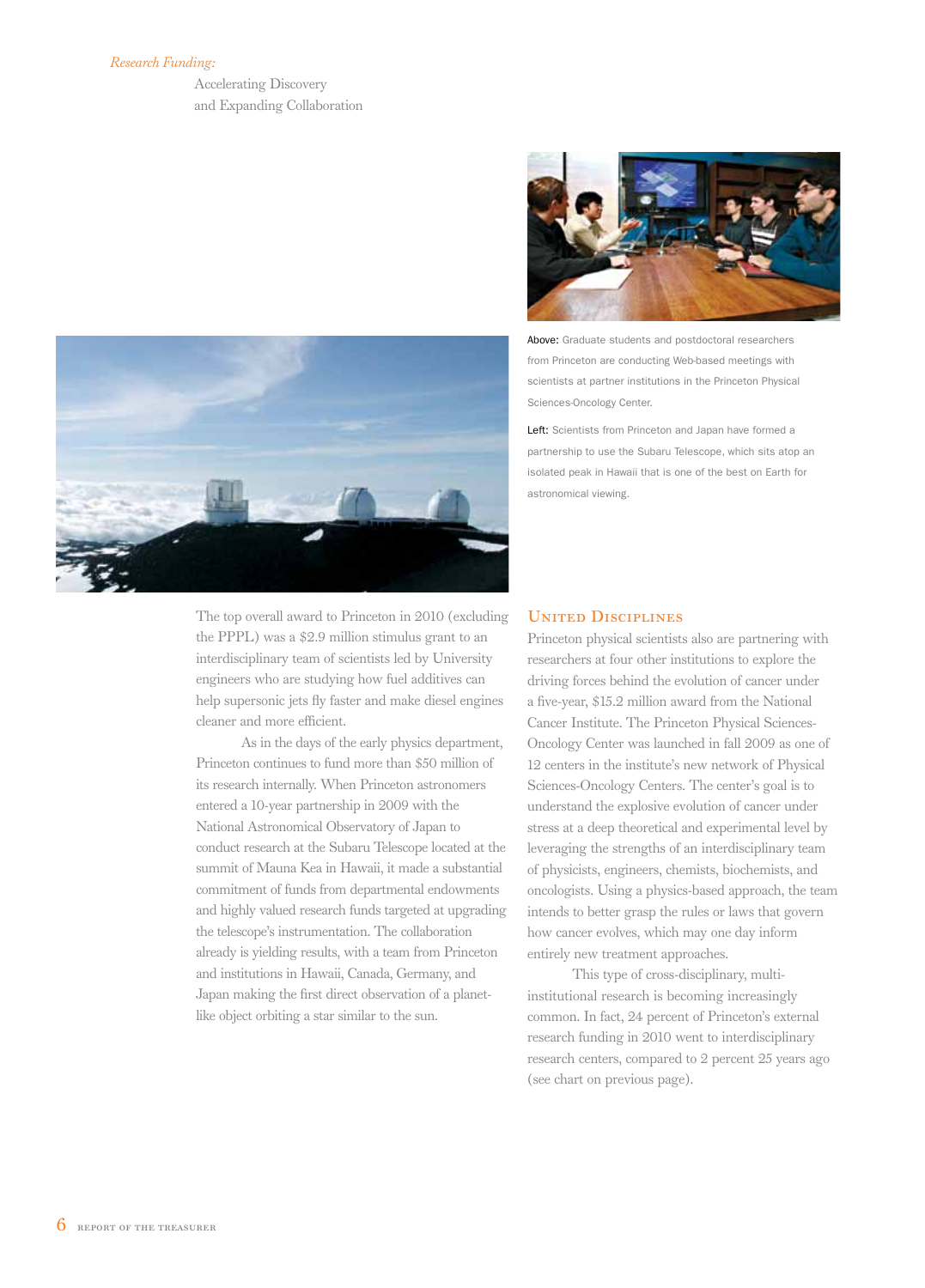



Princeton is home to many centers that have formed to address emerging areas of research and teaching where the University believes it can be a leader. They are supported through a combination of private gifts, federal and other outside grants, and University funds.

The Princeton Neuroscience Institute, formed in 2005 to focus on understanding principles of function and interaction that apply across the brain. This "systems approach," which includes an understanding of neural coding and dynamics, draws on the University's historical strengths in quantitative disciplines such as mathematics, physics, engineering, computer science, and economics. A new home for the institute is under construction.

The Lewis-Sigler Institute for Integrative Genomics, which was established in 1998 to innovate in research and teaching at the interface of modern biology and the more quantitative sciences. The institute is the hub of the Center for Quantitative Biology.

The University Center for Human Values, which celebrated its 20th anniversary in 2010. It was formed to deepen and enhance collaboration at Princeton among scholars across the disciplines with a shared commitment to research and teaching about values in public and private life.

Above: This rendering shows the Neuroscience and Psychology Buildings, where construction began in spring 2010. It will provide a home for the Princeton Neuroscience Institute.

Left: Coleen Murphy (seated at right), a faculty member in molecular biology and the Lewis-Sigler Institute for Integrative Genomics, is examining the life cycle of roundworms to better understand their genetic mechanisms—and those of humans.



Kwame Anthony Appiah, who teaches in the Department of Philosophy and the University Center for Human Values, is an internationally renowned scholar of moral and political philosophy, African and African American studies, and issues of personal and political identity, multiculturalism, and nationalism.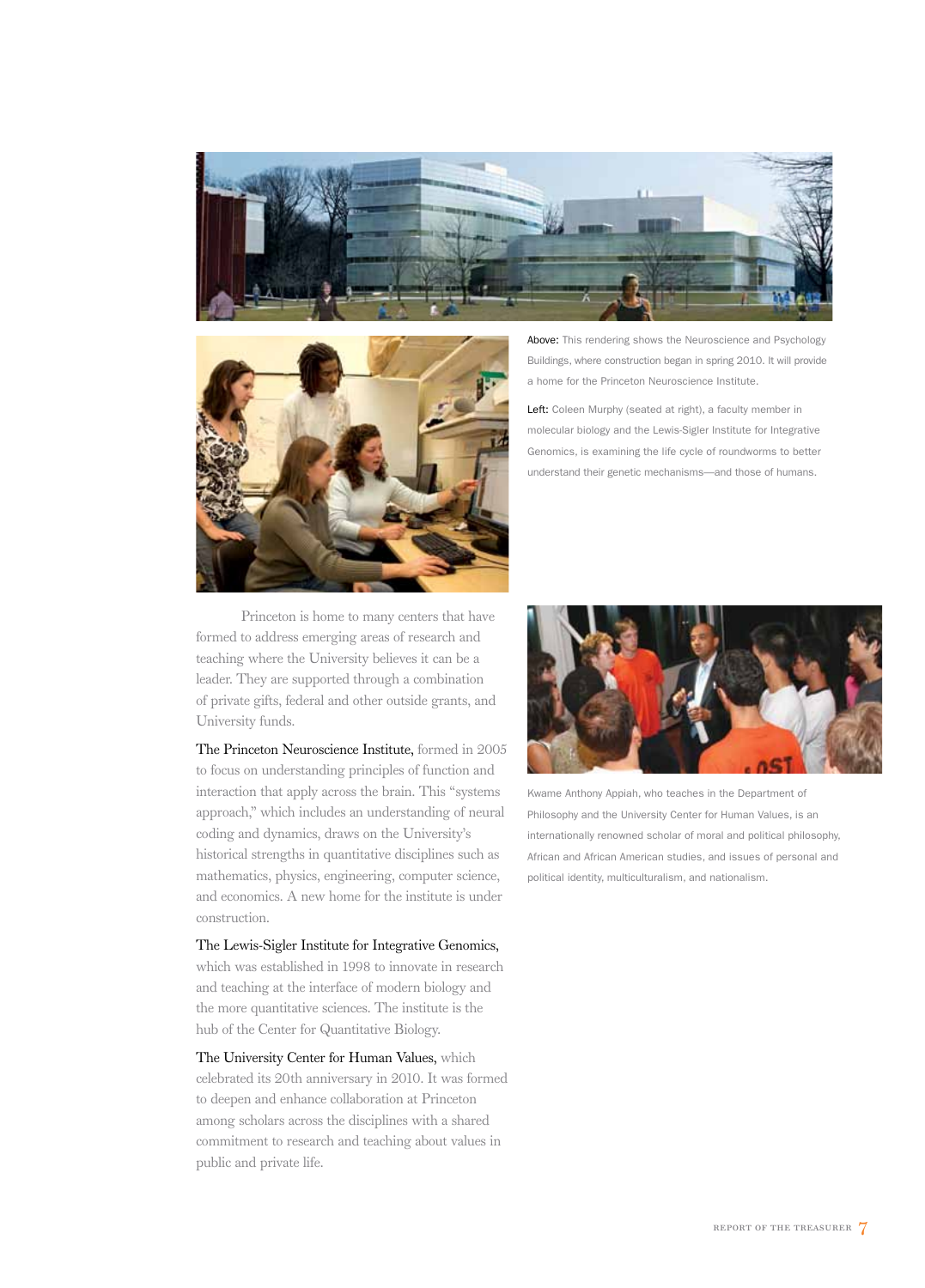### *Research Funding:*

Accelerating Discovery and Expanding Collaboration



### The Bendheim-Thoman Center for Research on Child

Wellbeing, an interdisciplinary center in the Woodrow Wilson School of Public and International Affairs and the Office of Population Research. Established in 1996, its mission is to stimulate basic research, educate faculty and students about issues related to children's policies, and influence policymakers and practitioners at the federal, state, and local levels. Its three major research initiatives are: the Fragile Families and Child Wellbeing Study; The Future of Children, a journal for children's policies (see cover above); and the Princeton Global Network on Child Migration.

### The Andlinger Center for Energy and the

Environment, established in 2008 to support a vibrant and expanding program of research and teaching in the areas of sustainable energy development, energy conservation, and environmental protection and remediation. The center is pursuing these studies with an eye toward translating fundamental knowledge into practical solutions that will enable sustainable energy production and the protection of the environment and global climate from change. Initial plans for laboratory, classroom, and garden spaces for the center were unveiled in spring 2010 (see rendering).



### CONTINUED VIGILANCE

Princeton's departments are becoming more interdisciplinary as well. Faculty in the Department of Chemistry, which will offer the first full load of classes in the new Frick Chemistry Laboratory in February 2011, work at the frontiers of science where the lines between chemistry and other disciplines fuse. They conduct collaborative, interdisciplinary research with the potential to produce findings ranging from new molecules and forms of energy to advanced models of catalysis and innovative materials.

Princeton has emerged from the recent economic downturn with its research program robust, due in part to the efforts of those who steward the University's financial resources and federal leaders who understand the value of basic research. Continued vigilance will be key in preserving the value of Princeton's assets for future generations.

In a recent speech, Princeton President Shirley M. Tilghman discussed the challenges facing science researchers and encouraged the audience to respond to her call to action.

"Let us not forget that in the second half of the 20th century, men and women on this continent created the most impressive and powerful engines for innovation and creativity that the world has ever known," she said. "The seeds of that success, rooted in our nations' research universities, are still with us, slightly battered but unbowed, and if we nurture them, as I believe we can, the golden age of North American science will not be something that my generation talks about nostalgically. Rather, we will be able to say—and say with confidence—*'The best is still to come!'"*

Below: Emily Carter, a Princeton professor of engineering and applied mathematics and an eminent physical chemist, is serving as the founding director of the Andlinger Center for Energy and the Environment.

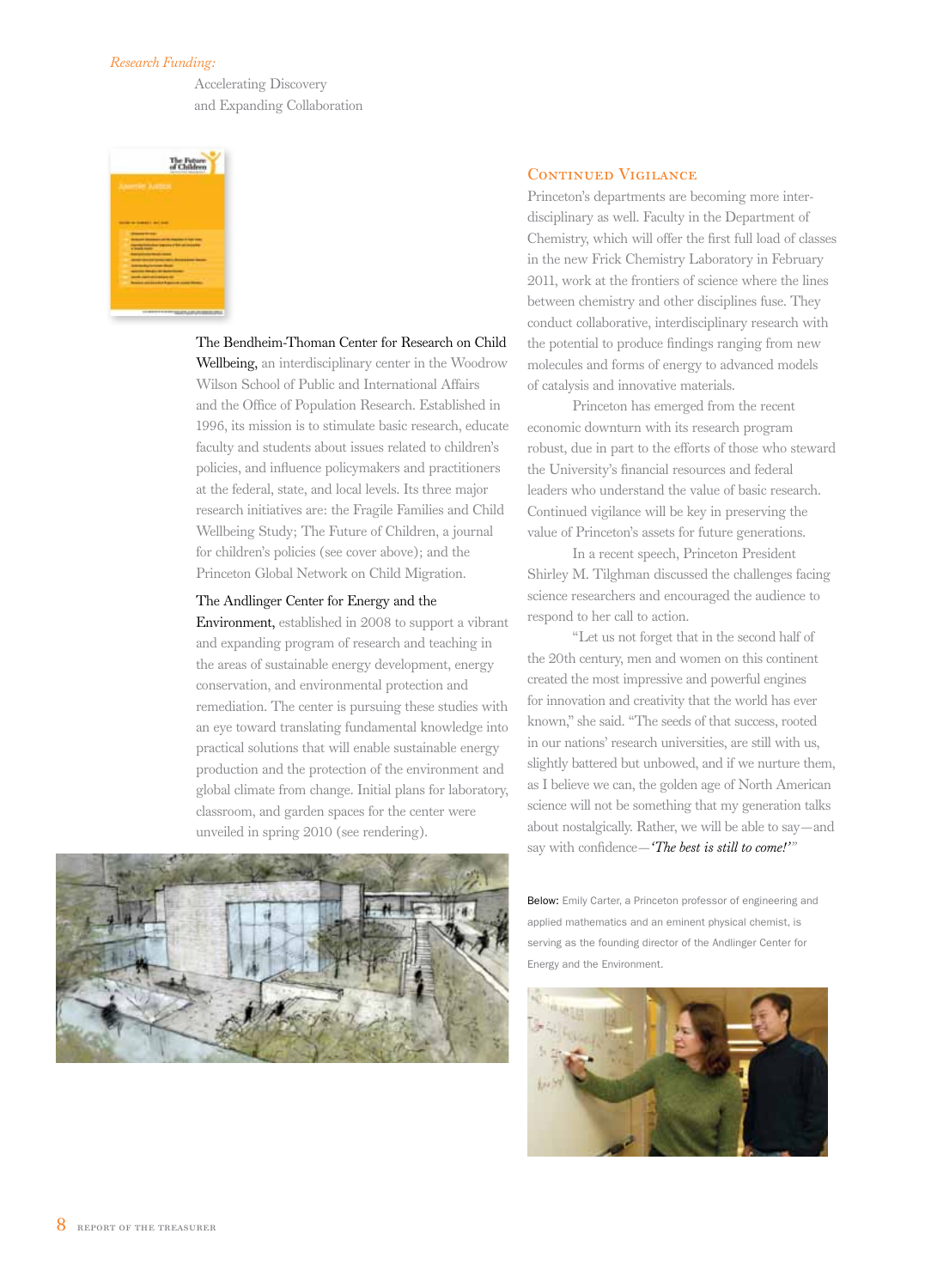# Financial Statement Overview



For Princeton University, fiscal 2010 was a year of stabilization, recovery, and resurgence in the aftermath of the worst economic crisis since the Great Depression. Princeton managed to preserve and strengthen its financial condition during the year and emerge with assurance that its financial resources are well on their way to restoration. Net assets for the fiscal year ended June 30, 2010, increased by \$1.3 billion, or 9.6 percent, almost entirely due to investment gains, supplemented by a modest operating surplus. The overall return of 14.7 percent from Princeton's managed investment portfolio outpaced its peer group of large university endowments, in the context of the financial market recovery.

> Revenues from gifts and pledges, while below the record highs reached in recent years, were consistent with Princeton's long history of successful fundraising and were a testament to the generosity of Princeton's loyal alumni, even during uncertain times. Revenues from government sponsors grew 12 percent as Princeton was able to compete effectively for increased federal research funding. As a result of Princeton's conservative fiscal management practices, as well as budget reductions made in response to the 2009 investment declines, the University ran an operating surplus in fiscal year 2010 of \$22 million, or 1.7 percent. At the same time, Princeton was able to increase the funding of financial aid for its students, a high priority for the University. Princeton was able to successfully continue its annual practice of issuing tax-exempt bonds for capital expenditure and renewal purposes. Princeton's bonds continued to draw high demand as a safe haven for conservative investors, as they did during the most precarious moments of the financial crisis. In conjunction with its \$250 million 2010 Series bond issue, Princeton received affirmation of the highest attainable credit ratings from both Moody's Investors Service and Standard & Poor's agencies.

### ACCOUNTING PRINCIPLES

Princeton University's financial statements, which follow herein, are presented in accordance with generally accepted accounting principles set forth by the Financial Accounting Standards Board (FASB) as supplemented by the American Institute of Certified Public Accountants (AICPA) audit and accounting guide for not-for-profit entities. In addition to general accounting guidance, the statements reflect the impact of specific reporting requirements of not-for-profit organizations prescribed by FASB Accounting Standards Codification (ASC) 958—*Notfor-Profit Entities* on the subjects of accounting for contributions and the format of general purpose external financial statements. Compliance with AICPA guidance includes the consolidation of wholly owned subsidiaries and significant trusts in which the University is a beneficiary, as well as reporting tuition discounts, primarily fellowships and scholarships, as reductions of tuition revenue. The financial statements are fully comparable, including prior-year data on the Consolidated Statements of Activities.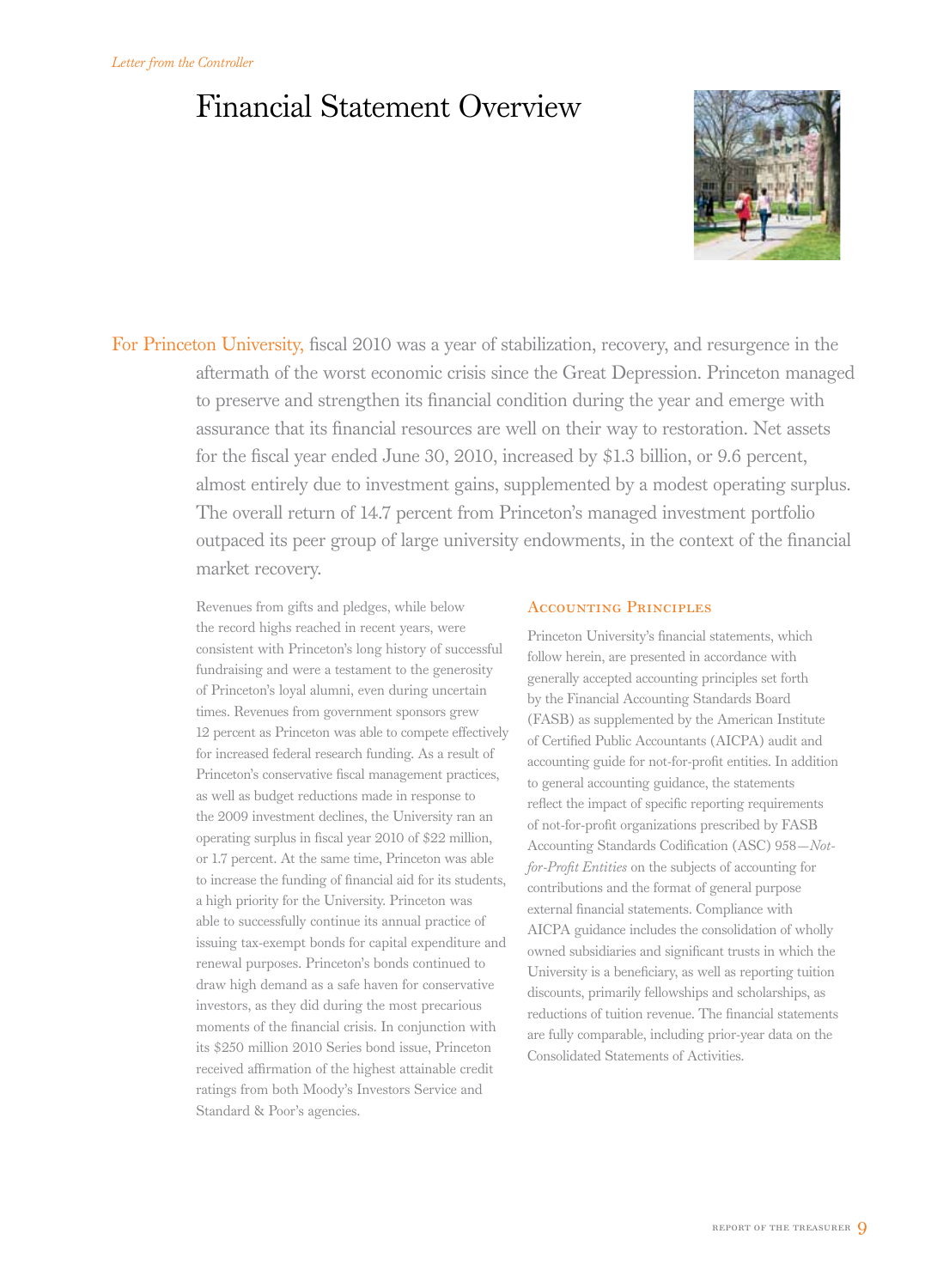### *Letter from the Controller*

Financial Statement Overview



### Financial Reports

The principal objectives of FASB ASC 958-205 are to provide consistency among the financial statements of not-for-profit organizations and to make them more comparable to those of the for-profit sector. FASB ASC 958-205 requires not-for-profit organizations to provide, for their external financial reports, a statement of financial position, a statement of activities, and a statement of cash flows. The organization's resources are classified among three categories of net assets, that is, gross assets less related liabilities, based solely on the existence or absence of donor-imposed restrictions. Amounts for each of the three classes of net assets permanently restricted, temporarily restricted, and unrestricted—are displayed in a statement of financial position, and the amounts of change in each category are displayed in a statement of activities.

Permanently restricted net assets are those resources that may never be spent, mainly endowment funds. They are generally the results of gifts and bequests with donor stipulations that they be invested to provide a permanent source of income. They may also include gifts in kind such as works of art or real property. Temporarily restricted net assets include those that, again by donor stipulation, must be invested only for a certain period of time or may be used in a future period for a specified purpose. Under recently adopted FASB ASC 958-205-45- 28, temporarily restricted net assets also include income and gains on temporarily and permanently restricted funds, absent explicit donor stipulations



to the contrary, until appropriated for expenditure. Unrestricted net assets may be expended for any purpose and result from gifts, other institutional resources, and income and gains on those funds.

### Statement of Financial Position

The statement of financial position is a snapshot of the University's resources and obligations at the close of the fiscal year and is comparable to the document sometimes referred to as the balance sheet. Assets on the statement, which total \$18.2 billion as of June 30, 2010, are presented in decreasing order of liquidity, from cash to property, the least liquid of its assets. As of June 30, 2010, managed and other investments totaling \$14.7 billion constitute 81 percent of total assets, and property net of accumulated depreciation totaling \$2.7 billion constitute an additional 15 percent. Other significant assets are contributions receivable, a requirement under FASB ASC 958-310, which total \$260 million, and educational and mortgage loans receivable, which total \$401 million.

Liabilities, which total \$3.5 billion as of June 30, 2010, also are presented in order of anticipated time of liquidation. Indebtedness to third parties totaling \$2.7 billion, which primarily includes loans to finance the construction, renovation, and maintenance of University facilities and bonds issued for working capital purposes, constitute 77 percent of total liabilities as of June 30, 2010. Also included are the liabilities under unitrust agreements totaling \$70 million, which represent the estimated amounts payable to donors under the University's planned giving programs. The accounting rules require donees to record a liability for the present value of the expected lifetime payments to donors and to recognize the net amount received as a contribution in the year of receipt.

Net assets, which total \$14.7 billion as of June 30, 2010, are calculated as total assets less total liabilities, and are classified among three categories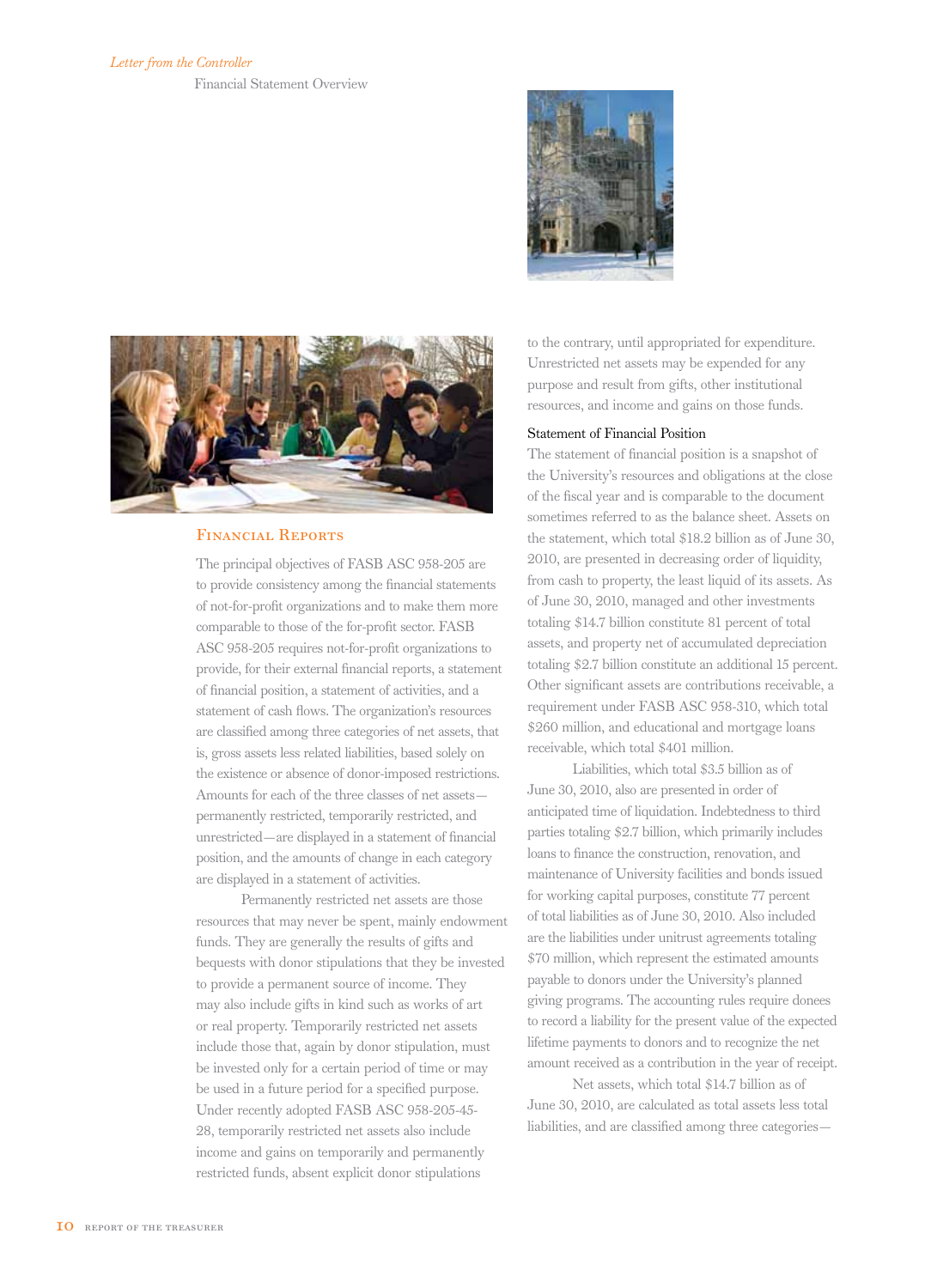unrestricted, temporarily restricted, and permanently restricted—as discussed above. Unrestricted net assets, which total \$6.0 billion as of June 30, 2010, include gifts and other institutional resources that are not subject to explicit donor-imposed restrictions. In accordance with the accounting rules, certain unrestricted net assets have been partially earmarked, or designated, according to their intended use by the University. Temporarily restricted net assets, which total \$7.1 billion, include promises to give that are receivable in future years as well as donor-restricted contributions, the purpose of which has not yet been fulfilled. A significant portion of temporarily restricted net assets includes income and gains on endowment assets which have been reinvested. Permanently restricted net assets, which total \$1.5 billion, include endowment gifts that cannot be spent and funds held in perpetual trust by others.

### Statement of Activities

The statement of activities is a summary of the income and expenses for the year, classified according to the existence or absence of the restrictions described above. Sources such as tuition, sponsored research, and auxiliary activities are normally shown as unrestricted income, although income from certain gifts or sponsored agreements may be includible in any of the three classes of income depending upon the donor's specifications. Gifts to endowment, for example, are permanently restricted. Income from temporarily restricted sources is reclassified to unrestricted income when the circumstances of the restriction have been fulfilled. All expenditures are made from unrestricted net assets, since an amount cannot be spent until all restrictions on its use have been removed.

The statement of activities is presented in two sections, operating and nonoperating, which attempt to reflect the principles of the University's operating budget. Items of income shown in the operating section, which total \$1.3 billion for the year ended June 30, 2010, include all unrestricted receipts



as well as the endowment earnings made available for spending under the spending rule. Virtually all expenses, which total \$1.2 billion, are considered to be associated with operating activity. For the year ended June 30, 2010, the University produced a surplus from operating activities in the amount of \$22 million, calculated as total operating revenues less total operating expenses. Major items of income that are considered nonoperating, which amount to \$1.3 billion for the year ended June 30, 2010, include unrealized appreciation on investments and endowment income earned in the current year to be used in the succeeding year in accordance with operating budget policy. Unrestricted gift income, primarily from Annual Giving, is shown as operating income, while income from promises to give (pledges) is considered a nonoperating source of income.

The statement of activities concludes with a reconciliation of the change in each class of net assets for the year to the balance of net assets shown on the statement of financial position. The total change in net assets for the year ended June 30, 2010, for all classes of net assets is an increase of \$1.3 billion.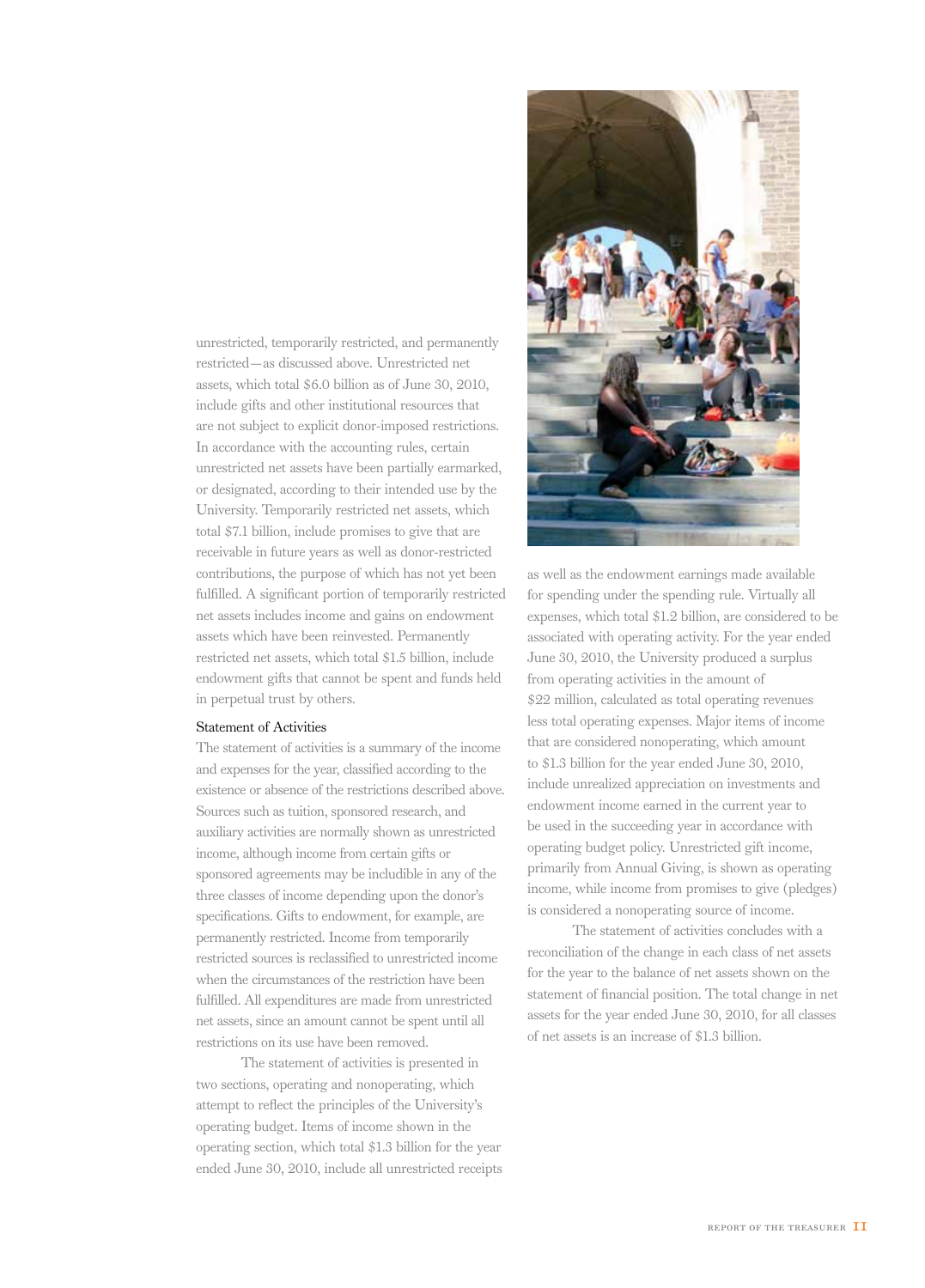

### Statement of Cash Flows

The statement of cash flows is intended to be the bridge from the increase or decrease in net assets for the year to the change in cash balances from one year-end to the next. Several items shown as expenses in the statement of activities, such as depreciation, do not require an outlay of cash, whereas the purchase of capital assets, which does require the expenditure of cash, is added directly to the statement of financial position and only shows on the statement of activities on a depreciation basis. Other items that affect cash balances but are not required to be included in the statement of activities include the purchase and sale of investment securities, borrowing proceeds and the repayment of loan principal, and the net change in accounts receivable and payable.

The reconciling items on the statement of cash flows are grouped into three categories. Operating activities, which used \$586 million in net cash for the year ended June 30, 2010, are those items of income and expense that occur during the normal course of providing services as an educational institution. Cash flows from operating activities also include investment earnings distributions, which have been temporarily suspended since 2009 in order to preserve investment liquidity. Investing activities, which provided \$260 million in net cash, include the acquisition and disposal of capital assets such as buildings and equipment, and the purchase and sale of investments. Financing activities, which provided \$325 million in net cash, are those transactions that provide permanent capital for the organization, such as endowment gifts. Also included are the disbursement of funds for new student and employee loans, and the collection of principal payments on such loans, as well as the proceeds from long-term borrowing to finance capital additions, renewal, and replacement, and the repayment of principal on such indebtedness.

### CONTRIBUTIONS

In accordance with FASB ASC 958-310, donors' unconditional promises to give are required to be recorded as revenue and as amounts receivable by donees in the year received. Where collection is not expected within one year, the amount recorded is determined on a present-value basis. Conditional promises to give are recognized when they become unconditional, that is, when the conditions imposed by the donor have been substantially met.

Contributions must be classified among those that are permanently restricted, temporarily restricted, or unrestricted, as determined solely by the donor. For the year ended June 30, 2010, contributions classified as permanently restricted totaled \$55 million, as temporarily restricted totaled \$94 million, and as unrestricted totaled \$67 million. The classification of contributions is essential for the proper presentation of revenue in the statement of activities and of net assets in the statement of financial position, previously discussed.

### Endowment Management

A significant portion of the operating budget is financed from endowment earnings. Consequently, the University's investment portfolio is managed for a total return that is accounted for under a consistently applied formula.

Most invested funds participate in the Primary Pool, which is operated on a market-value basis. Long-term growth of principal and increase of future earnings are the University's objectives in the investment of these funds. Funds participating in the Primary Pool are assigned units on a market-value basis. Funds withdrawn from the Primary Pool receive appreciation or depreciation based on the change in unit market values. After deducting investment management fees, the earnings are allocated on the basis of units owned by participating funds.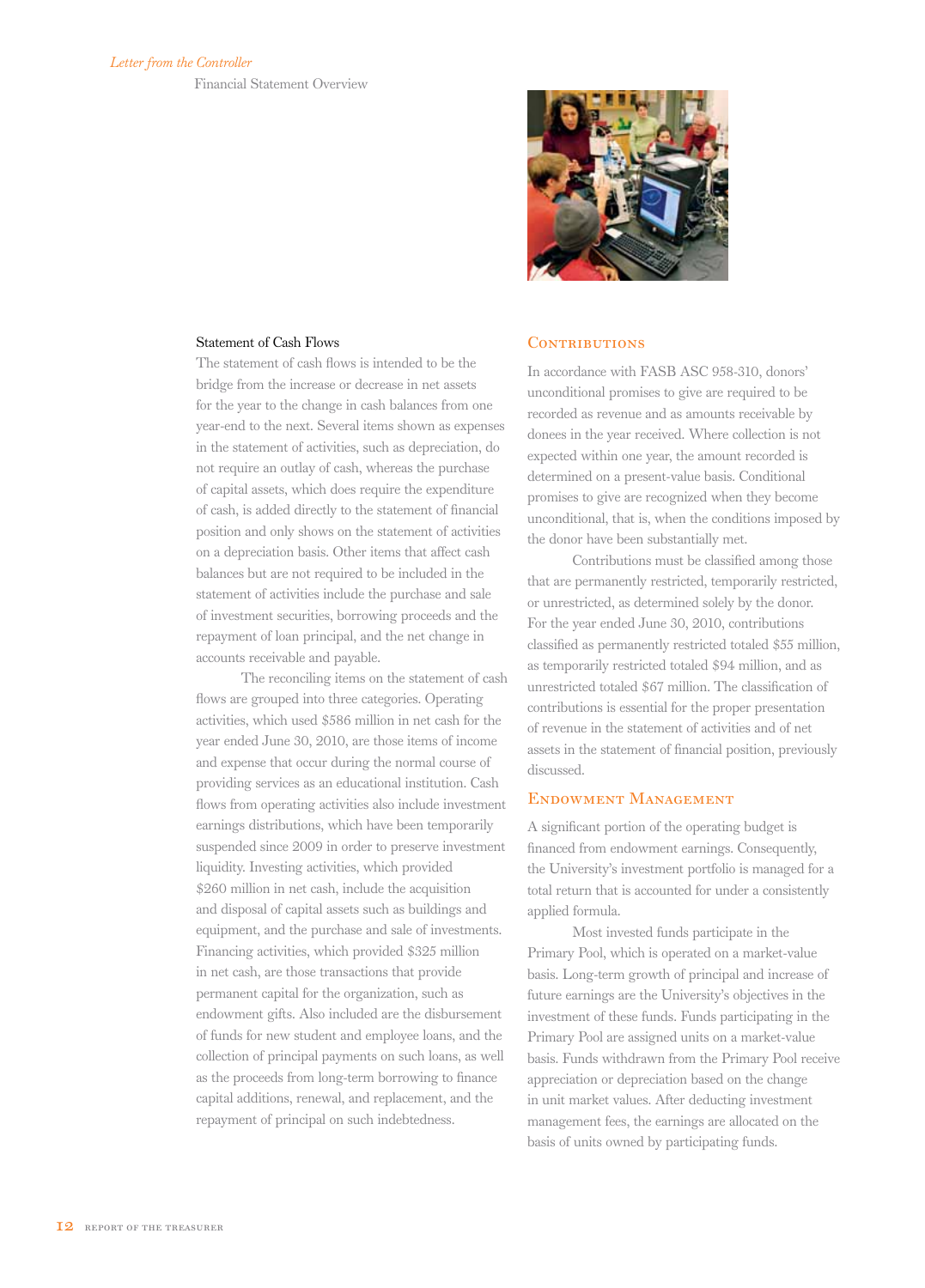The University follows an endowment spending rule that provides for an annual increase in the amount of Primary Pool earnings allocated for spending, provided that the resulting spending rate, expressed as a percentage of the market value, remains within a band between 4 and 5.75 percent. Otherwise, the spending rule may be modified for a given year, as was necessary in the years ended June 30, 2009 and 2010, due to the severe decline in the Primary Pool's market value. For the Primary Pool's year ended May 31, 2010, the interest and dividends per unit (net of investment management fees) were \$46.41. The unit earnings allocated for spending in the subsequent fiscal year were \$351.93 in fiscal year 2010 and \$382.53 in fiscal year 2009. The market value of a unit was \$6,903.37 at June 30, 2010, and \$6,343.42 at June 30, 2009.

A Secondary Pool is maintained for funds expected to be disbursed within five years. The University guarantees the principal of these funds and makes annual distributions at prevailing money market rates. Distributions to the participating funds for the Secondary Pool's year ended May 31, 2010, equaled 0.12 percent of the average market value.

The Balanced Fund and the Income Fund have been established for funds subject to the donor's reservation of life income. The fiscal year-end for each pool is December 31. These pools are operated on a market-value basis in a manner similar to the Primary Pool. Earnings are distributed quarterly to the beneficiaries. For the year ended December 31, 2009, the earnings distribution from the Balanced Fund was \$88.38 per unit, and the average market value of a unit was \$2,207.08; the earnings distribution from the Income Fund was \$8.00 per unit, and the average market value of a unit was \$144.70.



The University also maintains a group of separately invested funds. Included therein are funds established from gifts of investments restricted as to sale by donors, funds held in trust by others, and the University's investments in strategic real estate.

### **CONCLUSION**

In summary, Princeton hopes that the readers of these financial statements find the presentations and explanations helpful in interpreting the financial state of the University. Princeton is blessed with significant financial resources, which it is entrusted to protect and preserve over very long time horizons. This long-term view allows Princeton to weather any nearterm financial challenge, such as the one experienced in 2009. The University is committed to utilizing its financial resources in a thoughtful, prudent, and consistent manner in support of its current institutional and research programs, while at the same time preserving their value for future generations.

*Hennew Welizand* 

Kenneth Molinaro Controller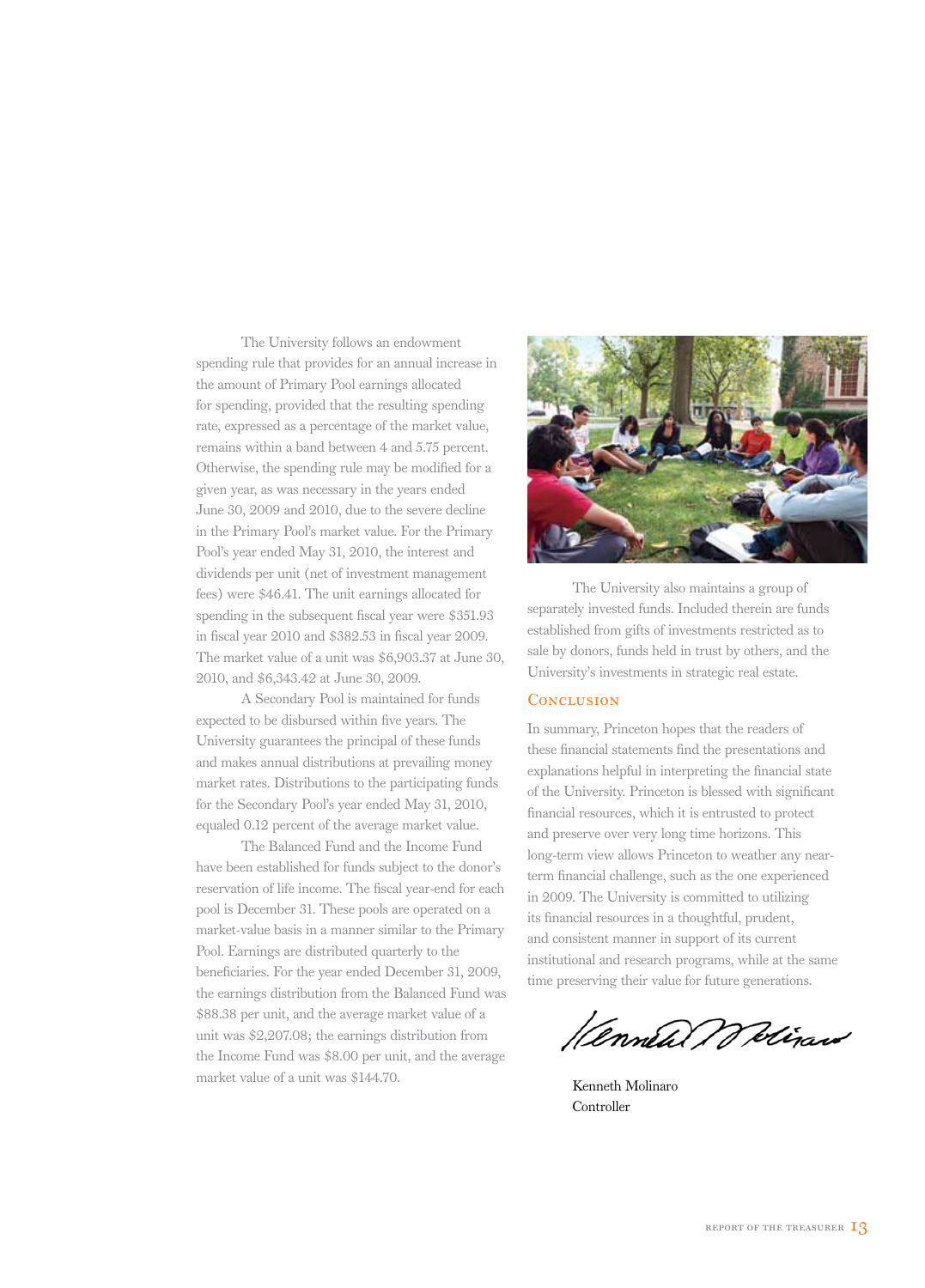### *Princeton University Investment Company*

## Report on Investments



Introduction As of June 30, 2010, the assets that Princeton has traditionally described as "Endowment" stood at \$14.4 billion, approximately \$1.8 billion more than the year before.1 The vast majority of the Endowment, \$13.9 billion, is actively managed by the Princeton University Investment Company (princo). 2 princo is a University office, but maintains its own Board of Directors (the "Directors"), and operates under the final authority of the University's Board of Trustees (the "Trustees").

> The purpose of the Endowment is to support the University's current and future operating needs, while preserving real value for future generations. This mission requires an expected long-term return that exceeds both the annual rate of spending and University inflation. To pursue this goal, princo maintains an equity-biased portfolio and seeks to partner with best-in-class investment management firms across diverse asset categories.

### Spending

Each year the Trustees decide upon an amount to be spent from the Endowment for the following fiscal year.3 In their deliberations, the Trustees use a spending framework that is designed to enable sizable amounts to be spent in a reasonably stable fashion, while allowing for reinvestment sufficient to preserve purchasing power in perpetuity. Until recently, the framework targeted annual spending rates of between 4 percent and 5 percent. In 2006, the Trustees decided that based upon the strengthening of Princeton's investment program, higher long-term average spending rates could be supported. Importantly, the analysis supporting this decision highlighted the fact that financial markets, and therefore Endowment performance, were likely to be more volatile than had been the case over the past two

decades. As a result, the Trustees decided to expand the spending target range in order to dampen, at least partially, the budgetary impact of financial market volatility. To achieve the twin goals of higher long-term average spending and increased budgetary resilience, the Trustees raised the upper boundary of the spending target range to 5.75 percent.

In fiscal 2010, the Endowment spending distribution, in aggregate, equaled \$653 million.4 On a per-unit basis, spending charges equated to 6.03 percent of market value at the start of fiscal 2010. This rate was slightly above the targeted range, but Princeton's spending framework encourages the Trustees to consider issues of budgetary stability and to temporarily set spending at rates outside the targeted range when these issues become overriding concerns.

3. Excluded from these decisions are funds devoted to certain strategic purposes, such as subsidizing faculty and staff housing.

<sup>1.</sup> Excluded from "Endowment" are working capital, planned giving investments, bond proceeds awaiting drawdown and certain student loans. 2. The pool actively managed by princo excludes University mortgages, loans, and other assets held for strategic purposes in addition to

investment return. "Endowment net assets" as reported in the notes to the Consolidated Financial Statements in the amount of \$13.8 billion as of June 30, 2010 further exclude agency funds in custody for others.

<sup>4.</sup> Investment earnings distributed in fiscal year 2010 in the amount of \$657 million in the Statement of Activities is composed of Endowment spending of \$653 million, plus earnings from funds held in trust by others, working capital, planned giving investments, and other nonendowment investments.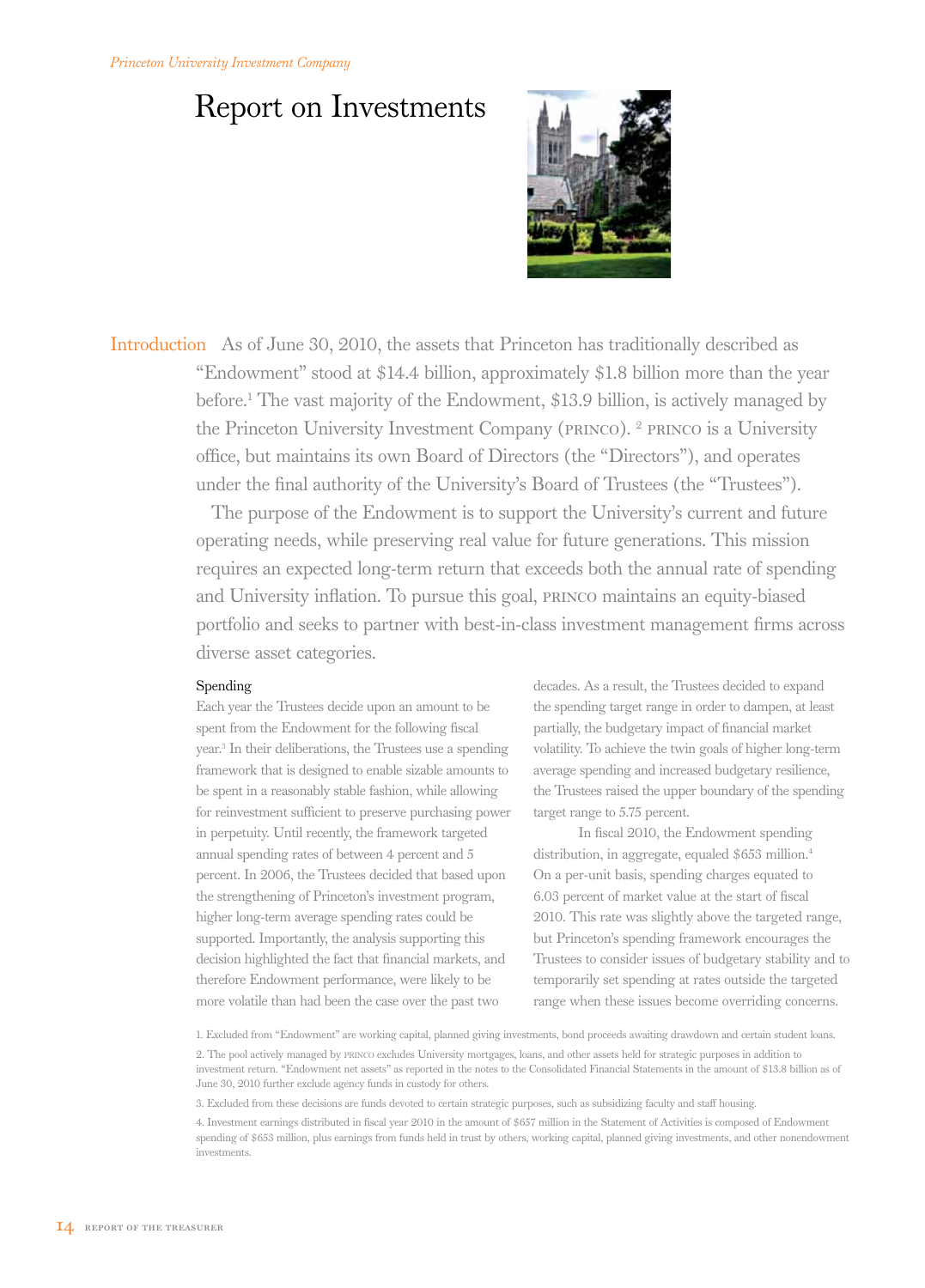Princeton University Policy Portfolio *June 30, 2010* Private Equity Real Assets International Equity — Emerging Domestic Equity International Equity — Developed Fixed Income 23% 9% 25% 7.5% 6%

Independent Return

Figure 1

The University had excess working capital during fiscal 2010, a result of having issued \$1 billion of taxable bonds in January 2009. At the time, the University decided to take advantage of an opportunity to issue debt that locked in attractive long-term rates, and provided extra safety in the form of excess liquidity during a time of great uncertainty in the world's financial markets. Because of its strong balance sheet, the University was able to build up protective liquidity reserves without selling assets at highly depressed prices. The proceeds from the bond issuance have been segregated in an asset pool apart from the Endowment, and through fiscal 2010 continued to be drawn upon to fund operations. As a result, spending distributions charged against Endowment units have largely been reinvested in the Endowment.

### Asset Allocation

Asset allocation involves deciding what share of the portfolio should be placed in the various broad asset categories. The decisions attempt to balance the relative merits of equities *versus* fixed income, domestic *versus* foreign investments, and publicly traded *versus* nonmarketable assets.

Princeton's long-term asset allocation decisions are embodied in a Policy Portfolio that describes the asset categories in which Princeton will invest, a set of target weights that indicate how the portfolio will be positioned in "normal" market conditions, and a range of weightings within which exposures can be adjusted in response to strategic (midterm) opportunities arising from significant market disequilibria. Figure 1 at left depicts the Policy Portfolio targets.

Clearly evident is princo's bias toward equities or equity-like assets—94 percent of the portfolio is allocated toward these investments. Also striking is the relatively small portion, 7.5 percent, of the portfolio dedicated directly to Domestic Equities. Large portions of the portfolio are allocated to other high-expected-return categories. Independent Return, Private Equity, and Real Assets bear further description. Independent Return is broadly defined as consisting of investment vehicles that seek high absolute returns that are typically independent of broad market trends. Private Equity and Real Assets include investments in private companies, venture capital opportunities, real estate, and natural resources. These areas have offered attractive opportunities for skilled, patient investors.

The Policy Portfolio is diversified among asset categories for a number of reasons. Most importantly, princo seeks return premia, in both risk-adjusted and absolute terms. In each equity asset category, Princeton has competitive advantages that create superior return potential. A broader opportunity set means that the portfolio may be capable of producing high returns more often and in a greater variety of environments. The multi-asset class approach also offers diversification benefits that help to control risk in most environments.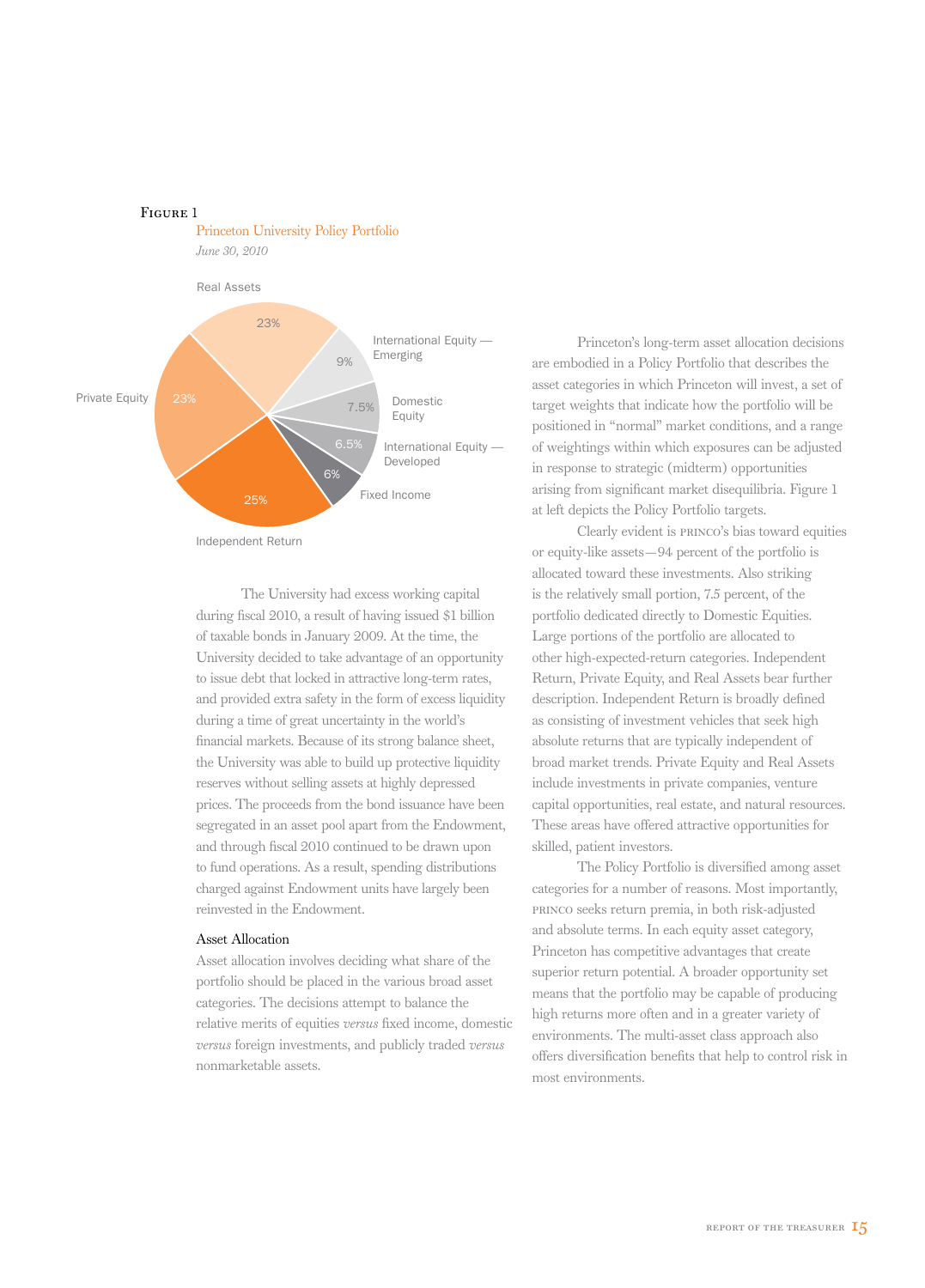Report on Investments



### TABLE 1

### Princeton University Endowment Policy Portfolio Targets

*Every Five Years Since 1991*

| Asset Class              | 1991  | 1996  | 2001  | 2006  | 2011    |
|--------------------------|-------|-------|-------|-------|---------|
| Domestic Equity          | 45.0% | 20.0% | 20.0% | 15.0% | 7.5%    |
| International Equity     |       |       |       |       |         |
| <b>Developed Markets</b> | 10.0% | 7.5%  | 7.5%  | 8.5%  | 6.5%    |
| <b>Emerging Markets</b>  | 0%    | 7.5%  | 7.5%  | 8.5%  | $9.0\%$ |
| Independent Return       | 0%    | 25.0% | 25.0% | 25.0% | 25.0%   |
| Private Equity           | 10.0% | 15.0% | 15.0% | 15.0% | 23.0%   |
| <b>Real Assets</b>       | 10.0% | 10.0% | 10.0% | 18.0% | 23.0%   |
| <b>Total Equity</b>      | 75.0% | 85.0% | 85.0% | 90.0% | 94.0%   |
| Fixed Income             | 20.0% | 15.0% | 15.0% | 10.0% | 6.0%    |
| Cash and Other Assets    | 5.0%  | 0%    | 0%    | 0%    | $0\%$   |
| Total                    | 100%  | 100%  | 100%  | 100%  | 100%    |
|                          |       |       |       |       |         |

princo's directors, working closely with princo staff, review the Policy Portfolio annually. The fiscal 2010 Policy Portfolio review did not result in any modifications to the long-term allocation targets. Table 1 gives a historical perspective, showing how the Policy Portfolio has evolved over two decades. Clearly evident is the long-standing practice of aggressive positioning. While nontraditional investments have grown as a share of the portfolio, this growth represents deliberate-paced, incremental expansion reflecting extensive consideration over multiple years.

There has been in recent years a "grand unifying theme" of princo's activity, cutting across almost all asset categories. The theme has involved making it a priority to improve and expand our internationally based manager networks. While six years ago princo had just 12 relationships with "foreign local" managers, who managed \$1.1 billion of our assets, as of June 30, these relationships number 43 and collectively control \$3.7 billion of Princeton's assets (including unfunded commitments).

Table 2 compares princo's long-term Policy Portfolio asset allocation targets with the actual weights as of June 30, 2010. Within relatively small and predetermined ranges, princo's staff and directors will intentionally over- or under-weight relatively more or less compelling asset categories. These deliberate allocation overlays occur most frequently in the marketable asset categories. Within Private Equity and Real Assets, deviations from Policy Portfolio targets can occur without deliberate intent, due to funding and

### TABLE<sub>2</sub>

### Asset Allocation *June 30, 2010*

| Allocation               | Policy Target | Actual |
|--------------------------|---------------|--------|
| Domestic Equity          | 7.5%          | 5.2%   |
| International Equity     |               |        |
| <b>Developed Markets</b> | 6.5%          | 3.4%   |
| <b>Emerging Markets</b>  | 9.0%          | 5.7%   |
| Independent Return       | 25.0%         | 20.2%  |
| Private Equity           | 23.0%         | 37.2%  |
| Real Assets              | 23.0%         | 21.6%  |
| Fixed Income             | 6.0%          | 2.5%   |
| Cash                     | 0%            | 4.2%   |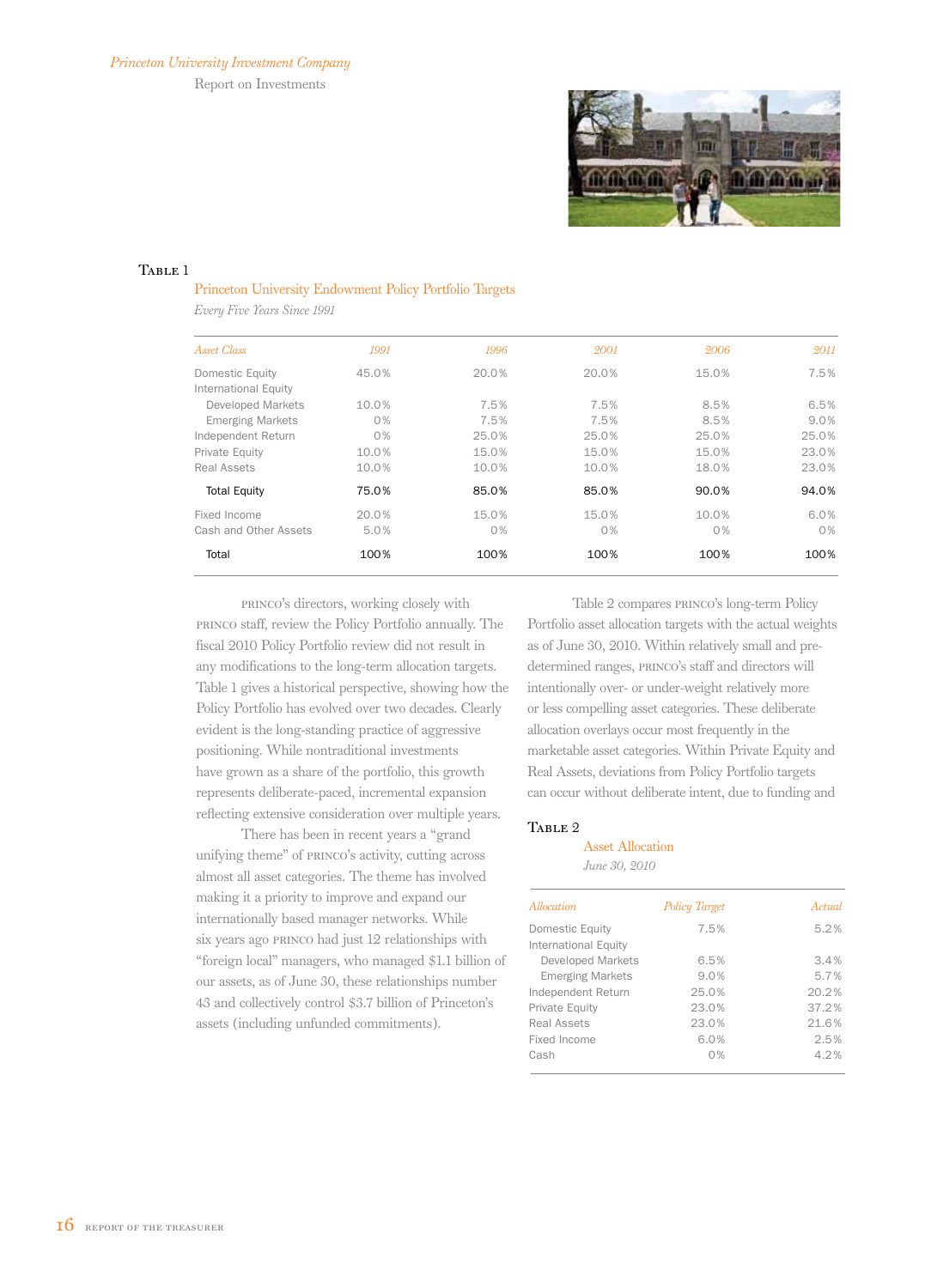### Figure 2

market dynamics. When the Policy Portfolio targets for Private Equity and Real Assets were established, and when they are reviewed, it is with the understanding that allocation deviations in these categories are neither easily, nor cheaply, controlled with great precision, and therefore will often need to be offset by allocation adjustments in other categories.

### Performance

For the fiscal year ending June 30, 2010 (see Figure 2), princo produced a positive 14.7 percent return on invested assets, outperforming the Policy Portfolio Index benchmark by 3.6 percent and the median college and university endowment by 2.3 percent.5 This result was achieved against a backdrop of rebounding financial markets, but continued uncertainty and weakness in developed world economies. The S&P 500 was up 14.4 percent during the period, and the MSCI All Country World Index (ACWI), a broad-based indicator of global public equity markets in both developed and emerging markets, produced a gain of 12.3 percent.

Princeton's investments generally performed well this year, with double-digit gains and consistent outperformance of benchmarks. As shown at right, Princeton's Emerging Markets portfolio delivered outstanding returns. Results in Private Equity were also particularly pleasing, as they also included an above average amount of realized gains. With the exception of Real Assets, which produced a slight loss, each of the Endowment's other categories also delivered positive returns.

### Endowment Performance vs. Benchmarks *Fiscal Year 2010*



The Return to Policy Portfolio represents the weighted average of individual asset class benchmark returns.

### TABLE 3

| <b>Princeton Asset Class Returns</b> |         |
|--------------------------------------|---------|
| Fiscal Year 2010                     |         |
| Allocation                           | Return  |
| Domestic Equity                      | 22.5%   |
| International Equity                 |         |
| <b>Developed Markets</b>             | 11.2%   |
| <b>Emerging Markets</b>              | 43.1%   |
| Independent Return                   | 15.8%   |
| Private Equity                       | 18.6%   |
| Real Assets                          | $-1.6%$ |
| Fixed Income                         | 6.4%    |
| S&P 500                              | 14.4%   |
| <b>MSCI All Country World Index</b>  | 12.3%   |

5. Policy Portfolio returns represent a weighted average of individual benchmark returns. The median college and university endowment returns represent data compiled by Cambridge Associates for 150 college and university endowments.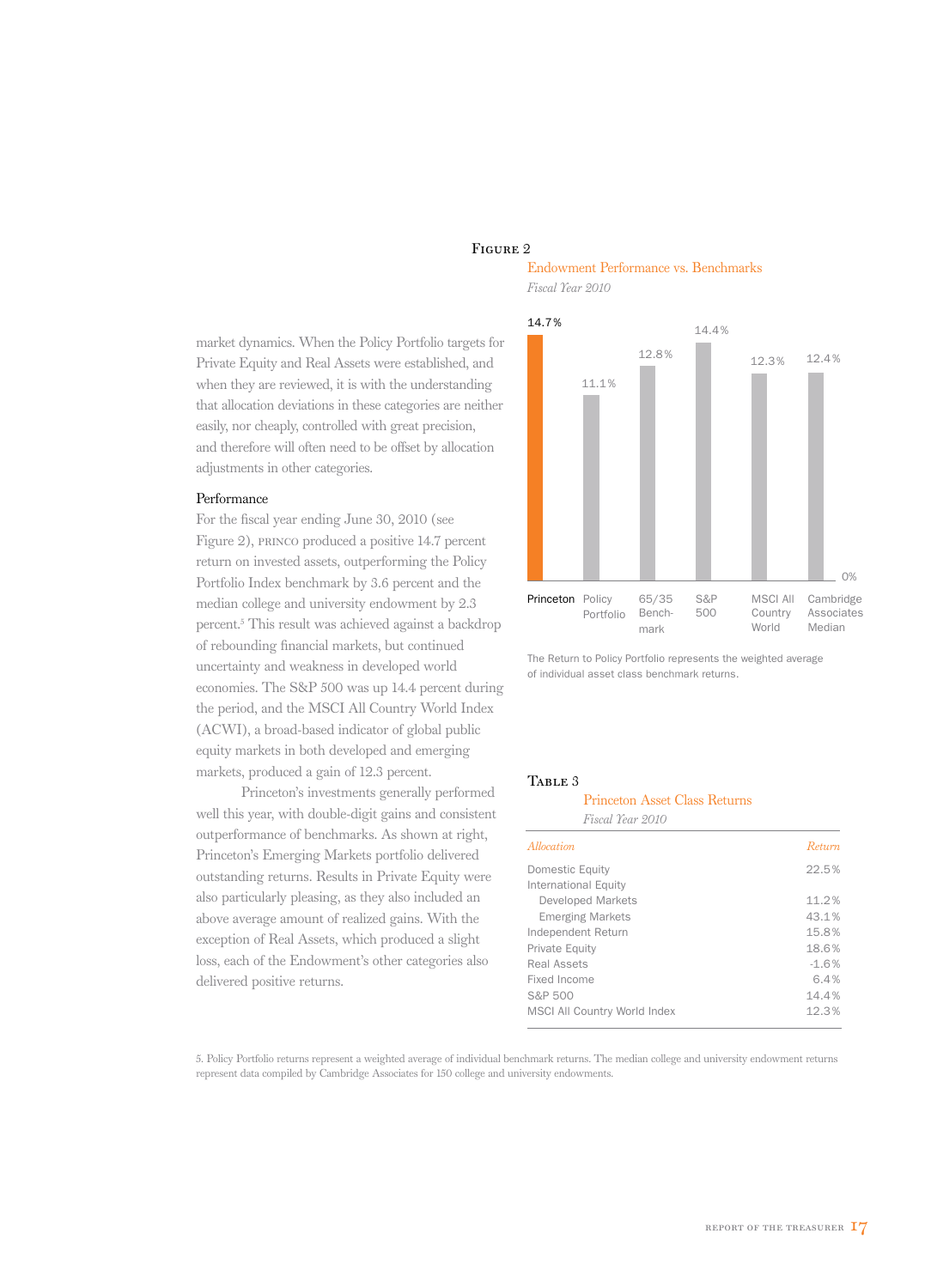### *Princeton University Investment Cmpany*

Report on Investments

### Figure 3





Return to Policy Portfolio represents the weighted average of individual asset class benchmark returns.



Generally speaking, the evaluation of our investment program should focus on the long term, and our long term results remain very strong in both absolute and relative terms (see Figure 3). In a decade during which returns from global markets were dismal—the S&P 500 suffered an annualized loss of 1.6 percent and the MSCI ACWI had an annualized gain of 0.2 percent for the 10 years ended June 30, 2010—Princeton's portfolio earned an annualized return of 7.9 percent. This compares favorably against the 5.8 percent return for the Policy Portfolio Index and the 3.9 percent for the median college and university endowment. The managed investment portfolio also did very well relative to a passive blend of 65 percent S&P 500 and 35 percent Barclays Government/Credit Index, which produced an annualized 10-year return of 1.6 percent.<sup>6</sup> Over the past 10 years, Princeton's excess performance relative to the Policy Portfolio, median college and university, and 65/35 benchmark has added approximately \$3 billion, \$5 billion, and \$7 billion, respectively, to the Endowment.

Additional long-term perspective is available by looking at performance over rolling 10-year periods. Table 4 compares princo's investment performance over rolling 10-year periods versus that of the 65/35 benchmark. Over rolling decadelong periods the Endowment has consistently outperformed the more conventional, more liquid 65/35 benchmark.

6. The 65 percent S&P 500/35 percent Barclays Government/Credit Index portfolio represents what an investor would earn from a 65/35 investment in these equity and fixed income market indices, rebalanced annually. Since its inception in 1987, princo has used this benchmark to represent the returns that might have been earned by institutional investors pursuing more traditional investment approaches.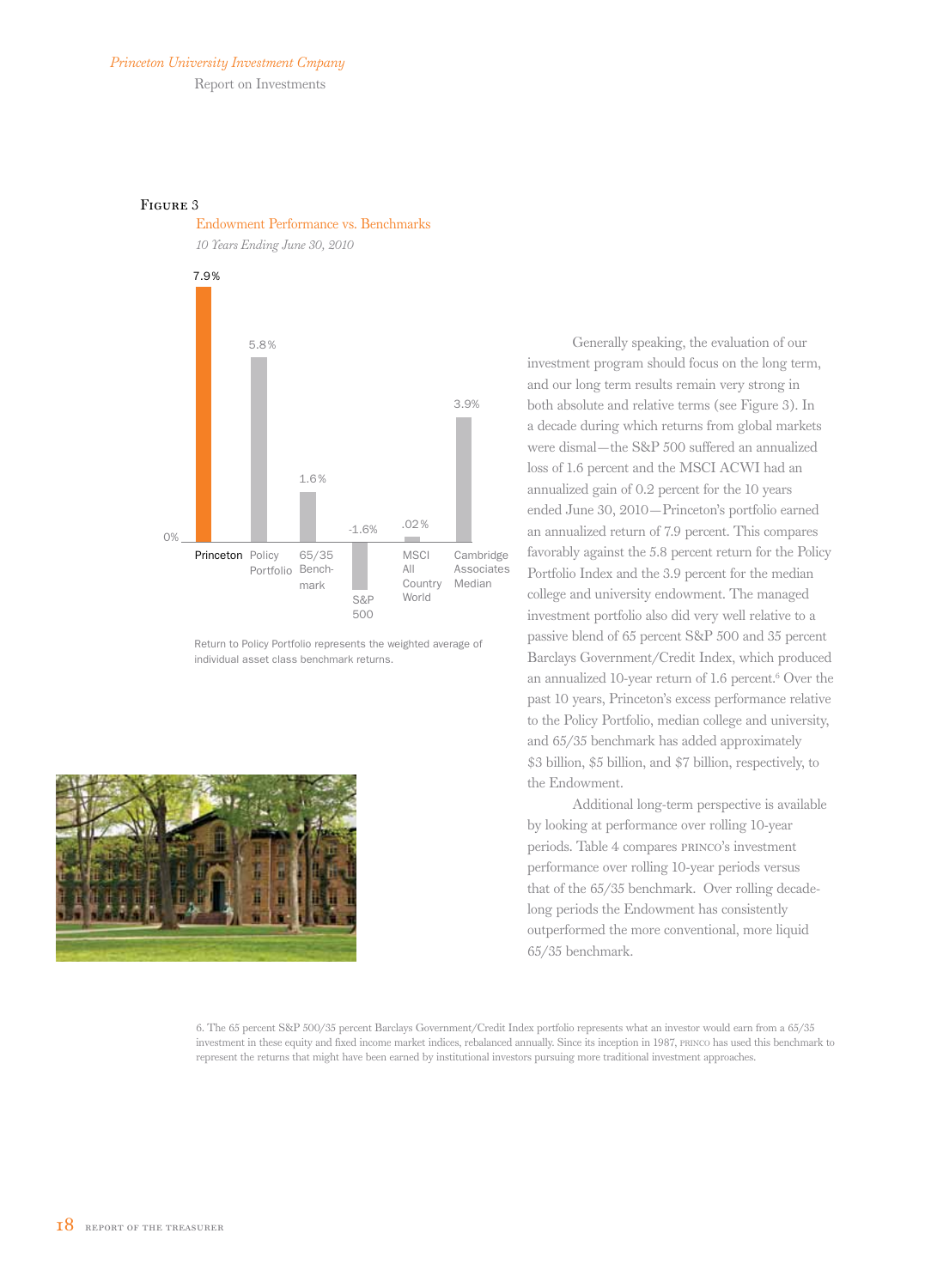### TABLE 4

| <b>Annualized 10 Year Returns</b> |  |  |  |
|-----------------------------------|--|--|--|
|-----------------------------------|--|--|--|

| Fiscal Year | <b>PRINCO</b> | 65/35 | Difference |
|-------------|---------------|-------|------------|
| 1992-2001   | 16.8%         | 12.8% | 4.0%       |
| 1993-2002   | 15.2%         | 10.4% | 4.8%       |
| 1994-2003   | 14.3%         | 9.5%  | 4.8%       |
| 1995-2004   | 15.5%         | 10.7% | 4.8%       |
| 1996-2005   | 15.6%         | 9.3%  | 6.3%       |
| 1997-2006   | 15.6%         | 8.0%  | 7.6%       |
| 1998-2007   | 16.2%         | 7.1%  | 9.1%       |
| 1999-2008   | 14.9%         | 4.2%  | 10.7%      |
| 2000-2009   | 9.7%          | 1.0%  | 8.7%       |
| 2001-2010   | 7.9%          | 1.6%  | 6.3%       |

Over the past 10 years, Princeton outperformed within asset categories by an average annualized margin of 2.3 percent, with four of seven asset categories outperforming their respective benchmarks. Emerging Markets produced the highest absolute return of the Endowment's asset categories, returning 13.0 percent on an annualized basis, and handily outperforming its benchmark. The strong relative performance would not have been possible without the shift in our Emerging Markets manager roster over the last five years (i.e., from employing generalist managers to investing primarily with single-country and regional specialists), reflecting princo's "grand unifying theme." Private Equity results, while in line with benchmark returns, were far below expectations. However, we note that the 10-year period includes two "crisis" periods (the bursting of the "technology bubble" in the early part of this decade and the recent financial crisis). The Real Assets portfolio produced solid absolute returns, but underperformed its benchmark significantly. A relative performance headwind has been created in Real Assets in recent years due to the substantial expansion of the program, which results in the portfolio's composition being relatively immature compared to that of the benchmark. Moreover, the comparison to the benchmark (see Figure 4) is made less meaningful by the fact that relative to the Endowment's Real Assets portfolio, the benchmark comprises a more narrow set of strategies and geographies, limiting its correlation to the program.



It has become a tradition of princo's internal annual review to remind ourselves of the importance of focusing on the long term. We feel it is critical to maintain long term perspective when evaluating past results and future prospects. We strive to keep this focus in very difficult times (fiscal 2009) and less difficult times (fiscal 2010). That said, this year's results are a welcome reward for having stuck with our core investment approach even when and after that approach was acutely penalized (albeit no worse than were most others) during the market turmoil of fiscal 2009.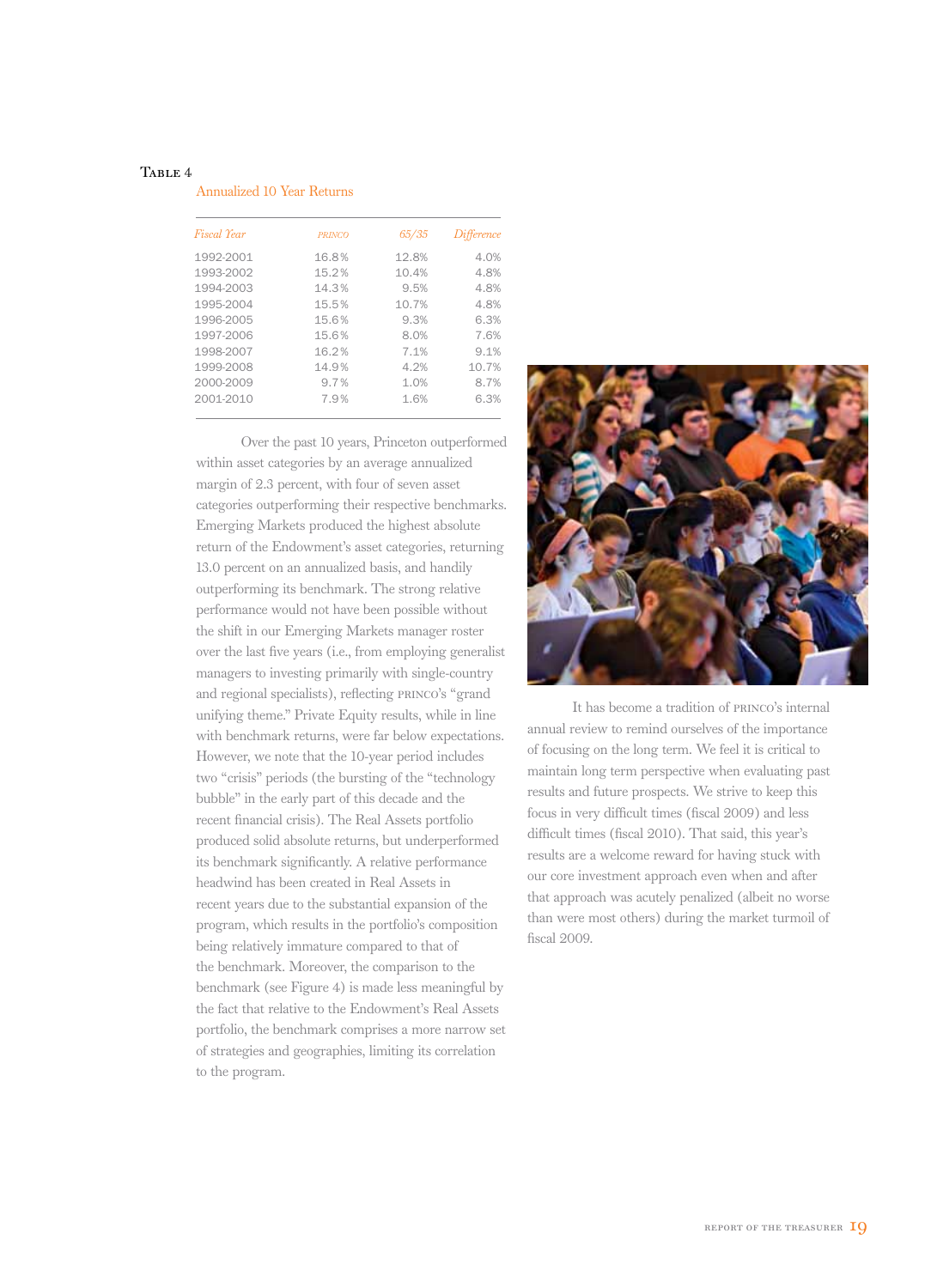### *Princeton University Investment Company*

Report on Investments

Asset Class Returns vs. Benchmarks





### Benchmarks used:

Domestic Equity: S&P 500 Index until 12/31/97; Wilshire 5000 Index thereafter.

International Equity—Developed: MSCI World ex-US Index.

International Equity—Emerging: MSCI Emerging Markets Index.

Independent Return: (40% Wilshire 5000 + 60% 91-day T-Bill) + 550 bps annualized.

Domestic Fixed Income: 2/3 Barclays Agg + 1/3 SB non-US WGBI until 6/30/01; Barclays Gov't thereafter.

Private Equity: Customized Cambridge Associates benchmark.

Real Assets: NCREIF Property Index until 6/30/00; Levered NCREIF Property Index until 6/30/03; thereafter blend of levered NCREIF Property and Timber Indices, Cambridge Associates Oil & Gas Universes and 6.5% Real Return.

We do recognize how much luck, or "noise," is involved in investment performance. This is particularly true during times like the present, when volatility is high in markets.

And we never forget that, as Nobel laureate Niels Bohr said, "Prediction is very difficult, especially about the future." In response to this truism, we continue to pursue a diversified approach designed more to over-weight areas of competitive advantage rather than to bet heavily on having better macro prognostication capabilities than other market participants.

Andrew Golden President Princeton University Investment Company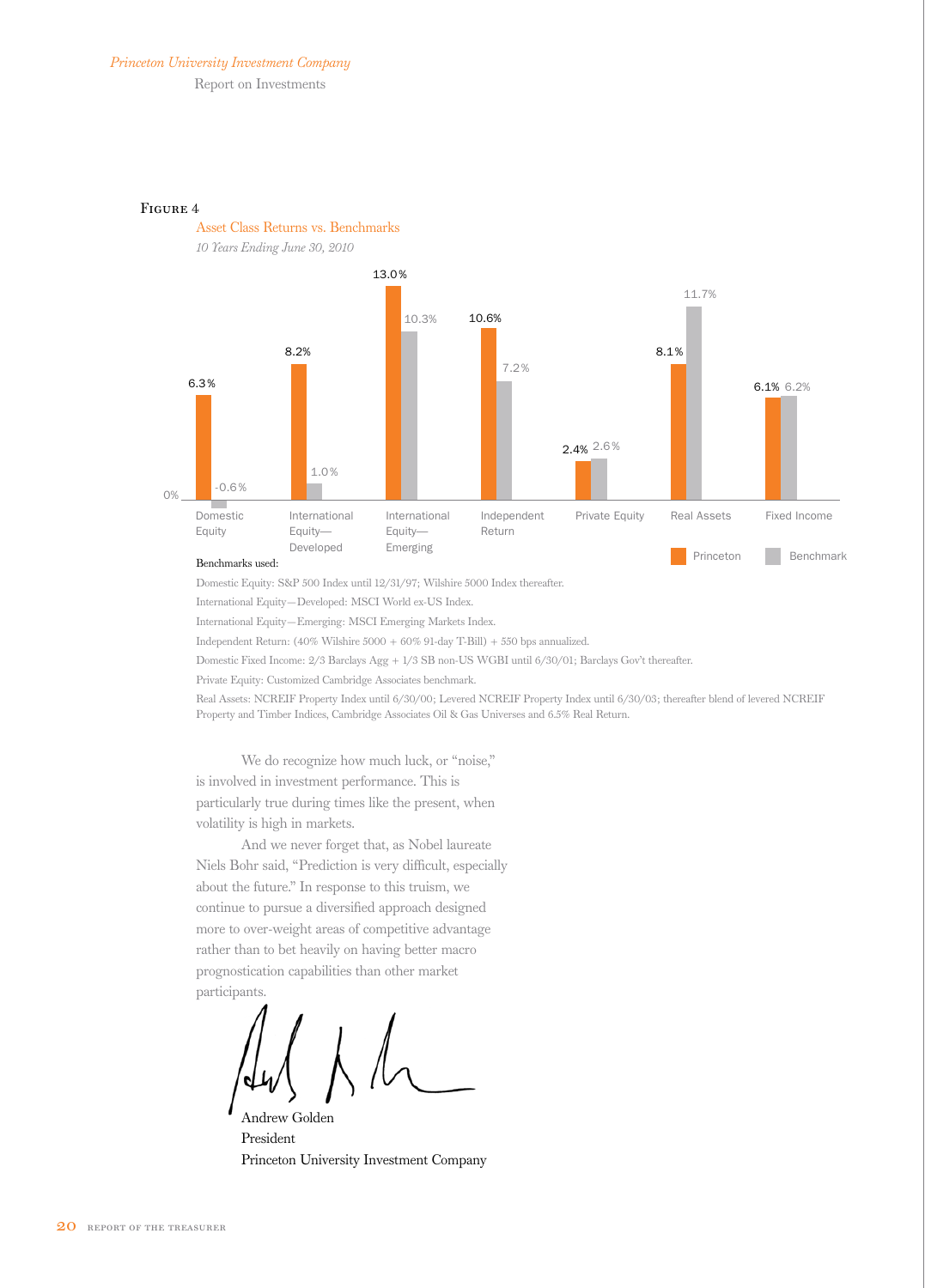*Princeton University* 

Consolidated Financial Statements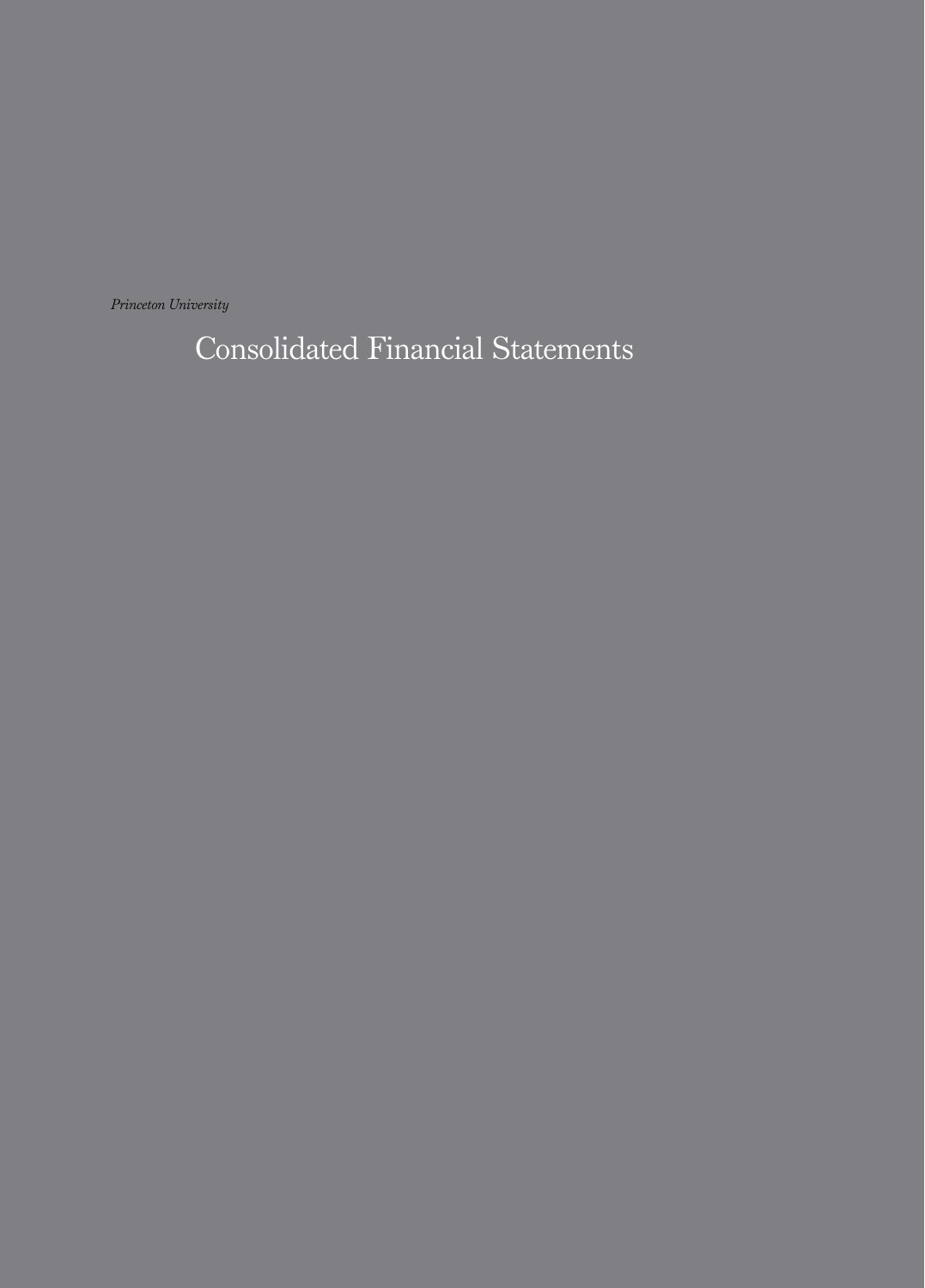# **Deloitte.**

**Deloitte & Touche LLP** 1700 Market Street Philadelphia, PA 19103 **USA** Tel: +1 215 246 2300 Fax: +1 215 569 2441

www.deloitte.com

### **INDEPENDENT AUDITORS' REPORT**

The Board of Trustees of Princeton University:

We have audited the accompanying Statements of Financial Position of Princeton University (the "University") as of June 30, 2010 and 2009, and the related Statements of Activities and Cash Flows for the years then ended. These financial statements are the responsibility of the University's management. Our responsibility is to express an opinion on these financial statements based on our audits.

We conducted our audits in accordance with auditing standards generally accepted in the United States of America. Those standards require that we plan and perform the audit to obtain reasonable assurance about whether the financial statements are free of material misstatement. An audit includes consideration of internal control over financial reporting as a basis for designing audit procedures that are appropriate in the circumstances, but not for the purpose of expressing an opinion on the effectiveness of the organization's internal control over financial reporting. Accordingly, we express no such opinion. An audit also includes examining, on a test basis, evidence supporting the amounts and disclosures in the financial statements, assessing the accounting principles used and significant estimates made by management, as well as evaluating the overall financial statement presentation. We believe that our audits provide a reasonable basis for our opinion.

In our opinion, such financial statements present fairly, in all material respects, the financial position of the University at June 30, 2010 and 2009, and the changes in its net assets and its cash flows for the years then ended in conformity with accounting principles generally accepted in the United States of America.

Deloitte & Jenekeup

December 2, 2010

Member of **Deloitte Touche Tohmatsu**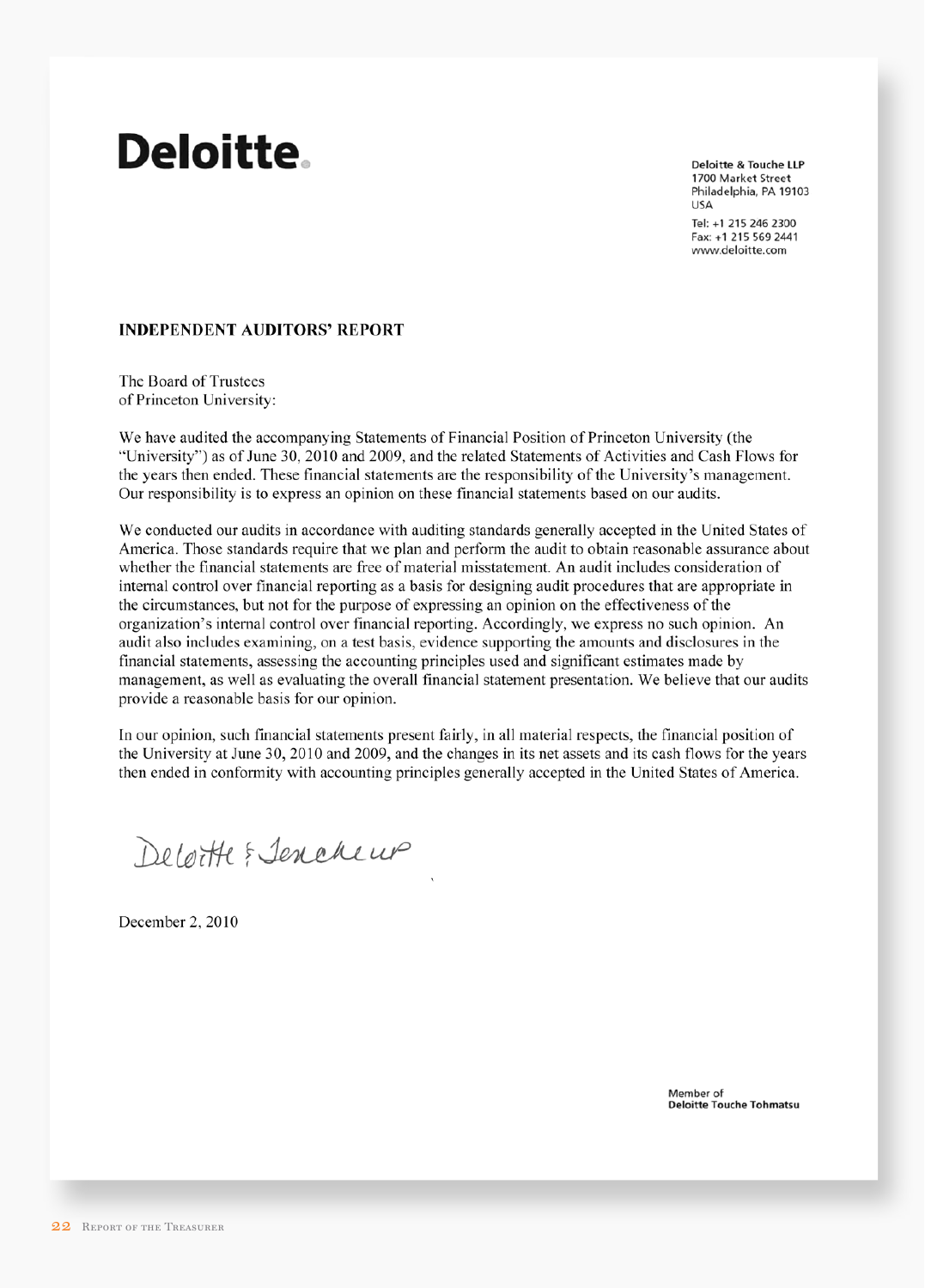## Consolidated Statements of Financial Position

*June 30, 2010 and 2009*

| (dollars in thousands)                              | 2010                    | 2009            |
|-----------------------------------------------------|-------------------------|-----------------|
| Assets                                              |                         |                 |
| Cash                                                | \$<br>4,064             | \$<br>5,520     |
| Accounts and accrued interest receivable            | 93,153                  | 89,681          |
| Receivables associated with investments             | 1,301                   | 12,523          |
| Educational and mortgage loans receivable           | 401,362                 | 377,745         |
| Contributions receivable                            | 259,907                 | 269,388         |
| Inventories and deferred charges                    | 3,138                   | 11,048          |
| Securities pledged to creditors                     | 7,195                   | 5,715           |
| Managed investments at market value                 | 13,945,349              | 12,154,800      |
| Funds held in trust by others                       | 101,692                 | 79,580          |
| Other investments                                   | 713,666                 | 1,151,900       |
| Property:                                           |                         |                 |
| Land                                                | 100,835                 | 99,459          |
| Buildings and improvements                          | 2,441,535               | 2,234,013       |
| Construction in progress                            | 396,533                 | 373,066         |
| Other property                                      | 656,109                 | 634,534         |
| Accumulated depreciation                            | (930, 417)              | (861,211)       |
| Total assets                                        | \$18,195,422            | \$16,637,761    |
| Liabilities                                         |                         |                 |
| Accounts payable                                    | $\frac{1}{2}$<br>77,466 | \$<br>94,278    |
| Payables associated with investments                | 29,851                  | 116             |
| Deposits, advance receipts, and accrued liabilities | 134,808                 | 148,420         |
| Payable under securities loan agreements            | 7,572                   | 5,945           |
| Deposits held in custody for others                 | 150,535                 | 141,827         |
| Deferred revenues                                   | 42,018                  | 43,538          |
| Liability under planned giving agreements           | 70,027                  | 65,901          |
| Federal loan programs                               | 6,403                   | 6,334           |
| Indebtedness to third parties                       | 2,718,500               | 2,501,098       |
| Accrued postretirement benefits                     | 287,735                 | 250,182         |
| Total liabilities                                   | \$<br>3,524,915         | 3,257,639<br>\$ |
| Net assets                                          |                         |                 |
| Unrestricted                                        | 5,994,533<br>\$         | 5,451,277<br>\$ |
| Temporarily restricted                              | 7,140,152               | 6,477,745       |
| Permanently restricted                              | 1,535,822               | 1,451,100       |
| Total net assets                                    | \$14,670,507            | \$13,380,122    |
| Total liabilities and net assets                    | \$18,195,422            | \$16,637,761    |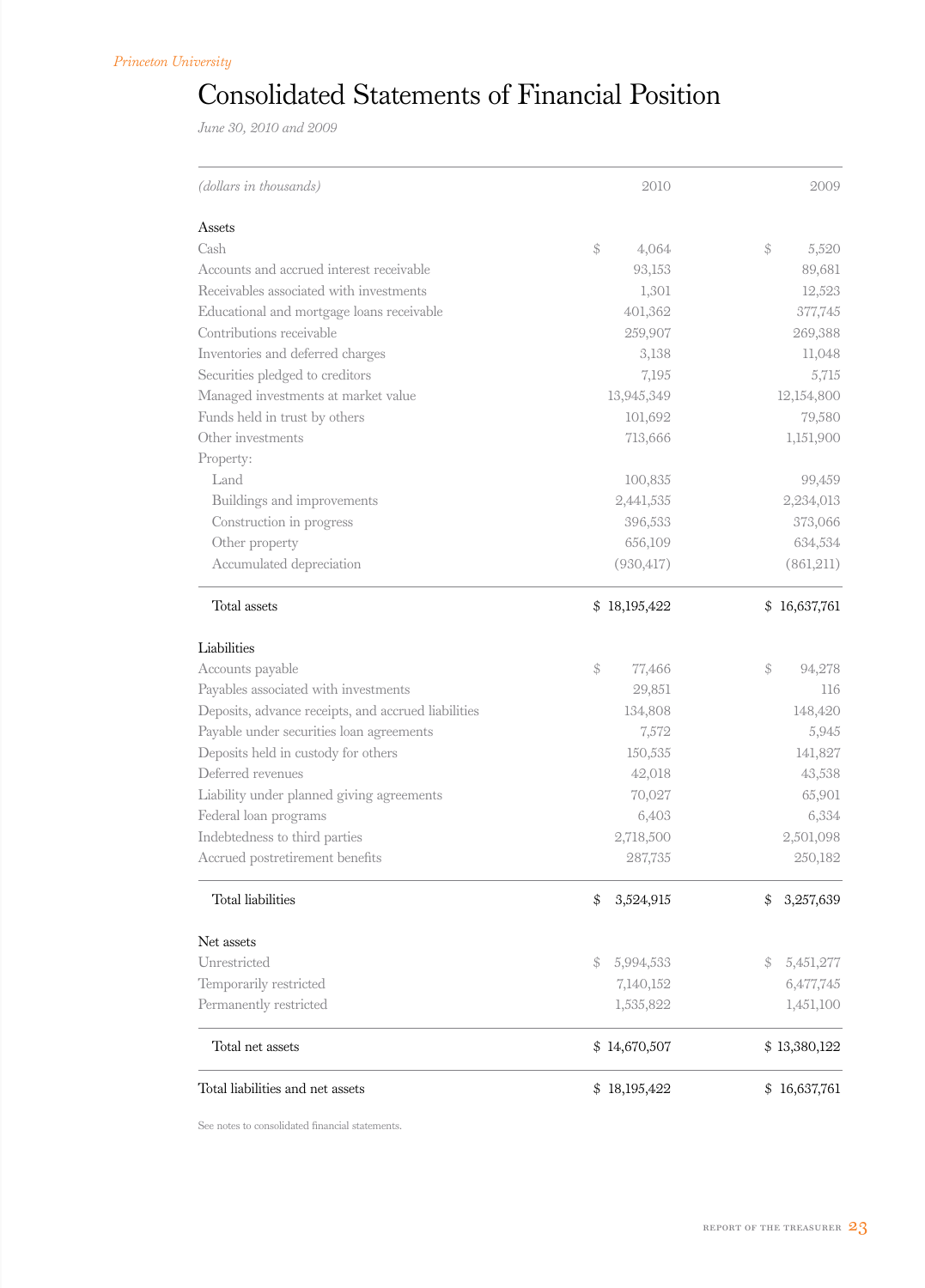## Consolidated Statements of Activities

*Year ended June 30, 2010*

| (dollars in thousands)                              | Unrestricted  | Temporarily<br>Restricted | Permanently<br>Restricted | 2010<br>Total |
|-----------------------------------------------------|---------------|---------------------------|---------------------------|---------------|
| Operating revenues, gains, and other support        |               |                           |                           |               |
| Tuition and fees                                    | \$<br>258,830 |                           |                           | \$<br>258,830 |
| Less scholarships and fellowships                   | (171, 219)    |                           |                           | (171, 219)    |
| Net tuition and fees                                | 87,611        |                           |                           | 87,611        |
| Government grants and contracts                     | 242,436       |                           |                           | 242,436       |
| Private gifts, grants, and contracts                | 66,515        |                           |                           | 66,515        |
| Sales and services of auxiliary activities          | 89,827        |                           |                           | 89,827        |
| Other sources                                       | 113,859       |                           |                           | 113,859       |
| Investment earnings distributed                     | 246,232       | \$<br>410,419             |                           | 656,651       |
| Total operating revenues, gains, and other support  | 846,480       | 410,419                   |                           | 1,256,899     |
| Net assets released from restrictions               | 428,730       | (428,730)                 |                           |               |
| Total operating revenues, gains, and other support  | 1,275,210     | (18, 311)                 |                           | 1,256,899     |
| Operating expenses                                  |               |                           |                           |               |
| Educational and general:                            |               |                           |                           |               |
| Academic departments and programs                   | 547,833       |                           |                           | 547,833       |
| Academic support                                    | 63,161        |                           |                           | 63,161        |
| Student services                                    | 92,273        |                           |                           | 92,273        |
| Library                                             | 66,777        |                           |                           | 66,777        |
| General administration and institutional support    | 119,896       |                           |                           | 119,896       |
| Other student aid                                   | 32,984        |                           |                           | 32,984        |
| Plasma Physics Laboratory                           | 81,269        |                           |                           | 81,269        |
| Total educational and general                       | 1,004,193     |                           |                           | 1,004,193     |
| Auxiliary activities                                | 111,581       |                           |                           | 111,581       |
| Interest on indebtedness                            | 119,250       |                           |                           | 119,250       |
| Total operating expenses                            | 1,235,024     |                           |                           | 1,235,024     |
| Results of operations                               | 40,186        | (18,311)                  |                           | 21,875        |
| Nonoperating activities                             |               |                           |                           |               |
| Adjustments to planned giving agreements            |               | 6,669                     | \$<br>1,770               | 8,439         |
| Increase in value of assets held in trust by others |               |                           | 6,295                     | 6,295         |
| Private gifts, noncurrent                           |               | 94,332                    | 55,316                    | 149,648       |
| Net unrealized appreciation on investments          | 450,047       | 680,356                   | 1,498                     | 1,131,901     |
| Investment earnings not distributed                 | 299,255       | 309,780                   | 19,843                    | 628,878       |
| Distribution of prior year investment earnings      | (246, 232)    | (410, 419)                |                           | (656, 651)    |
| Increase from nonoperating activity                 | 503,070       | 680,718                   | 84,722                    | 1,268,510     |
| Increase in net assets                              | 543,256       | 662,407                   | 84,722                    | 1,290,385     |
| Net assets at the beginning of the year             | 5,451,277     | 6,477,745                 | 1,451,100                 | 13,380,122    |
| Net assets at the end of the year                   | \$5,994,533   | \$7,140,152               | \$1,535,822               | \$14,670,507  |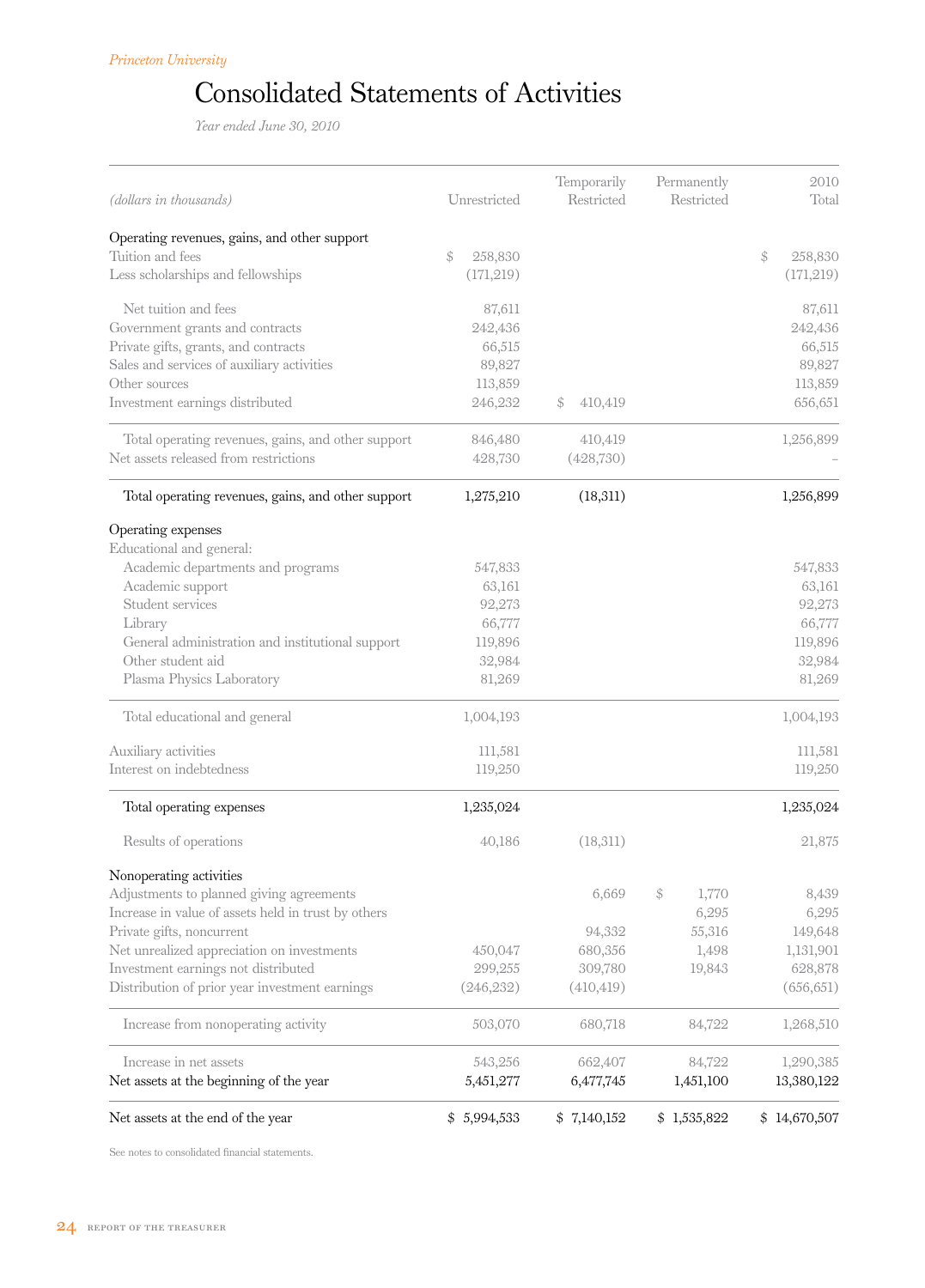*Year ended June 30, 2009*

| Net assets at the end of the year                                                                       | \$5,451,277                | \$6,477,745               | \$1,451,100               | \$13,380,122              |
|---------------------------------------------------------------------------------------------------------|----------------------------|---------------------------|---------------------------|---------------------------|
| Increase (decrease) in net assets<br>Net assets at the beginning of the year                            | (9,576,278)<br>15,027,555  | 5,345,225<br>1,132,520    | 7,823<br>1,443,277        | (4,223,230)<br>17,603,352 |
| Increase (decrease) in net assets before reclassifications<br>Net asset reclassifications and transfers | (3,953,880)<br>(5,622,398) | (308,798)<br>5,654,023    | 39,448<br>(31,625)        | (4,223,230)               |
| Increase from nonoperating activity                                                                     | (4,217,039)                | (143, 422)                | 39,448                    | (4,321,013)               |
| Distribution of prior year investment earnings                                                          | (664, 295)                 | (63,039)                  |                           | (727, 334)                |
| Investment earnings not distributed                                                                     |                            | 70,472                    | 24,288                    | 1,010,660                 |
| Net unrealized depreciation on investments                                                              | (4,468,644)<br>915,900     | (264, 456)                | (8,911)                   | (4,742,011)               |
| Private gifts, noncurrent                                                                               |                            | 107,715                   | 42,865                    | 150,580                   |
| Decrease in value of assets held in trust by others                                                     |                            |                           | (26,680)                  | (26,680)                  |
| Adjustments to planned giving agreements                                                                |                            | 5,886                     | $\mathcal{S}$<br>7,886    | 13,772                    |
| Nonoperating activities                                                                                 |                            |                           |                           |                           |
| Results of operations                                                                                   | 263,159                    | (165, 376)                |                           | 97,783                    |
| Total operating expenses                                                                                | 1,161,660                  |                           |                           | 1,161,660                 |
| Auxiliary activities<br>Interest on indebtedness                                                        | 107,287<br>80,360          |                           |                           | 107,287<br>80,360         |
| Total educational and general                                                                           | 974,013                    |                           |                           | 974,013                   |
| Plasma Physics Laboratory                                                                               | 74,962                     |                           |                           | 74,962                    |
| Other student aid                                                                                       | 30,909                     |                           |                           | 30,909                    |
| General administration and institutional support                                                        | 119,947                    |                           |                           | 119,947                   |
| Library                                                                                                 | 62,691                     |                           |                           | 62,691                    |
| Student services                                                                                        | 90,884                     |                           |                           | 90,884                    |
| Academic departments and programs<br>Academic support                                                   | 540,761<br>53,859          |                           |                           | 540,761<br>53,859         |
| Operating expenses<br>Educational and general:                                                          |                            |                           |                           |                           |
| Total operating revenues, gains, and other support                                                      | 1,424,819                  | (165, 376)                |                           | 1,259,443                 |
| Net assets released from restrictions                                                                   | 228,415                    | (228, 415)                |                           |                           |
| Total operating revenues, gains, and other support                                                      | 1,196,404                  | 63,039                    |                           | 1,259,443                 |
| Investment earnings distributed                                                                         | 664,295                    | \$<br>63,039              |                           | 727,334                   |
| Other sources                                                                                           | 83,569                     |                           |                           | 83,569                    |
| Sales and services of auxiliary activities                                                              | 86,961                     |                           |                           | 86,961                    |
| Private gifts, grants, and contracts                                                                    | 57,436                     |                           |                           | 57,436                    |
| Government grants and contracts                                                                         | 216,512                    |                           |                           | 216,512                   |
| Net tuition and fees                                                                                    | 87,631                     |                           |                           | 87,631                    |
| Less scholarships and fellowships                                                                       | (160, 251)                 |                           |                           | (160, 251)                |
| Operating revenues, gains, and other support<br>Tuition and fees                                        | 247,882<br>\$              |                           |                           | \$<br>247,882             |
|                                                                                                         |                            |                           |                           |                           |
| (dollars in thousands)                                                                                  | Unrestricted               | Temporarily<br>Restricted | Permanently<br>Restricted | 2009<br>Total             |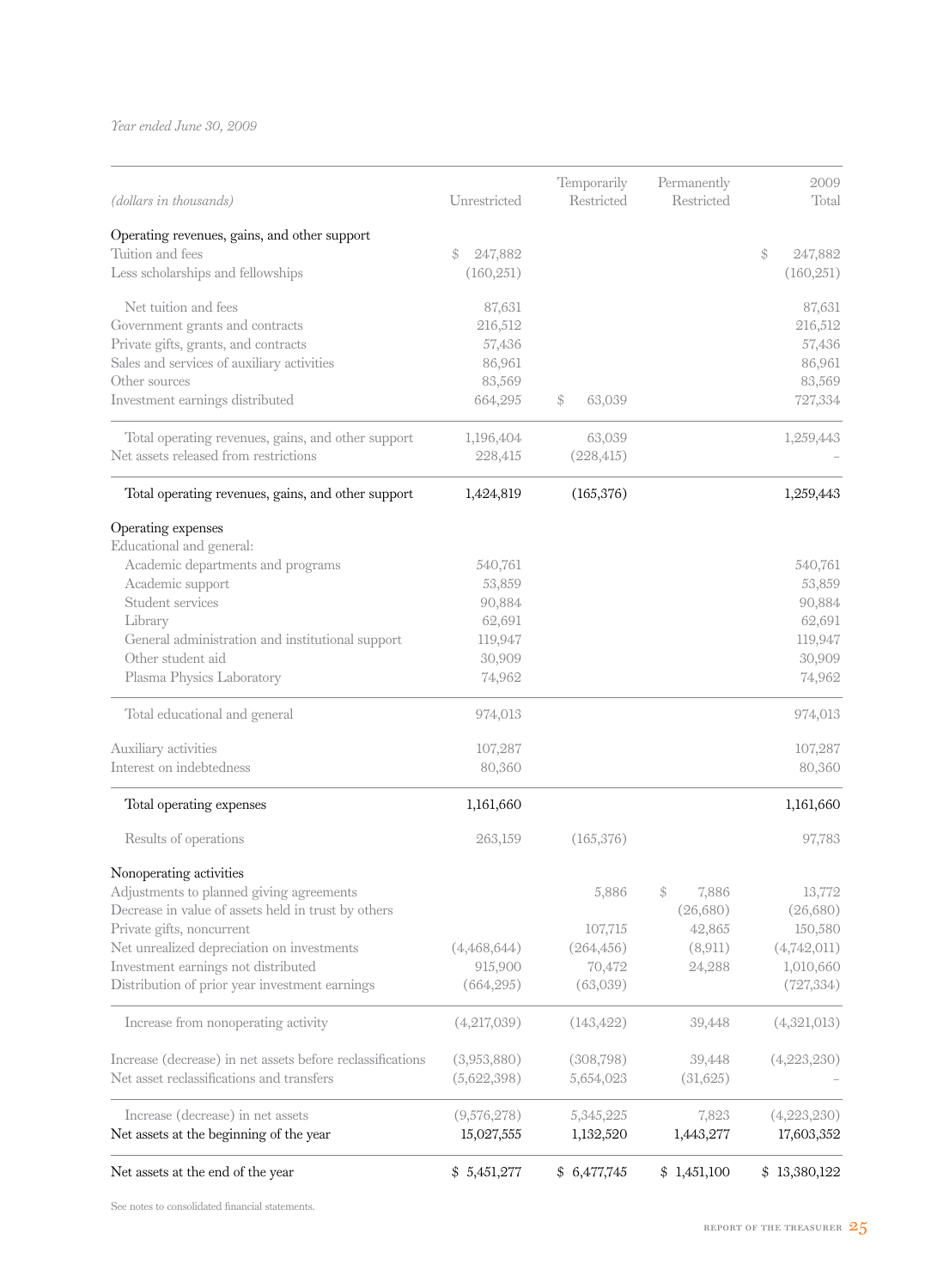## Consolidated Statements of Cash Flows

*Years ended June 30, 2010 and 2009*

| (dollars in thousands)                                         | 2010            | 2009         |
|----------------------------------------------------------------|-----------------|--------------|
| Cash flows from operating activities:                          |                 |              |
| Change in net assets                                           | 1,290,385<br>\$ | (4,223,230)  |
| Adjustments to reconcile change in net assets to net cash      |                 |              |
| provided by operating activities:                              |                 |              |
| Depreciation expense                                           | 99,314          | 94,670       |
| Amortization of bond issuance costs and premiums               | (2,554)         | (2,739)      |
| Property gifts-in-kind                                         | (1,060)         | (704)        |
| Adjustments to planned giving agreements                       | (8,439)         | (13,772)     |
| Realized gain on investments                                   | (628, 878)      | (1,028,780)  |
| Unrealized (appreciation) depreciation on investments          | (1, 131, 901)   | 4,742,898    |
| (Loss) gain on disposal of fixed assets                        | 1,942           | (54)         |
| (Increase) decrease in value of assets held in trust by others | (22,112)        | 26,680       |
| Contributions received for long-term investment                | (149, 648)      | (150, 580)   |
| Changes in operating assets and liabilities:                   |                 |              |
| Decrease in operating assets                                   | (19,179)        | (6,541)      |
| Increase in operating liabilities                              | (14,317)        | (23,886)     |
| Net cash used by operating activities                          | (586, 447)      | (586,038)    |
|                                                                |                 |              |
| Cash flows from investing activities:                          |                 |              |
| Purchases of property, plant, and equipment                    | (291,983)       | (364,962)    |
| Proceeds from disposal of property, plant, and equipment       | 7,053           | 5,524        |
| Purchases of investments                                       | (2,447,252)     | (5,343,821)  |
| Proceeds from maturities/sales of investments                  | 2,991,728       | 4,987,208    |
| Net cash provided by (used by) investing activities            | 259,546         | (716,051)    |
| Cash flows from financing activities:                          |                 |              |
| Issuance of indebtedness to third parties                      | 271,264         | 1,475,057    |
| Payment of debt principal                                      | (51,308)        | (271, 136)   |
| Contributions received for long-term investment                | 92,855          | 110,343      |
| Transactions on planned giving agreements                      | 12,565          | (10, 847)    |
| Net additions under federal loan programs                      | 69              | 105          |
| Net cash provided by financing activities                      | 325,445         | 1,303,522    |
|                                                                |                 |              |
| Net (decrease) increase in cash                                | (1, 456)        | 1,433        |
| Cash at beginning of year                                      | 5,520           | 4,087        |
| Cash at end of year                                            | \$<br>4,064     | \$<br>5,520  |
| Supplemental disclosures:                                      |                 |              |
| Interest paid                                                  | \$<br>123,185   | 64,241<br>\$ |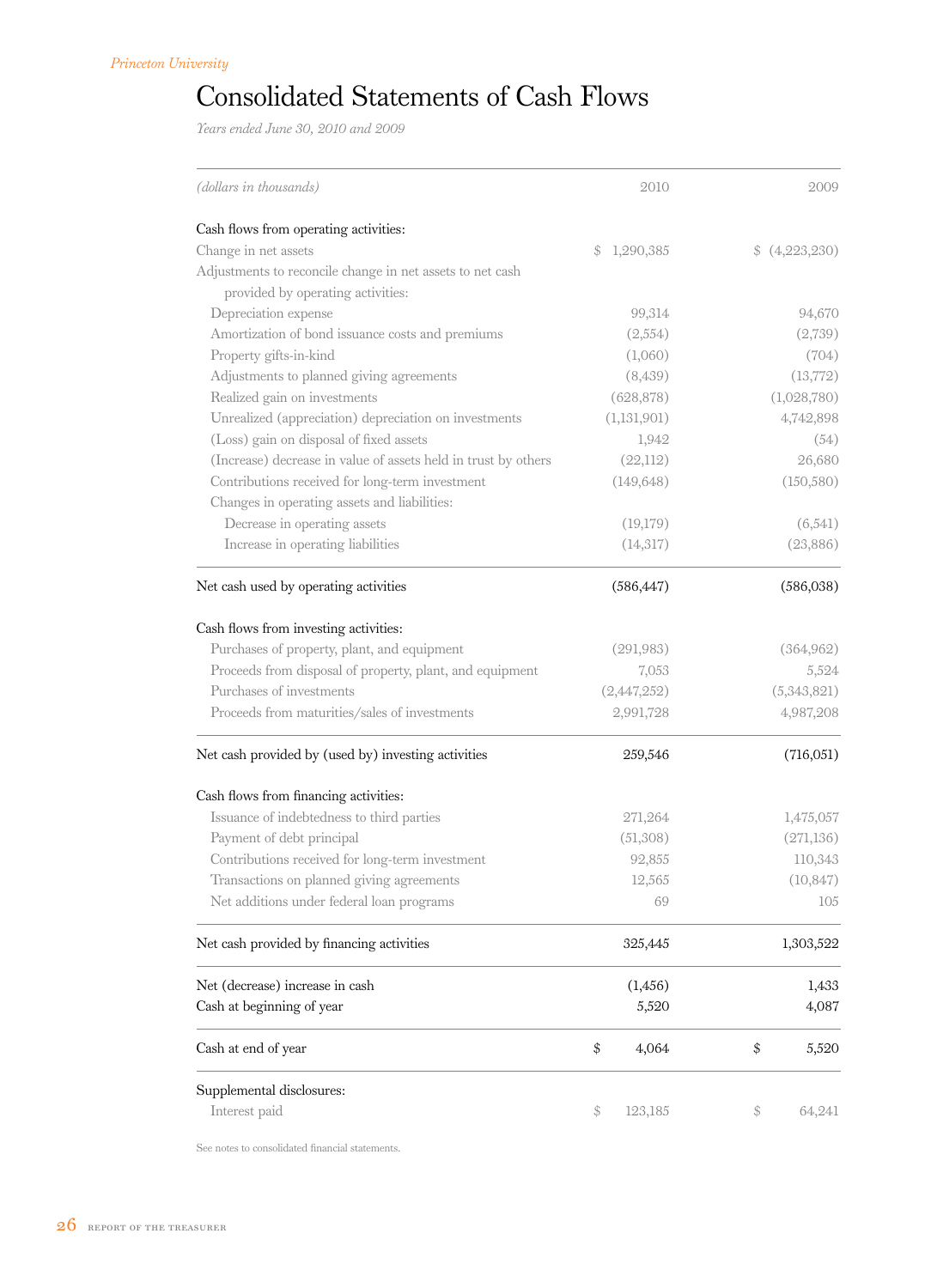## Notes to Consolidated Financial Statements

*Years ended June 30, 2010 and 2009*

### 1. Nature of operations

Princeton University (hereafter referred to as "the University") is a privately endowed, nonsectarian institution of higher learning. When originally chartered in 1746 as the College of New Jersey, it became the fourth college in British North America. It was renamed Princeton University in 1896. First located in Elizabeth, and briefly in Newark, the school moved to Princeton in 1756.

The student body numbers approximately 5,000 undergraduates and 2,450 graduate students in more than 60 departments and programs. The University offers instruction in the liberal arts and sciences and in professional programs of the School of Architecture, the School of Engineering and Applied Science, and the Woodrow Wilson School of Public and International Affairs. The faculty numbers approximately 1,100, including visitors and part-time appointments.

### 2. Summary of significant accounting policies

The consolidated financial statements of Princeton University (now legally known as "The Trustees of Princeton University") are prepared on the accrual basis and include the accounts of its wholly owned subsidiaries and foundation controlled by the University. Financial information conforms to the statements of accounting principles of the Financial Accounting Standards Board (FASB) and to the American Institute of Certified Public Accountants *Audit and Accounting Guide for Not-for-Profit Organizations.* Relevant pronouncements include FASB Accounting Standards Codification (ASC) 958-310, *Not-for-Profit Entities - Receivables* (formerly Statements of Financial Accounting Standards (SFAS) No. 116, *Accounting for Contributions Received and Contributions Made)*, and ASC 958-205, *Not-for-Profit Entities - Presentation of Financial Statement* (formerly SFAS No. 117, *Financial Statements of Not-for-Profit Organizations)*.

Under ASC 958-310, unconditional promises to give are recognized as revenues in the year made, not in the year in which the cash is received. The amounts are present-valued based on timing of expected collections. Amounts received from donors to planned giving programs are shown in part as a liability for the present value of annuity payments to the donor and the balance as a gift of either temporarily or permanently restricted net assets.

ASC 958-205 prescribes the standards for external financial statements and requires not-for-profit organizations to prepare a statement of financial position (balance sheet), a statement of activities, and a statement of cash flows. It requires the classification of the organization's net assets and its revenues and expenses into three categories according to the existence or absence of donor-imposed restrictions—permanently restricted, temporarily restricted, or unrestricted. Changes in each category are reflected in the statement of activities, certain of which are further categorized as nonoperating. Such nonoperating activities primarily reflect transactions of a long-term investment or capital nature, including contributions receivable in future periods, contributions subject to donorimposed restrictions, and gains and losses on investments in excess of the University's spending rule. Other significant accounting policies are described elsewhere in these notes.

The preparation of the University's financial statements in conformity with generally accepted accounting principles (GAAP) requires management to make estimates and assumptions that affect the reported amounts of assets and liabilities and disclosure of contingent assets and liabilities at the dates of the consolidated statements of financial position, and the reported amounts of revenue and expense included in the consolidated statement of activities. Actual results could differ from such estimates.

### Recent accounting pronouncements

In March 2008, the FASB issued ASC 815-10-50, *Derivatives and Hedging* (formerly SFAS No. 161, *Disclosures about Derivative Instruments and Hedging Activities).* ASC 815-10-50 requires organizations with derivative instruments to disclose how and why derivative instruments are used, how derivative instruments and related hedged items are accounted for under ASC 815*,* and how derivative instruments and related hedged items affect an organization's financial statements. ASC 815-10-50 is effective for financial statements issued for the University as of June 30, 2010. This standard did not have a material effect on the University's financial statements.

In May 2009, the FASB issued ASC 855 *Subsequent Events* (formerly SFAS No. 165, *Subsequent Events)*. ASC 855 establishes general standards of accounting for and disclosure of events that occur after the balance sheet date but before financial statements are issued or are available to be issued. ASC 855 was effective for annual fiscal periods ending after June 15, 2009. The University adopted ASC 855 effective June 30, 2009. The University has evaluated subsequent events through December 2, 2010, and determined that there were no subsequent events requiring adjustment or disclosure in the consolidated financial statements, except as described in note 18.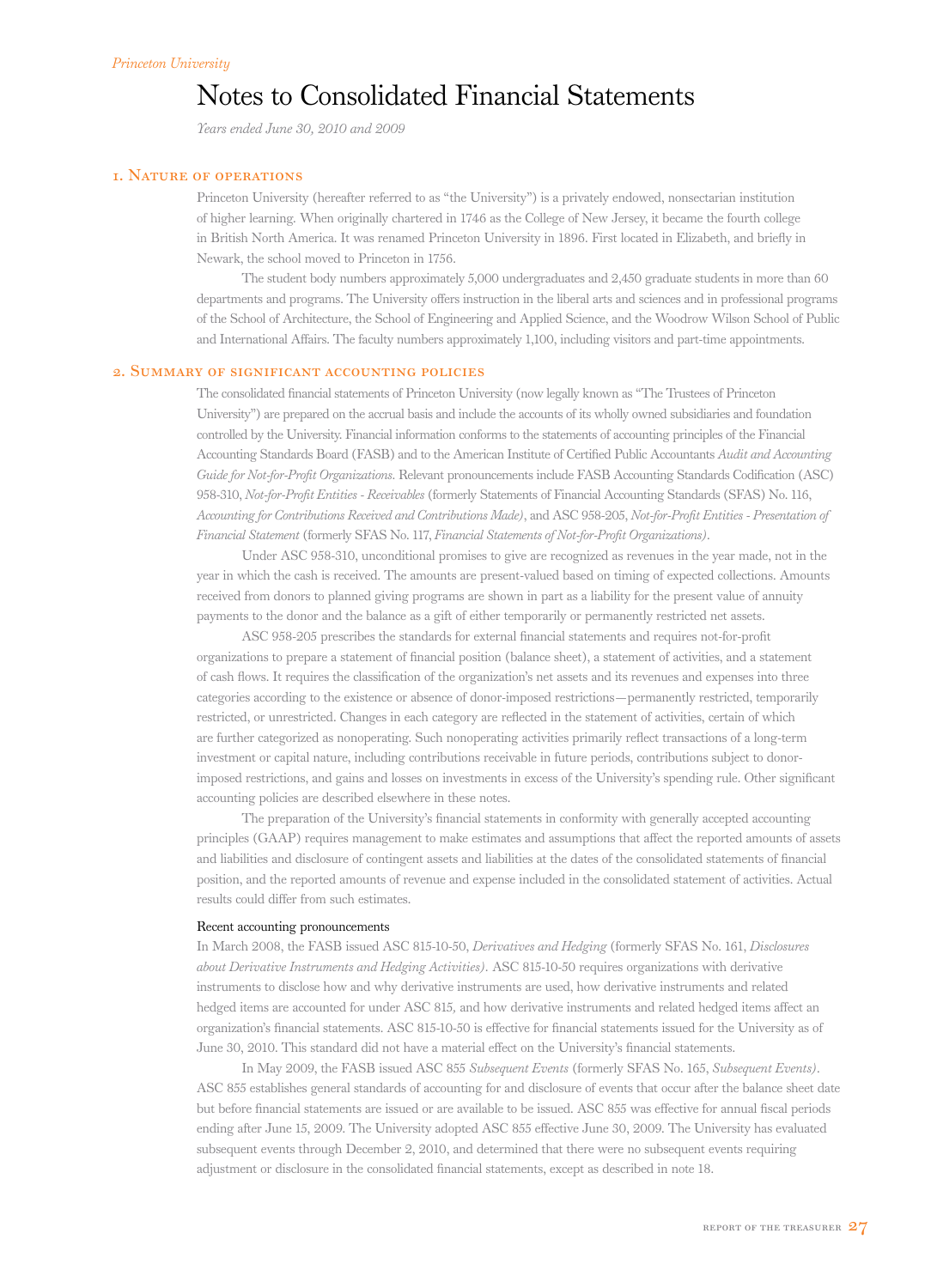Notes to Consolidated Financial Statements

In June 2009, the FASB issued ASC 105, *Generally Accepted Accounting Principles* (formerly SFAS No. 168, *FASB Accounting Standards Codification and the Hierarchy of Generally Accepted Accounting Principles)*. This standard establishes the FASB Accounting Standards Codification ("Codification") as the single source of authoritative nongovernmental GAAP, superseding existing pronouncements published by the FASB, American Institute of Certified Public Accountants, Emerging Issues Task Force, and other accounting bodies. This standard establishes only one level of authoritative GAAP. All other accounting literature will be considered nonauthoritative. The ASC reorganizes the GAAP pronouncements into accounting topics and displays them using a consistent structure. This standard was effective for financial statements issued for annual periods ending after September 15, 2009. The University adopted this standard for the year ended June 30, 2010. This standard did not have an effect on amounts reported but has changed disclosure references throughout the University's financial statements. Other recent accounting pronouncements that have been adopted are discussed elsewhere in these notes.

### 3. Fair value measurements

In September 2006, the FASB issued ASC 820, *Fair Value Measurements and Disclosures* (formerly SFAS No. 157, *Fair Value Measurements*). This standard defines fair value, establishes a framework for measuring fair value in GAAP, and expands disclosure about fair value measurements. The University adopted ASC 820, effective July 1, 2008, and subsequently adopted certain related Accounting Standards Updates, and related guidance (collectively ASC 820). ASC 820 defines fair value as the price that would be received to sell an asset or paid to transfer a liability (exit price) in an orderly transaction between market participants at the measurement date. ASC 820 clarifies that fair value should be based on assumptions that market participants would use when pricing an asset or liability, including assumptions about risk and the risks inherent in valuation techniques and the inputs to valuations. ASC 820 also requires fair value measurements to assume that the transaction occurs in the principal market for the asset or liability (the market with the most volume and activity for the asset or liability from the perspective of the reporting entity), or in the absence of a principal market, the most advantageous market for the asset or liability (the market in which the reporting entity would be able to maximize the amount received or minimize the amount paid). The University applies fair value measurements to certain assets and liabilities, including the University's managed investments, other investments, funds held in trust by others, and securities pledged under securities loan agreements, in accordance with the requirements described above.

In accordance with ASC 820, the University maximizes the use of observable inputs and minimizes the use of unobservable inputs when measuring fair value. Fair value is based on actively quoted market prices, if available. In the absence of actively quoted market prices, price information from external sources, including broker quotes and industry publications, is used. If pricing information from external sources is not available, or if observable pricing is not indicative of fair value, judgment is required to develop the estimates of fair value using discounted cash flow and other income valuation approaches.

The University also utilizes the following fair value hierarchy, which prioritizes, into three broad levels, the inputs to valuation techniques used to measure fair value:

Level 1: Quoted prices (unadjusted) in active markets for identical assets and liabilities to which the University has the ability to access at the measurement date. Instruments categorized in Level 1 primarily consist of a broadly traded range of equities and debt securities.

Level 2: Inputs other than quoted prices included within Level 1 that are either directly or indirectly observable for the asset or liability, including quoted prices for similar assets or liabilities in active markets, quoted prices for identical or similar assets or liabilities in inactive markets, inputs other than quoted prices that are observable for the asset or liability, and inputs that are derived from observable market data by correlation or other means. Instruments categorized in Level 2 consist primarily of investments in certain entities that calculate net asset value per share (or its equivalent) and can be redeemed in the near term. Level 3: Unobservable inputs for the asset or liability, including situations where there is little, if any, market activity for the asset or liability. Instruments categorized in Level 3 consist primarily of limited partnership interests and other similar investment vehicles.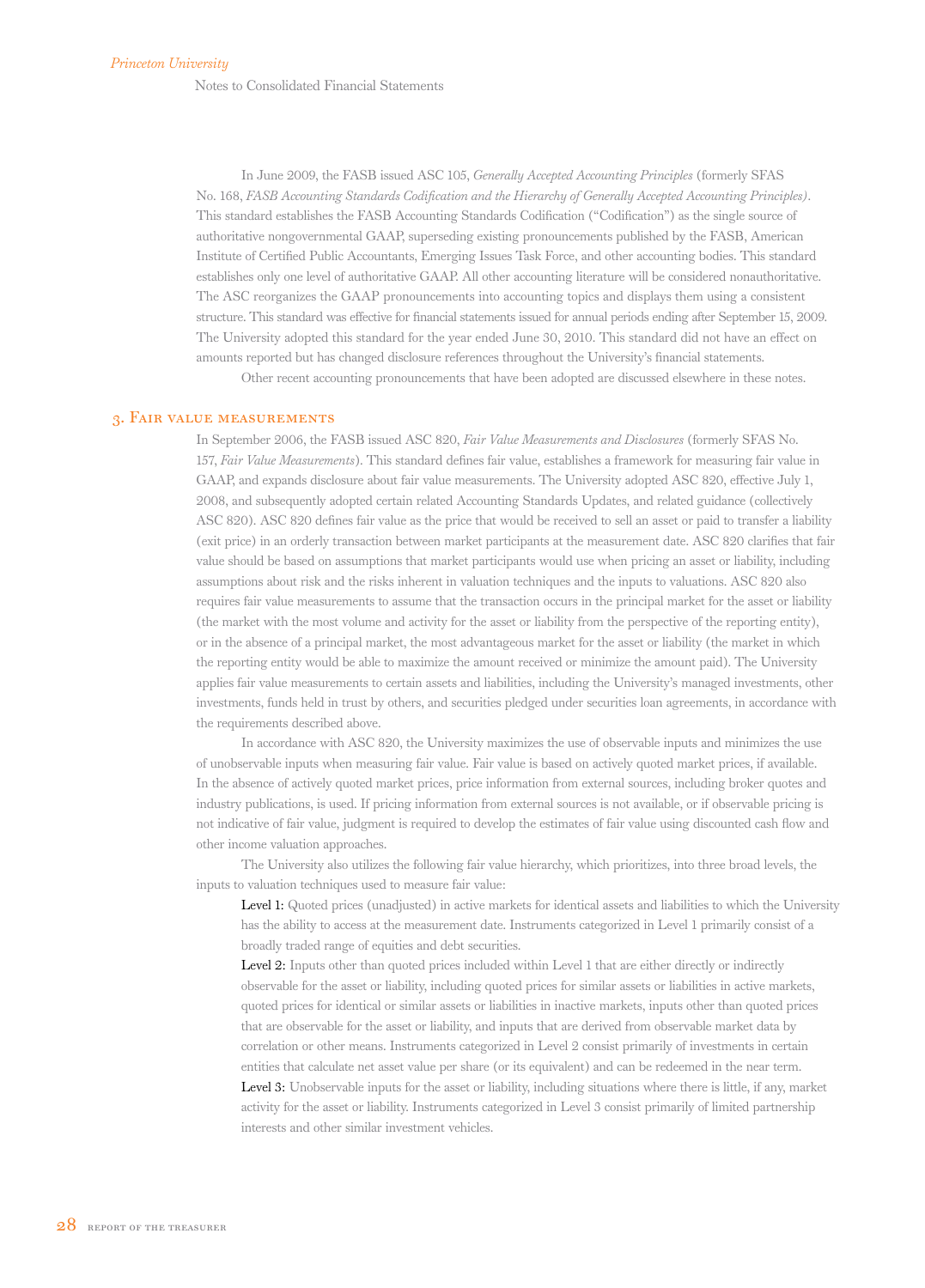The fair value hierarchy gives the highest priority to quoted prices in active markets (Level 1) and the lowest priority to unobservable data (Level 3). In some cases, the inputs used to measure fair value might fall in different levels of the fair value hierarchy. The lowest level input that is significant to a fair value measurement in its entirety determines the applicable level in the fair value hierarchy. Assessing the significance of a particular input to the fair value measurement in its entirety requires judgment, considering factors specific to the asset or liability. Fair value measurements are categorized as Level 3 when a significant amount of price or other inputs that are considered to be unobservable are used in their valuations. The University has adopted Accounting Standards Update No. 2009- 12, *Fair Value Measurements and Disclosures (Topic 820), Investments in Certain Entities That Calculate Net Asset Value per Share (or Its Equivalent)* (ASU No. 2009-12), issued by the FASB in September 2009, for investments where it has the ability to redeem its investment with the investee at net asset value per share (or its equivalent) at the measurement date. Such investments have been categorized under Level 2 fair value measurements in accordance with ASU No. 2009-12. Certain of these investments may be subject to modest holdback provisions to cover audit and other potential expenses or adjustments in the event of a complete withdrawal.

ASC 820 requires value measurements to be separately disclosed by level within the fair value hierarchy and requires a separate reconciliation of fair value measurements categorized as Level 3.

The following tables present the University's assets that are measured at fair value for each hierarchy level, at June 30, 2010 and 2009. The managed investment categories are presented on a "manager-mandate" basis, that is, all of the assets and market value of the underlying funds and accounts are included in the class which is the primary focus of the fund or account. (Many funds and accounts are provided with flexibility to invest across more than one asset class.)  *Fair Value Measurements at Reporting Date Using*

|                                 |            |              | Active Markets for | Quoted Prices in | Significant Other | <i>Observable</i> | Significant<br>Unobservable |
|---------------------------------|------------|--------------|--------------------|------------------|-------------------|-------------------|-----------------------------|
| (dollars in millions)           |            |              |                    | Identical Assets |                   | Inputs            | Inputs                      |
| 2010                            |            | <b>Total</b> |                    | (Level 1)        |                   | (Level 2)         | (Level 3)                   |
| Assets at fair value:           |            |              |                    |                  |                   |                   |                             |
| Managed investments (gross):    |            |              |                    |                  |                   |                   |                             |
| Domestic equity                 | \$         | 926.9        | \$                 | 61.0             |                   | \$159.0           | \$<br>706.9                 |
| International equity            |            | 1,218.6      |                    | 265.0            |                   | 235.4             | 718.2                       |
| Independent return              |            | 3,536.8      |                    |                  |                   | 467.3             | 3,069.5                     |
| Private equity                  |            | 4,805.6      |                    |                  |                   |                   | 4,805.6                     |
| Real assets                     |            | 2,587.8      |                    | 37.4             |                   |                   | 2,550.4                     |
| Fixed income                    |            | 348.2        |                    | 348.2            |                   |                   |                             |
| Cash and other                  |            | 521.4        |                    | 520.6            |                   |                   | 0.8                         |
| Funds held in trust by others   |            | 101.7        |                    |                  |                   |                   | 101.7                       |
| Other investments               |            | 713.7        |                    | 480.5            |                   |                   | 233.2                       |
| Securities pledged to creditors |            | 7.2          |                    | 7.2              |                   |                   |                             |
| Total                           | \$14,767.9 |              |                    | \$1,719.9        |                   | \$861.7           | \$12,186.3                  |
| 2009                            |            |              |                    |                  |                   |                   |                             |
| Assets at fair value:           |            |              |                    |                  |                   |                   |                             |
| Managed investments (gross)     | \$12,154.8 |              |                    | \$961.6          |                   | \$665.7           | \$10,527.5                  |
| Funds held in trust by others   |            | 79.6         |                    |                  |                   |                   | 79.6                        |
| Other investments               |            | 1,151.9      |                    | 935.1            |                   |                   | 216.8                       |
| Securities pledged to creditors |            | 5.7          |                    | 5.7              |                   |                   |                             |
| Total                           | \$13,392.0 |              |                    | \$1,902.4        |                   | \$665.7           | \$10,823.9                  |

At June 30, 2009, managed investments, presented on a "manager-mandate" basis, categorized in Level 1, consist primarily of equity and debt securities, including: \$137.9 million in domestic equity, \$245.5 million in international equity, \$235.7 million in fixed income, \$74.9 million in real assets, and \$267.6 million in cash and other; in Level 2 consist primarily of limited partnership interests including: \$42.1 million in domestic equity, \$217.4 million in international equity, and \$406.2 million in independent return; and in Level 3 consist primarily of limited partnership interests, including: \$736.4 million in domestic equity, \$734.7 million in international equity, \$2,817.5 million in independent return, \$3,804.8 million in private equity, \$2,433.3 million in real assets, and \$0.8 million in cash and other.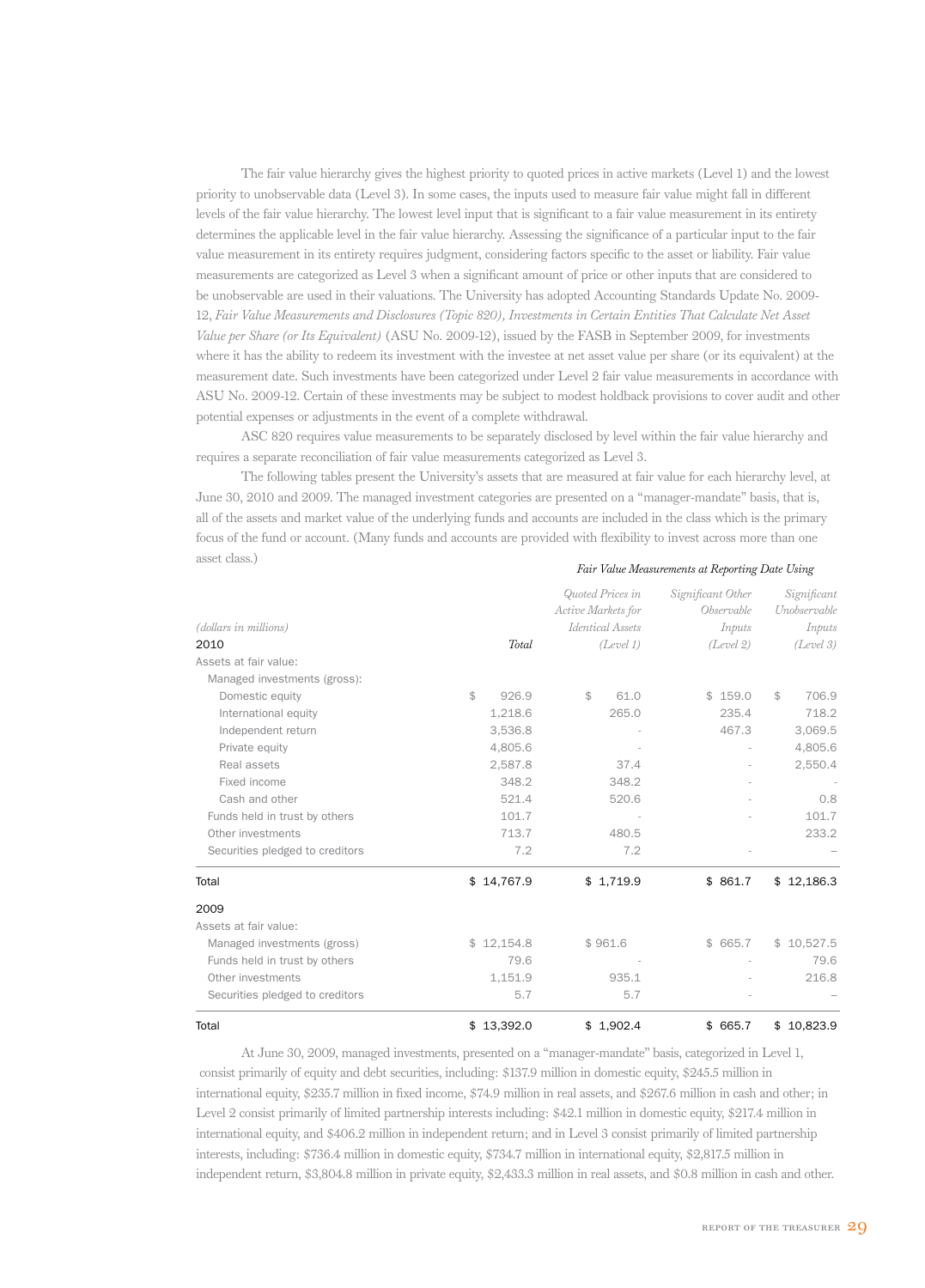Notes to Consolidated Financial Statements

Other investments categorized in Level 1 consist primarily of debt securities including: \$754.7 million in working capital, \$6.2 million in funds separately invested, and \$174.2 million in bond proceeds awaiting drawdown; and in Level 3 include: \$1.8 million in funds separately invested in equity and debt securities, \$146.3 million in planned giving trusts, and \$68.7 million in strategic real estate.

The following tables present the net change in the assets measured at fair value on a recurring basis and included in the Level 3 fair value category for the years ended June 30, 2010 and 2009:

|                               |    |            |    |                       |             | Fair Value Measurements Using Significant |                |
|-------------------------------|----|------------|----|-----------------------|-------------|-------------------------------------------|----------------|
|                               |    |            |    | Total gains or losses |             | Unobservable Inputs (Level 3)             |                |
|                               |    |            |    | (realized/unrealized) | Purchases,  | Transfers in                              |                |
|                               |    | June 30,   |    | included in changes   | sales and   | $and/or$ (out) of                         | June 30,       |
| (dollars in millions)         |    | 2009       |    | in net assets         | settlements | Level 3                                   | 2010           |
| Assets at fair value          |    |            |    |                       |             |                                           |                |
| Managed investments (gross):  |    |            |    |                       |             |                                           |                |
| Domestic equity               | \$ | 736.3      | \$ | 175.7                 | \$ (88.8)   | (116.3)<br>\$                             | 706.9<br>\$    |
| International equity          |    | 734.7      |    | 222.2                 | (226.5)     | (12.2)                                    | 718.2          |
| Independent return            |    | 2,817.5    |    | 473.6                 | (177.2)     | (44.4)                                    | 3,069.5        |
| Private equity                |    | 3,804.9    |    | 753.4                 | 247.3       |                                           | 4,805.6        |
| Real assets                   |    | 2,433.3    |    | (62.2)                | 179.3       |                                           | 2,550.4        |
| Cash and other                |    | 0.8        |    |                       |             |                                           | 0.8            |
| Other investments             |    | 216.8      |    | 20.2                  | (3.8)       |                                           | 233.2          |
| Funds held in trust by others |    | 79.6       |    | 6.3                   | 15.8        |                                           | 101.7          |
| Total Level 3 investments     |    | \$10,823.9 | \$ | 1,589.2               | \$ (53.9)   | \$ (172.9)                                | 12,186.3<br>\$ |
|                               |    | June 30,   |    |                       |             |                                           | June 30,       |
|                               |    | 2008       |    |                       |             |                                           | 2009           |
| Assets at fair value          |    |            |    |                       |             |                                           |                |
| Managed investments (gross)   |    | \$13,711.8 |    | \$ (3,505.8)          | \$321.5     |                                           | \$10,527.5     |
| Other investments             |    | 278.8      |    | (43.2)                | (18.8)      |                                           | 216.8          |
| Funds held in trust by others |    | 106.3      |    | (26.7)                |             |                                           | 79.6           |
| Total Level 3 investments     |    | \$14,096.9 | \$ | (3,575.7)             | \$302.7     | $\blacksquare$                            | \$10,823.9     |

Realized gains of \$401.4 and \$729.3 million related to Level 3 investments are included in investment earnings not distributed, and unrealized losses of \$1,187.8 and \$4,305.0 million related to Level 3 investments are included in net unrealized appreciation (depreciation) on investments in the Consolidated Statement of Activities for the years ended June 30, 2010 and 2009, respectively.

ASU No. 2009-12 requires disclosure by major category of investment about the attributes of investments, such as the nature of any restrictions on the ability to redeem investments at the measurement date, any unfunded commitments, and the investment strategies. The following table and disclosures set forth significant terms of the agreements with investment managers by major category at June 30, 2010. The information is presented on a "manager-mandate" basis.

| Total                                 | \$13,945.3         | \$4,236.0          |                          |               |
|---------------------------------------|--------------------|--------------------|--------------------------|---------------|
| Nonmarketable asset classes           | \$7.393.4          | \$4.030.4          |                          |               |
| Private equity (f)<br>Real assets (g) | 4.805.6<br>2,587.8 | 2,560.6<br>1,469.8 |                          |               |
| Marketable asset classes              | 6,551.9<br>\$      | 205.6<br>\$        |                          |               |
| Cash and other (e)                    | 521.4              | 0.0                | daily                    | 0 days        |
| Fixed income (e)                      | 348.2              | 0.0                | daily                    | 0 days        |
| Independent return (d)                | 3,536.8            | 104.2              | quarterly-annually       | 30-90 days    |
| International equity-emerging (c)     | 798.3              | 68.0               | daily-annually           | 28-90 days    |
| International equity-developed (b)    | 420.3              | 0.0                | daily-annually           | 6-90 days     |
| Domestic equity (a)                   | \$<br>926.9        | \$<br>33.4         | daily-annually           | 4-90 days     |
| Managed investments (gross)           |                    |                    |                          |               |
| (dollars in millions)                 | Fair Value         | <i>Commitments</i> | (If Currenctly Eligible) | Notice Period |
|                                       |                    | Unfunded           | Redemption Frequency     | Redemption    |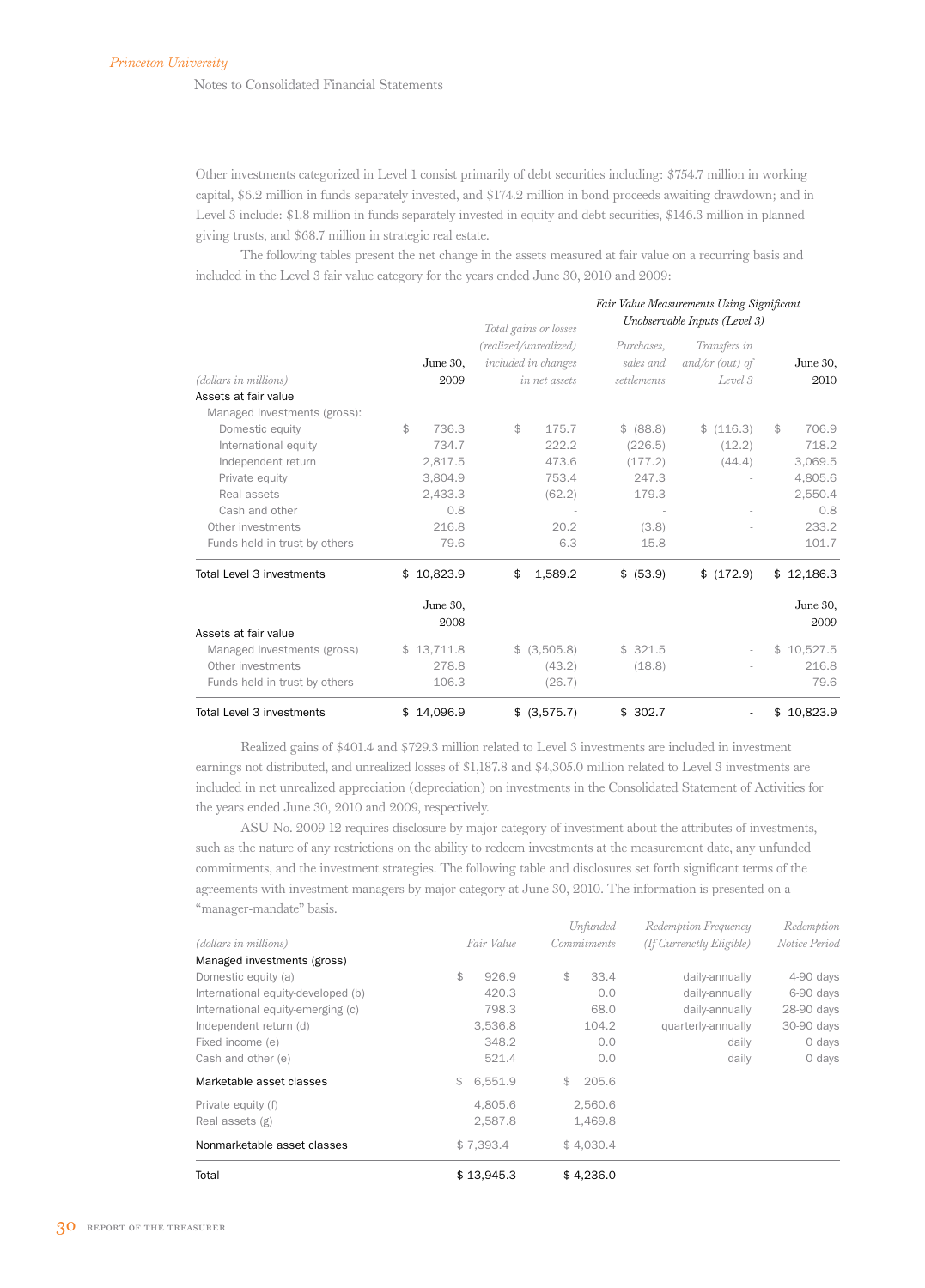(a) Domestic Equity: This class includes funds and accounts primarily invested in equities traded on domestic exchanges or over-the-counter markets. The fair values of the investments in this class have been estimated using the net asset value per share of the investee funds, or in the case of segregated accounts, the fair value of the securities held. Investments representing approximately 8 percent of the market value of this class are in nonredeemable assets.

(b) International Equity-Developed: This class includes funds invested in publicly traded equity and debt securities traded in countries with developed economies other than the United States. The fair values of the investments in this class have been estimated using the net asset value per share of the investee funds. None of the investments in this class are in nonredeemable assets.

(c) International Equity-Emerging: This class includes funds invested in publicly traded equity and debt securities traded in countries with emerging economies. The fair values of the investments in this class have been estimated using the net asset value per share of the investee funds. Investments representing approximately 12 percent of the market value of this class are in nonredeemable assets.

(d) Independent Return: This class includes funds invested in equity and debt securities and financial instruments such as options, swaps, futures, and other derivatives. Funds in this class may hold both long and short positions in any of these instruments and pursue a variety of investment strategies based upon the fund's investment mandate and the current opportunity set. Due to the diverse nature of the underlying investments, funds in this class are not easily categorized. However, in general terms, approximately 25 percent is invested in funds principally focused on long/short equities, 23 percent is invested in event-driven/arbitrage funds, and 52 percent is invested in funds that opportunistically engage in both strategies. Investments representing approximately 30 percent of the market value of this class are in nonredeemable assets.

(e) Fixed Income And Cash: These asset classes include primarily U.S. government and U.S. government-guaranteed agency securities held in separate accounts at the custodial bank. All of the investments in these classes can be redeemed on a daily basis.

(f) Private Equity: This class includes funds that invest primarily in buyouts or venture capital. The fair values of the investments in this class have been estimated using partners' capital statements, which reflect the University's ownership interest in partners' capital. The investments in this class are not redeemable. Distributions from investee funds will be received as the underlying investments of the funds are liquidated.

(g) Real Assets: This class includes funds that invest primarily in real estate, energy, and timber. The fair values of the investments in this class have been estimated using partners' capital statements, which reflect the University's ownership interest in partners' capital. Generally, investments in this class are not redeemable. However, a small portion, \$83.4 million at June 30, 2010, was invested in funds that allow for investor-initiated withdrawals. More broadly, distributions from investee funds will be received as the underlying investments of the funds are liquidated.

The University is obligated under certain limited partnership agreements to advance additional funding periodically up to specified levels. At June 30, 2010, the University had unfunded commitments of \$4.2 billion. Such commitments are generally called over periods of up to 10 years and contain fixed expiration dates or other termination clauses.

Although the University sells interests in its investments from time to time on an opportunistic basis, as of June 30, 2010, there were no investments identified that were probable of being sold at amounts different from net asset value per share or its equivalent (i.e. "partners' capital accounts").

Investments in the marketable asset classes are generally made in entities that allow the University to request withdrawals on a periodic basis. However approximately \$1.2 billion of the marketable asset classes are invested in "nonredeemable assets" which are not eligible for withdrawal by the University. Nonredeemable assets are either investments in funds without withdrawal rights or specific investments within a fund designated by the fund manager as ineligible for withdrawal. Due to the illiquid nature of nonredeemable assets, it is impossible for the University to predict when these assets will become available.

In addition to nonredeemable assets, the University may have the ability to affect a withdrawal, limited in the event that a fund manager invokes a "gate" provision restricting redemptions from its fund. Gates are generally triggered if aggregate fund withdrawals exceed a specific threshold. No withdrawals were impacted by a gate in the year ended June 30, 2010.

In February 2007, the FASB issued ASC 825, *Financial Instruments* (formerly SFAS No. 159, *The Fair Value Option for Financial Assets and Financial Liabilities Including an Amendment of FASB Statement No. 115*). This standard permits all entities to choose, at specified election dates, to measure eligible items at fair value (the "fair value option").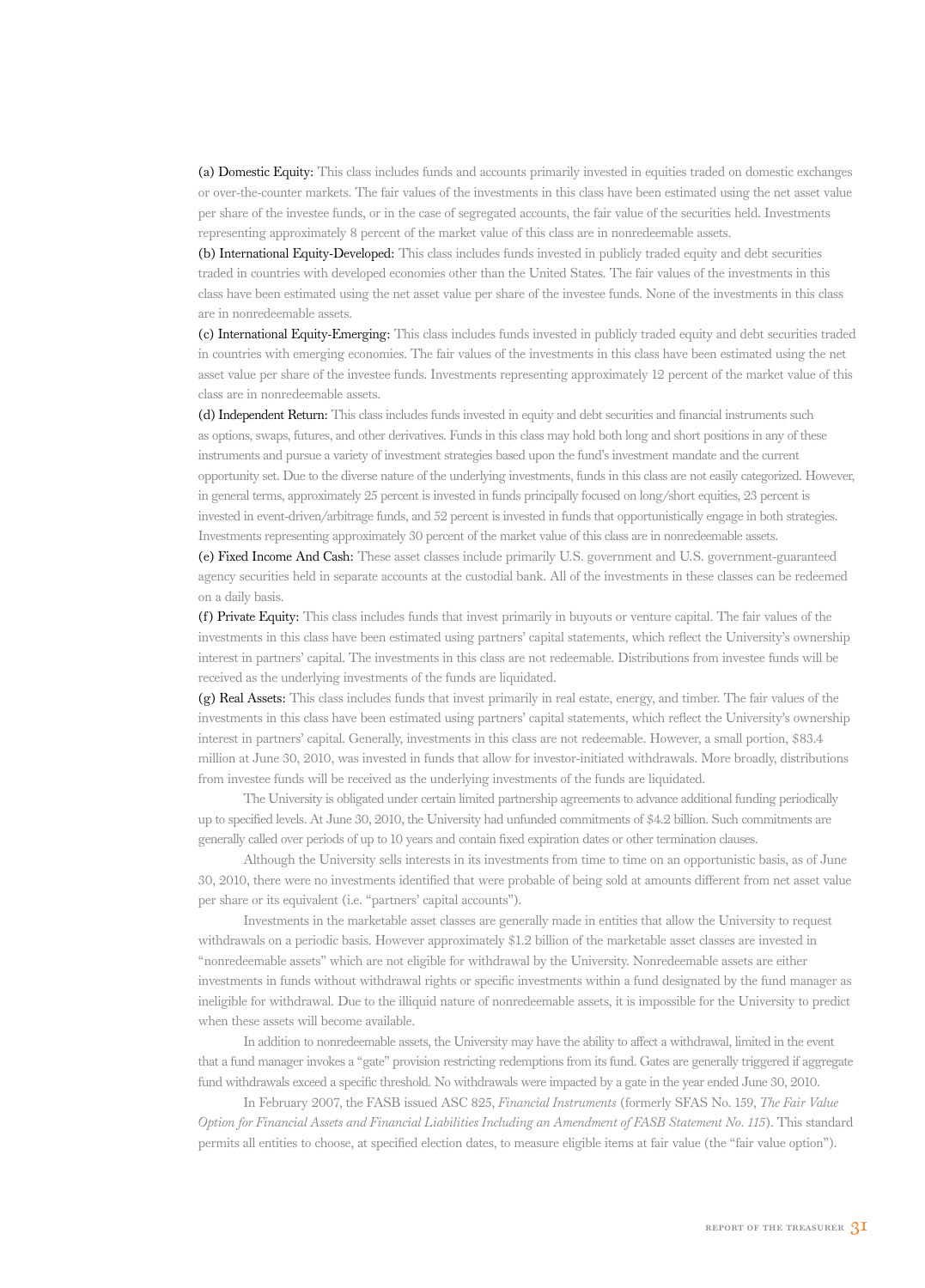Notes to Consolidated Financial Statements

Unrealized gains and losses on items for which the fair value option has been elected shall be reported in the statement of activities or similar statement. The University has not elected the fair value option under ASC 825.

### 4. Managed investments

All managed investments are reported at fair value. The fair value of marketable equity, debt, and certain derivative securities (which includes both domestic and foreign issues) is generally based upon a combination of published current market prices and exchange rates. The fair value of restricted securities and other investments where published market prices are not available is based on estimated values using discounted cash flow and other industry standard methodologies. Where applicable, independent appraisers and engineers assist in the valuation. The fair value of limited partnerships and similar investment vehicles is estimated by external investment managers, including general partners or valuation committees. These valuations necessarily involve assumptions and methods that are reviewed, evaluated, and adjusted, if necessary, by the University. Changes in assumptions could have a significant effect on the fair values of these instruments. Actual results could differ from these estimates and could have a material impact on the financial statements. These investments are generally less liquid than other investments and the values reported may differ from the values that would have been reported had a ready market for these securities existed. Securities transactions are reported on a trade-date basis. A summary of investments by asset category at fair value, presented on a "look-through basis," at June 30, 2010 and 2009, is as follows:

| (dollars in millions)             | 2010           | 2009           |
|-----------------------------------|----------------|----------------|
| Managed investments:              |                |                |
| Domestic equity                   | \$<br>717.5    | \$<br>664.1    |
| International equity              | 1,266.8        | 1,307.2        |
| Independent return                | 2,811.1        | 2,674.6        |
| Private equity                    | 5,172.2        | 4,069.0        |
| Real assets                       | 3.001.2        | 2,807.6        |
| Fixed income                      | 346.9          | 249.7          |
| Cash and other                    | 601.0          | 395.0          |
| Net managed investments           | 13,916.7       | 12,167.2       |
| Payables (receivables) associated |                |                |
| with investments (net)            | 28.6           | (12.4)         |
| Gross managed investments         | \$<br>13.945.3 | \$<br>12.154.8 |

The Princeton University Investment Company (PRINCO) manages investments for the University and one foundation that the University controls, the Stanley J. Seeger Hellenic Fund. The investment balances managed by PRINCO for these entities as of June 30, included in the University's consolidated financial statements, are as follows:

| Net managed investments             |              | 13.916.7 | \$<br>12.167.2 |
|-------------------------------------|--------------|----------|----------------|
| Deposits held in custody for others |              | 150.5    | 141.8          |
| Stanley J. Seeger Hellenic Fund     |              | 25.7     | 24.3           |
| Princeton University                | $\mathbb{S}$ | 13.740.5 | \$<br>12.001.1 |
| (dollars in millions)               |              | 2010     | 2009           |
|                                     |              |          |                |

The composition of net investment return from managed and other investments for the years ended June 30, 2010 and 2009, were as follows:

| Total                                 | \$1,760,779 | \$ (3,731,351) |
|---------------------------------------|-------------|----------------|
| Interest, dividends, and other income | 678.015     | 723.613        |
| gains and (losses)                    | \$1,082,764 | \$ (4,454,964) |
| Net realized and unrealized           |             |                |
| (dollars in thousands)                | 2010        | 2009           |
|                                       |             |                |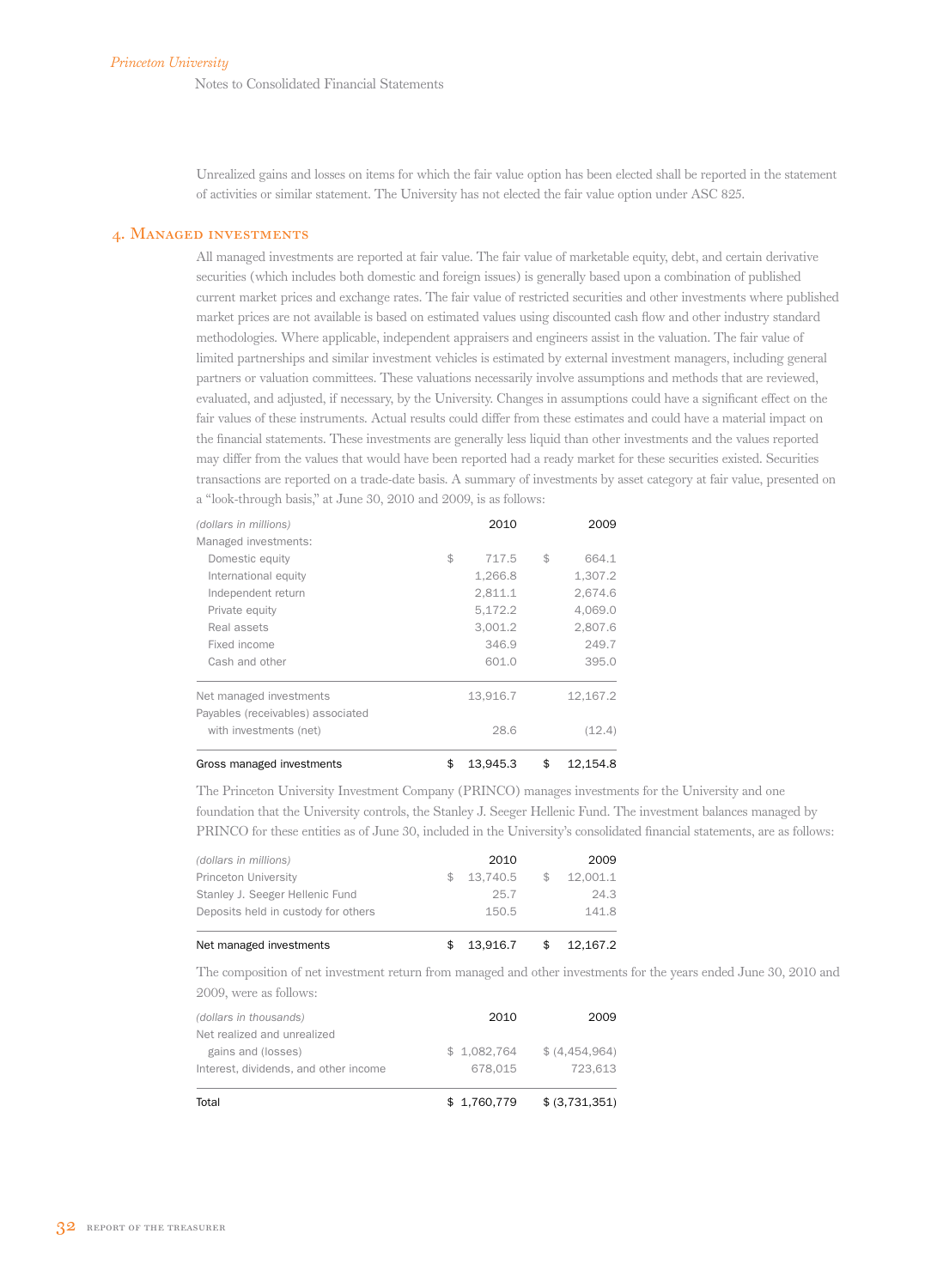Princeton University investments together with the Stanley J. Seeger Hellenic Fund and deposits held in custody for others are invested in a single unitized pool. The market value of each unit was \$6,903.37 and \$6,343.42 at June 30, 2010 and 2009, respectively. The average value of a unit during the years ending June 30, 2010 and 2009, was \$6,735.15 and \$7,215.81, respectively.

The average invested market balance in the unitized pool during the years ending June 30, 2010 and 2009, was \$13.231 billion and \$12.636 billion, respectively.

The University follows a spending rule for its unitized investments, including funds functioning as endowment, that provides for regular increases in spending while preserving the long-term purchasing power of the endowment. Earnings available for spending are shown in operating revenue, and the balance as nonoperating revenue. Amounts distributed per unit under that rule were \$351.93 and \$382.53 at July 1, 2010 and 2009, respectively.

As of June 30, 2010 and 2009, the University had loaned certain securities, returnable on demand, with a market value of \$7.2 million and \$5.7 million, respectively, to financial institutions that have deposited collateral with respect to such securities of \$7.6 million and \$5.9 million, respectively. The University receives income on the invested collateral, and also continues to receive interest and dividends from the securities on loan. In accordance with ASC 860-30 *Transfers and Servicing - Secured Borrowing and Collateral* (formerly SFAS No.140, *Accounting for Transfers and Servicing of Financial Assets and Extinguishments of Liabilities*), the securities loaned are shown as an asset labeled securities pledged to creditors, and the obligation to return the collateral is shown as a liability labeled payable under securities loan agreements on the Consolidated Statements of Financial Position.

The University invests in various investment instruments. Investment securities, in general, are exposed to various risks, such as interest rate, credit, and overall market volatility. Due to the level of risk associated with certain investment securities, it is reasonably possible that changes in the values of investment securities will occur in the near term and that such changes could materially affect the amounts reported in the financial statements.

As part of its investment strategy, the University enters into transactions utilizing a variety of financial instruments and strategies, including futures, swaps, options, short sales, and forward foreign currency contracts. These financial instruments and strategies allow the University to fine-tune the asset allocation of the investment portfolio. In all cases, except forward foreign currency exchange and swap contracts, these instruments are traded through securities and commodities exchanges. The forward foreign currency and swap contracts are executed with credit-worthy banks and brokerage firms. At June 30, 2010, the aggregate notional values of futures and equity swap contracts were \$52.5 million and \$5.0 million, respectively, with an aggregate unrealized gain of \$2.8 million. No other contracts were held during the year ended June 30, 2010. At June 30, 2009, there were no equity swaps, forward foreign currency, or futures contracts outstanding. These instruments, when recognized, are recorded at fair value and are included as either an asset or a liability depending on the rights or obligations of the contract. Realized gains or losses are recorded at the time the contract is closed.

### 5. Endowment

The University's endowment consists of approximately 3,700 individual funds established for a variety of purposes. The endowment includes both donor-restricted endowment funds and funds designated by the University to function as endowments. As required by GAAP, net assets associated with endowment funds, including funds designated by the University to function as endowments, are classified and reported based on the existence or absence of donorimposed restrictions.

In August 2008, the FASB issued ASC 958-205-45-28, *Not-for-Profit Entities - Presentation of Financial Statements - Other Presentation Matters - Classification of Donor-Restricted Endowment Funds subject to the Uniform Prudent Management of Institutional Funds Act* (formerly FASB Staff Position No. 117-1), which the University adopted effective June 30, 2009. ASC 958-205-45-28 provides guidance on the net asset classification of donorrestricted endowment funds for a not-for-profit organization that is subject to an enacted version of the Uniform Prudent Management of Institutional Funds Act of 2006 (UPMIFA), which serves as a model act approved by the Uniform Law Commission and for states to use in enacting legislation. UPMIFA was enacted in the state of New Jersey in June 2009. This standard also improves disclosures about an organization's endowment funds (both donorrestricted endowment funds and University-designated endowment funds). The enhanced disclosures required as a result of the adoption of this standard have been incorporated within this note.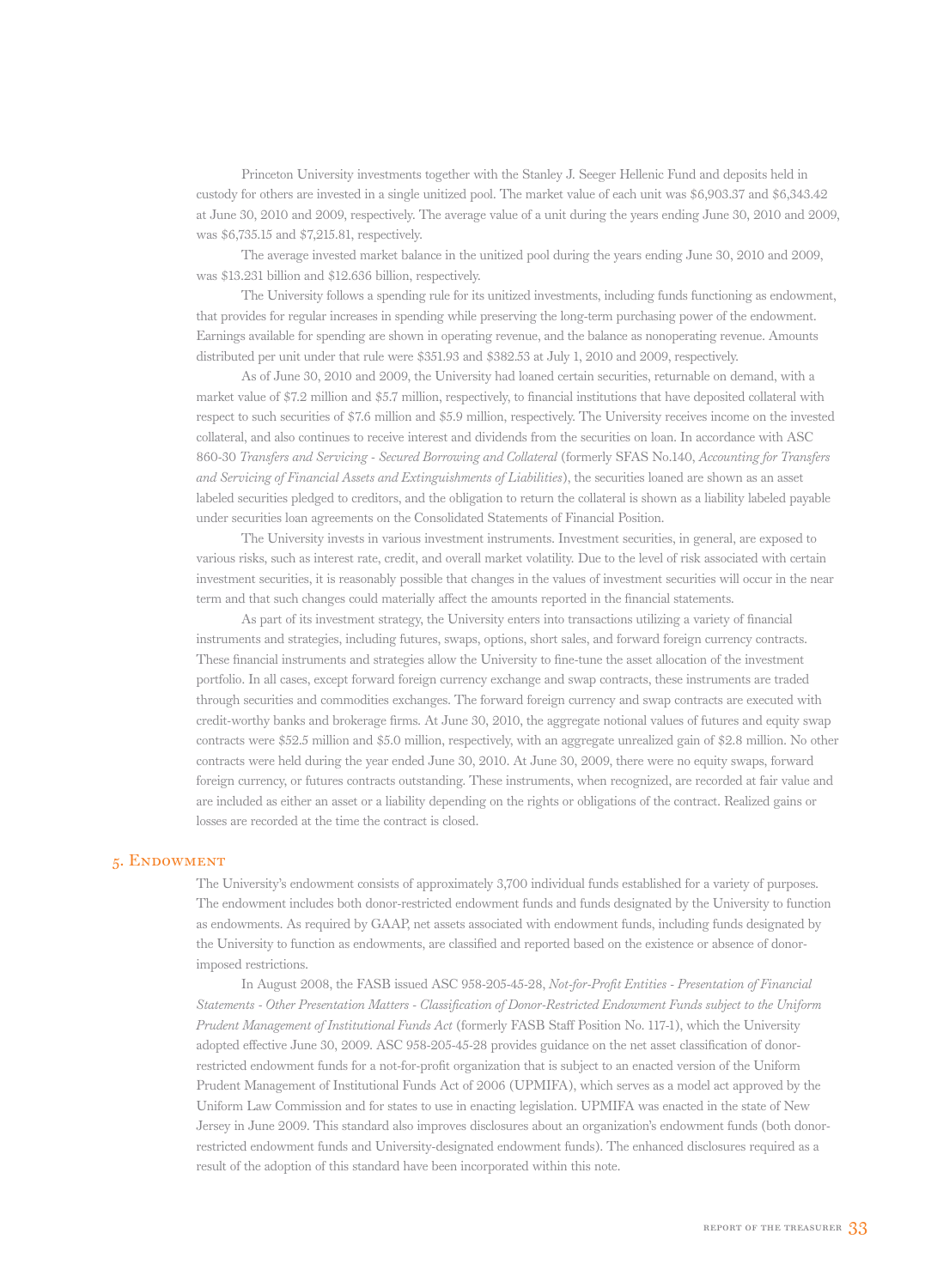Notes to Consolidated Financial Statements

Interpretation of relevant law—The University interprets the UPMIFA, which became effective June 2009, as requiring the preservation of the fair value at the original gift date of the donor-restricted endowment funds, absent explicit donor stipulations to the contrary. As a result of this interpretation, the University classifies as permanently restricted net assets: (a) the original value of gifts donated to the permanent endowment, (b) the original value of subsequent gifts to the permanent endowment, and (c) accumulations to the permanent endowment made in accordance with the direction of the applicable donor gift instrument at the time the accumulation is added to the fund. The remaining portion of the donor-restricted net assets is classified as temporarily restricted net assets until those amounts are appropriated for expenditure by the University in a manner consistent with the standard of prudence prescribed by UPMIFA. Upon adoption of ASC 958-205-45-28 on June 30, 2009, the portion of donor-restricted net assets not classified as permanently restricted in the amount of \$5.7 billion was reclassified from unrestricted to temporarily restricted in order to conform with the prescribed reporting treatment. In accordance with UPMIFA, the University considers the following factors in making a determination to appropriate or accumulate donor-restricted endowment funds:

- (1) The duration and preservation of the fund
- (2) The purposes of the University and the donor-restricted endowment fund
- (3) General economic conditions
- (4) The possible effect of inflation and deflation
- (5) The expected total return from income and the appreciation of investments
- (6) Other resources of the University
- (7) The investment policies of the University

Endowment Net Asset composition by type of fund as of June 30, 2010 and 2009 is:

| Total                                                                | \$.               | 4.290.112              | \$6.238.855                      | \$1.370.540                | \$11.899.507           |
|----------------------------------------------------------------------|-------------------|------------------------|----------------------------------|----------------------------|------------------------|
| Board-designated endowment funds                                     | \$                | 4,336,338              |                                  |                            | 4,336,338              |
| (dollars in thousands)<br>2009<br>Donor-restricted endowment funds   | \$                | (46.226)               | \$6,238,855                      | $$1.370.540$ \$            | 7.563.169              |
| Total                                                                | \$                | 5,468,711              | \$ 6,888,834                     | $$1,425,856$ $$13,783,401$ |                        |
| Donor-restricted endowment funds<br>Board-designated endowment funds | S<br>$\mathbb{S}$ | (28, 773)<br>5,497,484 | \$6,888,834                      | $$1,425,856$ \$            | 8,285,917<br>5.497.484 |
| (dollars in thousands)<br>2010                                       |                   | <i>Unrestricted</i>    | Temporarily<br><b>Restricted</b> | Permanently<br>Restricted  | <b>Total</b>           |

Changes in Endowment Net Assets for the years ended June 30, 2010 and 2009 are:

| (dollars in thousands)<br>2010                    | Unrestricted    | Temporarily<br><i>Restricted</i> | Permanently<br>Restricted | 2010<br>Total            |
|---------------------------------------------------|-----------------|----------------------------------|---------------------------|--------------------------|
| Endowment net assets, beginning of the year       | 4,290,112<br>\$ | \$6,238,855                      |                           | \$1,370,540 \$11,899,507 |
| Investment return:                                |                 |                                  |                           |                          |
| Investment earnings                               | 213,018         | 309,780                          | 68.052                    | 590.850                  |
| Net unrealized appreciation                       | 383.407         | 557,565                          | 122.485                   | 1,063,457                |
| Appreciation on funds with deficiencies           | 17,453          | (17, 453)                        |                           |                          |
| Total investment return                           | 613,878         | 849.892                          | 190,537                   | 1,654,307                |
| Contributions                                     |                 | 94.332                           | 55,316                    | 149,648                  |
| Appropriation of endowment assets for expenditure | (230, 588)      | (408, 994)                       |                           | (639, 582)               |
| Reclassifications and transfers                   | 795,309         | 114,749                          | (190, 537)                | 719,521                  |
| Endowment net assets, end of year                 | 5.468.711<br>\$ | \$ 6.888.834                     | \$1.425.856               | \$13,783,401             |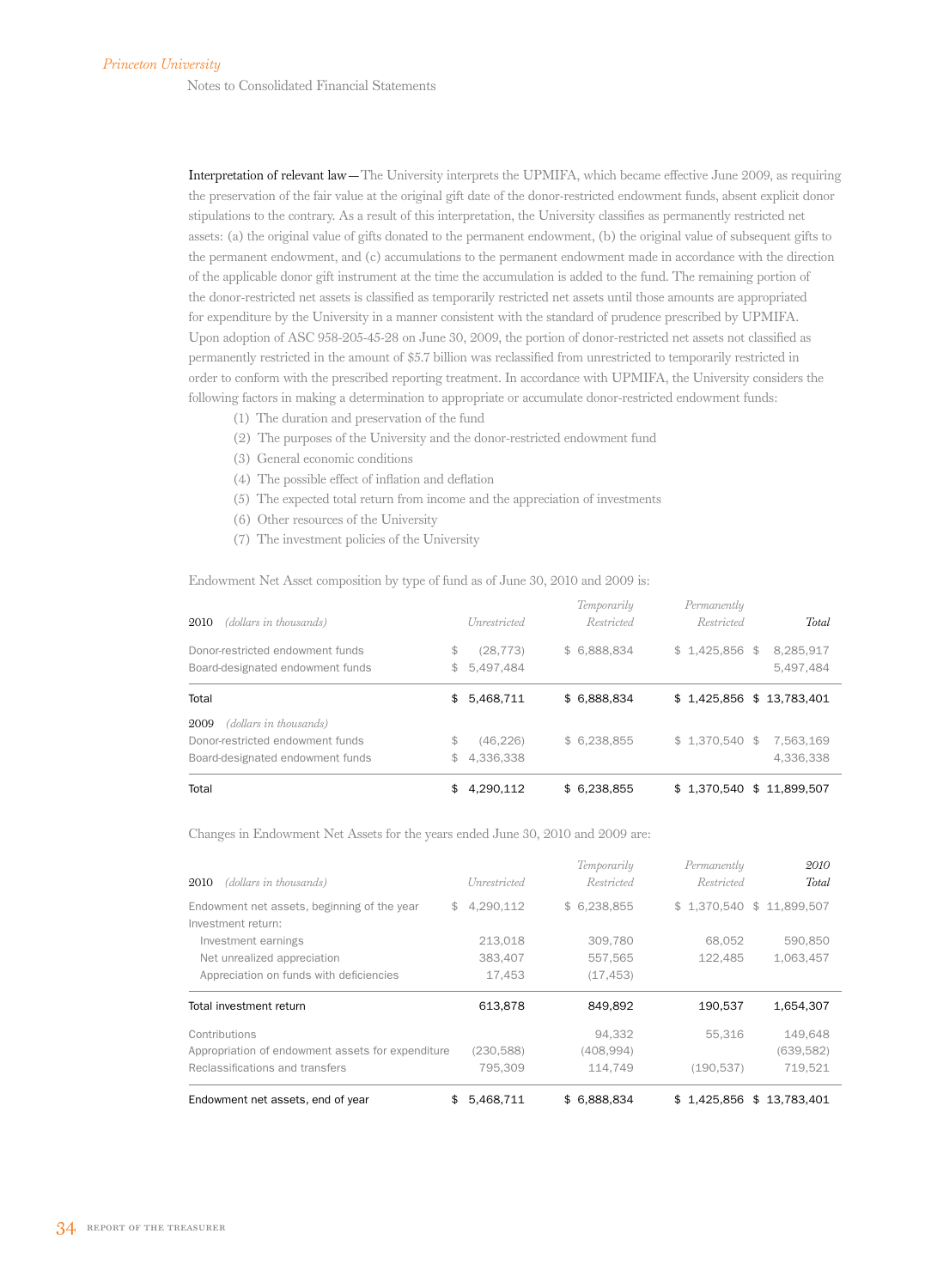| (dollars in thousands)<br>2009                                    | <i>Unrestricted</i> | Temporarily<br>Restricted | Permanently<br><i>Restricted</i> | 2009<br>Total              |
|-------------------------------------------------------------------|---------------------|---------------------------|----------------------------------|----------------------------|
| Endowment net assets, beginning of the year<br>Investment return: | \$13,576,896        | \$<br>847.703             |                                  | $$1,301,554$ $$15,726,153$ |
| Investment earnings                                               | 814.601             | 62,678                    | 24.288                           | 901,567                    |
| Net unrealized (depreciation) appreciation                        | (3,975,037)         | (235, 207)                | (8,911)                          | (4, 219, 155)              |
| Reclassification for funds with deficiencies                      | (46, 226)           | 46.226                    |                                  |                            |
| Total investment return                                           | (3,206,662)         | (126, 303)                | 15,377                           | (3,317,588)                |
| Contributions                                                     |                     | 101,037                   | 42,865                           | 143,902                    |
|                                                                   |                     |                           |                                  |                            |
| Appropriation of endowment assets for expenditure                 | (639, 987)          | (60, 732)                 |                                  | (700, 719)                 |
| Reclassifications based on change in law and                      |                     |                           |                                  |                            |
| transfers                                                         | (5,440,135)         | 5,477,150                 | 10,744                           | 47,759                     |

Funds with deficiencies—From time to time, the fair value of assets associated with individual donor-restricted endowment funds may fall below the level that the donor or UPMIFA requires the University to retain as a fund of perpetual duration. In accordance with GAAP, deficiencies of this nature that are reported in unrestricted net assets were \$28.8 million and \$46.2 million at June 30, 2010 and 2009, respectively. These deficiencies resulted from unfavorable market fluctuations that occurred shortly after the investment of new permanently restricted contributions and continued appropriation of certain programs that was deemed prudent by the Board of Trustees.

In accordance with the terms of donor gift instruments, the University is permitted to reduce the balance of restricted endowments below the original amount of the gift. Subsequent investment gains are then used to restore the balance up to the fair market value of the original amount of the gift. Subsequent gains above that amount are recorded to temporarily restricted net assets.

Return objectives and risk parameters—The University has adopted investment and spending policies for endowment assets that attempt to support the University's current and future operating needs, while preserving intergenerational equity. Endowment assets include those assets of donor-restricted funds that the University must hold in perpetuity or for donor-specified periods as well as University-designated funds. Under these policies, the endowment assets are invested in a manner that is intended to produce returns that exceed both the annual rate of spending and university inflation.

Strategies employed for achieving objectives—The vast majority of the endowment assets are actively managed by PRINCO, which is structured as a University office, but maintains its own Board of Directors, and operates under the final authority of the University's Board of Trustees (the "Trustees").

In pursuit of the investment return objectives, PRINCO maintains an equity-biased portfolio and seeks to partner with best-in-class investment management firms across diverse asset categories.

Spending policy and how the investment objectives relate to spending policy—Each year the Trustees decide upon an amount to be spent from the endowment for the following fiscal year. In their deliberations, the Trustees use a spending framework that is designed to enable sizable amounts to be spent in a reasonably stable fashion, while allowing for reinvestment sufficient to preserve purchasing power in perpetuity. The framework targets annual spending rates of between 4.0 percent and 5.75 percent.

The endowment must seek investment returns sufficient to meet spending policy targets as well as to maintain future purchasing power without deterioration of corpus resulting from university inflation.

### 6. Other investments

Other investments include working capital (consisting primarily of cash and cash equivalents and U.S. Treasury securities), a small number of funds that must be separately invested due to donor or legal restrictions, planned giving investments, bond proceeds awaiting drawdown, and local real estate holdings expected to be liquidated strategically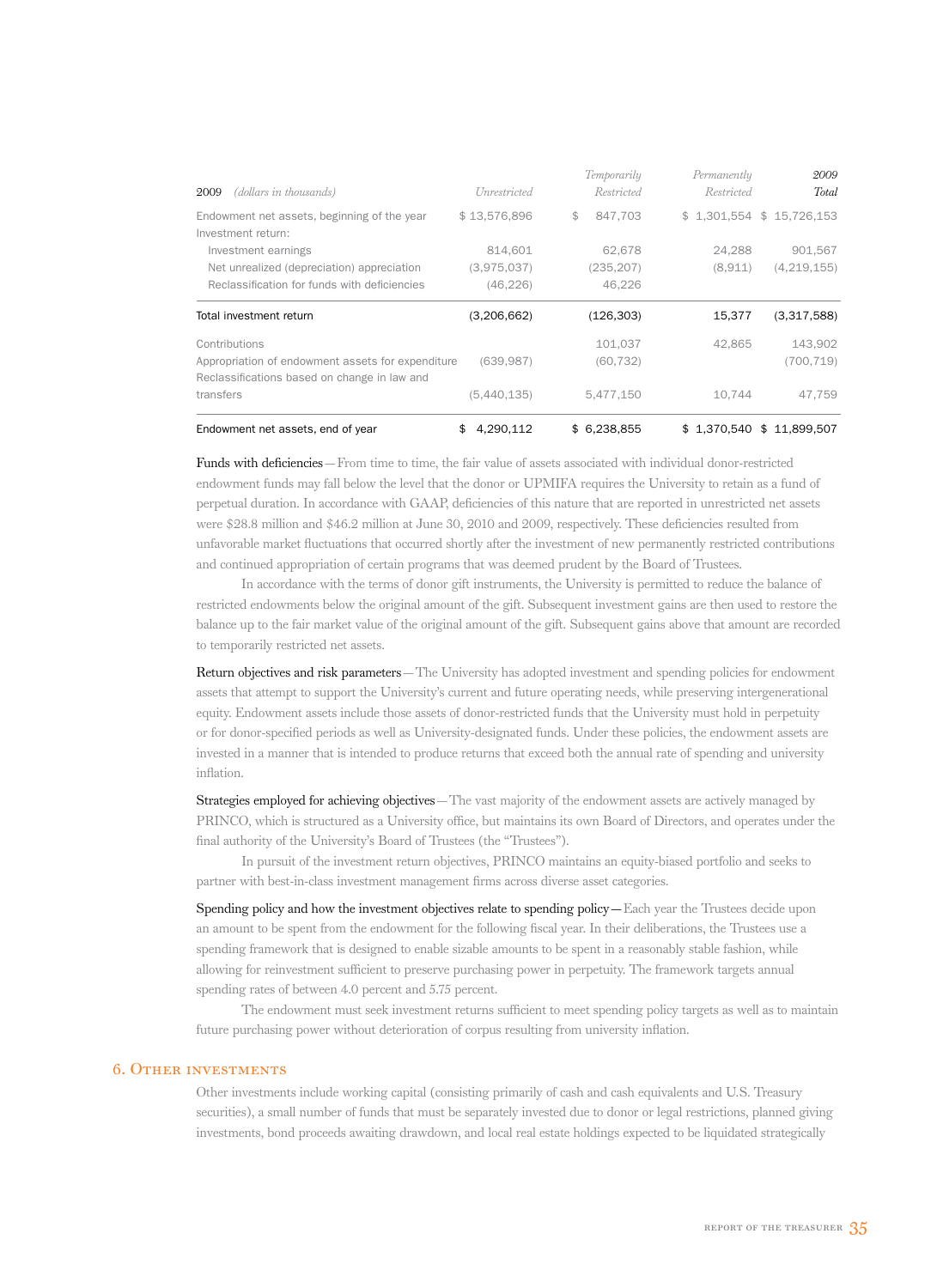Notes to Consolidated Financial Statements

over the next several years. A summary of other investments at fair value at June 30, 2010 and 2009, is as follows:

| Total                             | 713.7   | 1,151.9 |
|-----------------------------------|---------|---------|
| Strategic real estate investments | 74.5    | 68.7    |
| Bond proceeds awaiting drawdown   | 203.6   | 174.2   |
| Planned giving investments        | 156.9   | 146.3   |
| Funds separately invested         | 3.9     | 8.0     |
| Working capital                   | \$274.8 | 754.7   |
| (dollars in millions)             | 2010    | 2009    |

### 7. Educational and mortgage loans

Determination of the fair value of educational loans receivable could not be made without incurring excessive costs. These loans include donor-restricted and federally sponsored educational loans that bear mandated interest rates and repayment terms, and are subject to significant restrictions on their transfer and disposition. These loans totaled \$70.0 million and \$66.0 million at June 30, 2010 and 2009, respectively.

Through a program to attract and retain excellent faculty and senior staff, the University provides home acquisition and financing assistance on residential properties in the area surrounding the University. Notes receivable from faculty and staff and co-ownership interests in the properties are included in mortgage loans and are collateralized by mortgages on those properties. These loans and interests totaled \$332.0 million and \$312.4 million at June 30, 2010 and 2009, respectively.

Educational and mortgage loans receivable at June 30, 2010 and 2009, are reported net of allowances for doubtful loans of \$0.7 million and \$0.7 million, respectively.

### 8. Promises to give

At June 30, 2010 and 2009, the University had received from donors unconditional promises to give contributions of amounts receivable in the following periods:

| Net amount                            | \$259.907 | \$269,388   |
|---------------------------------------|-----------|-------------|
| Less unamortized discount and reserve | 23.448    | 30.542      |
| Total                                 | 283,355   | 299,930     |
| More than five years                  | 29.547    | 20.770      |
| One to five years                     | 190.113   | 212.759     |
| Less than one year                    | 63.695    | 66.401<br>S |
| (dollars in thousands)                | 2010      | 2009        |

The amounts promised have been discounted at a risk-free rate to take into account the time value of money. Current-year promises are included in revenue as additions to temporarily or permanently restricted net assets, as determined by the donors, and are included in contributions receivable at fair value based on observable ASC 820 Level 2 inputs.

In addition, at June 30, 2010, the University has received from donors promises to give \$1.3 million, which are conditioned upon the raising of matching gifts from other sources and other criteria. These amounts will be recognized as income in the periods in which the conditions have been fulfilled.

### 9. Funds held in trust by others

The University is the income beneficiary of various trusts that are held and controlled by independent trustees. In addition, the University is the income beneficiary of entities that qualify as supporting organizations under Section 509(a)(3) of the U.S. Internal Revenue Code. Funds held in trust by others are recognized at the estimated fair value of the assets or the present value of the future cash flows when the irrevocable trust is established or the University is notified of its existence. Funds held in trust by others, stated at fair value, amounted to \$101.7 million in 2010 and \$79.6 million in 2009.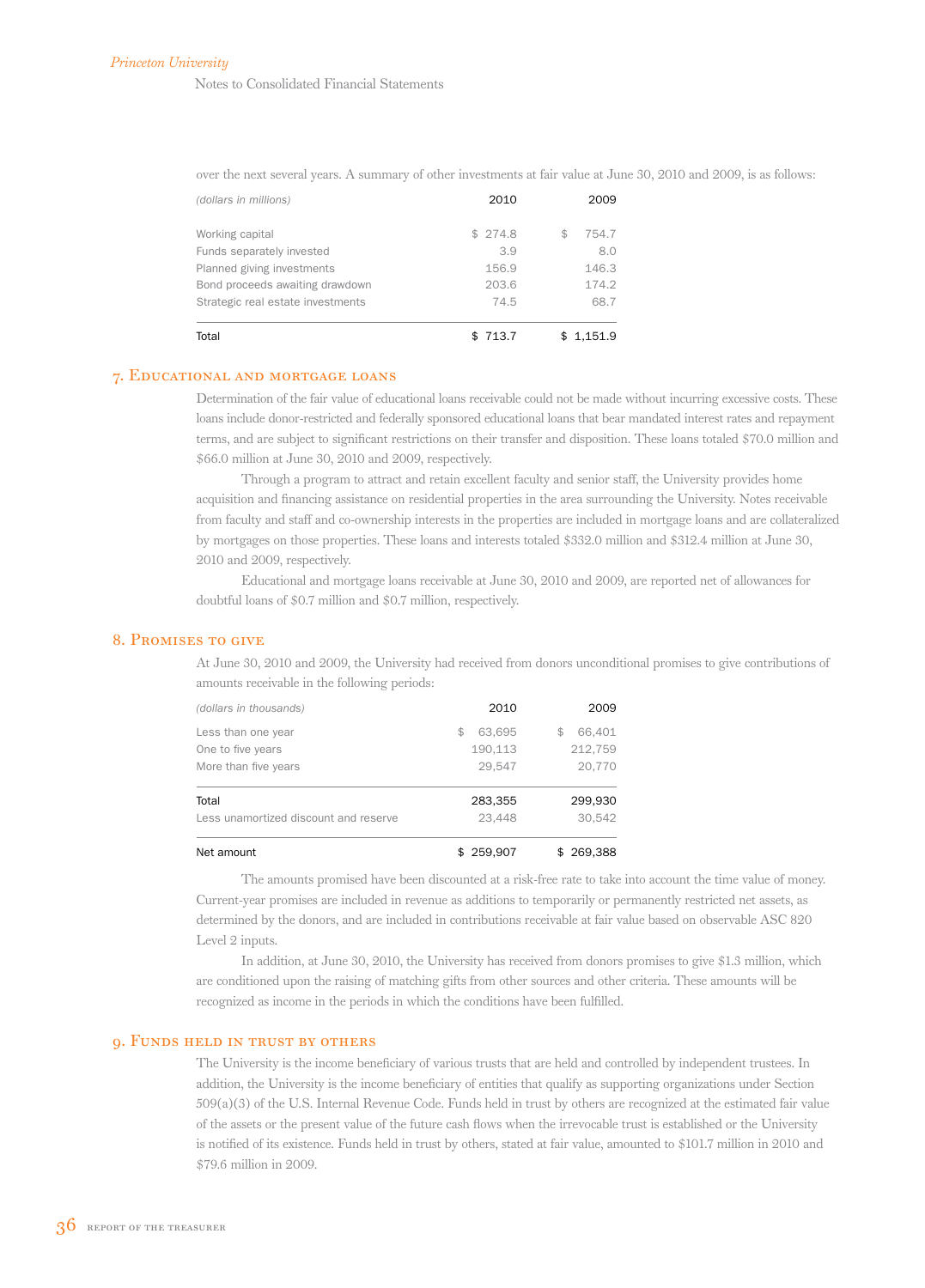### 10. Property

Land additions subsequent to June 30, 1973, are reported at estimated market value at the date of gift, in the case of gifts, and at cost in all other cases. Land acquired through June 30, 1973, is carried at estimated value at that date, computed using municipal tax assessments because it was not practicable to determine historical cost or the market value at the date of gift.

Buildings and improvements are stated at cost. Expenditures for operation and maintenance of physical plant are expensed as incurred.

Items classified as other property at June 30, 2010 and 2009, consist of the following:

| Total                                    | 656.109   | \$ 634.534 |
|------------------------------------------|-----------|------------|
| Fine arts objects                        | 74.047    | 73.654     |
| Library books, periodicals, and bindings | 251.649   | 243,087    |
| Rare books                               | 79.591    | 76.737     |
| Equipment                                | \$250.822 | \$241.056  |
| (dollars in thousands)                   | 2010      | 2009       |

Equipment, rare books, library books, periodicals, and bindings are stated at cost. Equipment includes items purchased with federal government funds; an indeterminate portion of those items are expected to be transferred to the University at the termination of the respective grant or contract. In addition to purchases with University funds, the University, since its inception, has received a substantial number of fine arts objects from individual gifts and bequests. Art objects acquired through June 30, 1973, are carried at insurable values at that date because it is not practicable to determine the historical cost or market value at the date of gift. Art objects acquired subsequent to June 30, 1973, are recorded at cost or fair value at the date of gift.

The University uses componentized depreciation for buildings and building improvements used for research. The costs of research facilities are separated into building shell, service system, and fixed equipment components that are separately depreciated.

Annual depreciation is calculated on the straight-line method over useful lives ranging from 15 to 50 years for buildings and improvements, 30 years for library books, and 10 and 15 years for equipment.

### 11. Conditional asset retirement obligations

Under ASC 410-20, *Asset Retirement and Environmental Obligations - Asset Retirement Obligations* (formerly FASB Interpretation No. 47), companies must accrue for costs related to legal obligations to perform certain activities in connection with the retirement, disposal, or abandonment of assets. The obligation to perform the asset retirement activity is not conditional even though the timing or method may be conditional.

The University has identified asbestos abatement as a conditional asset retirement obligation. Asbestos abatement was estimated using site-specific surveys where available and a per/square foot estimate based on historical cost where surveys were unavailable. ASC 410-20 requires that the estimate be recorded as a liability and as an increase to the asset, and the capitalized portion depreciated over the remaining useful life of the asset. The asset retirement obligation that is included in accrued liabilities was \$13.8 million and \$14.4 million at June 30, 2010 and 2009, respectively, and accretion expense on the asset retirement obligation was \$0.6 million and \$0.7 million for the years ended June 30, 2010 and 2009, respectively.

### 12. Income taxes

Effective July 1, 2007, the University implemented ASC 740, *Income Taxes* (formerly FASB Interpretation No. 48). ASC 740 prescribes the minimum recognition threshold a tax position must meet in connection with accounting for uncertainties in income tax positions taken or expected to be taken by an entity before being measured and recognized in the financial statements. The University continues to evaluate its tax positions pursuant to the principles of ASC 740, and has determined that there is no material impact on the University's financial statements.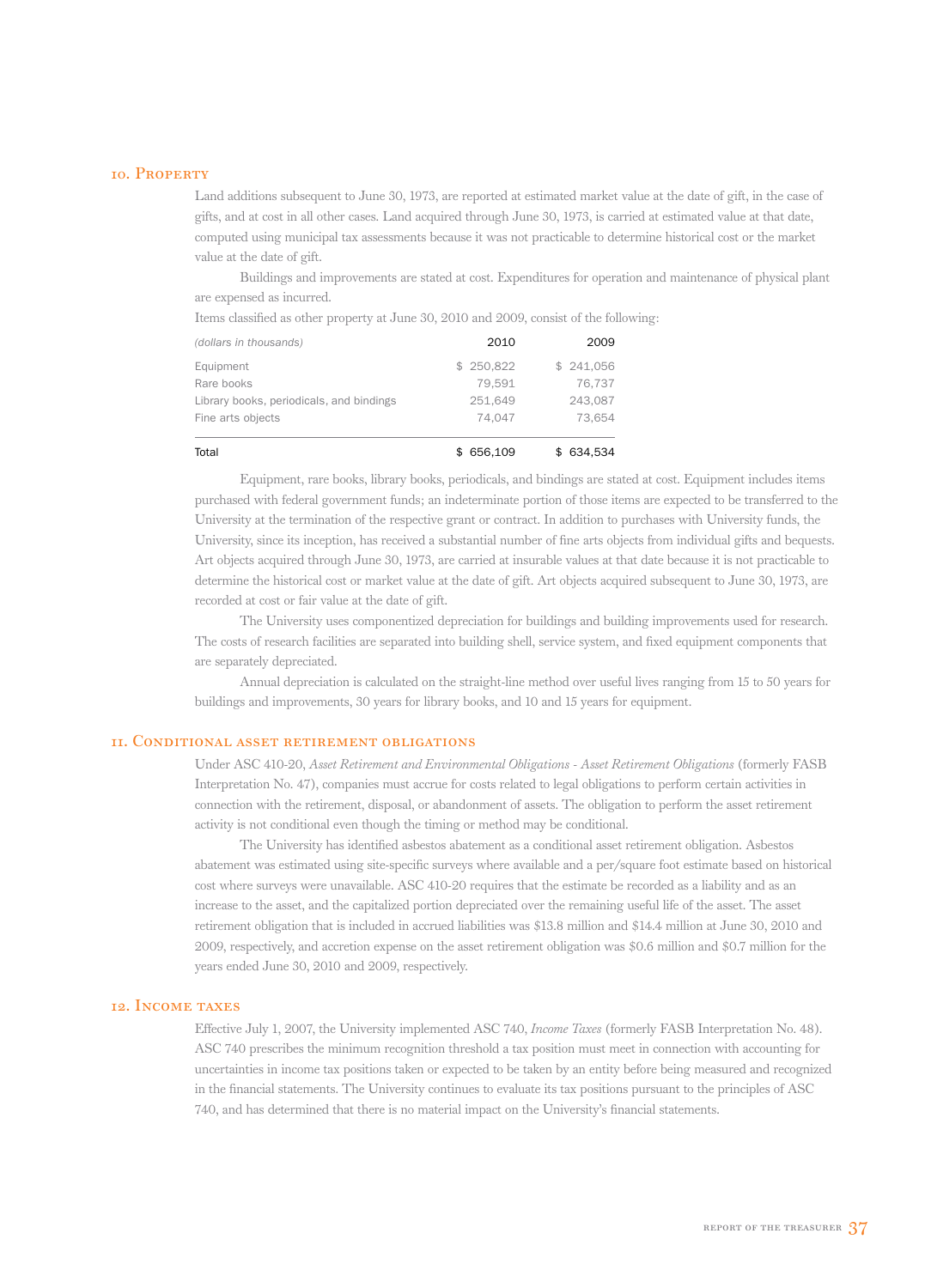Notes to Consolidated Financial Statements

The University is a not-for-profit organization as described in Section 501(c)(3) of the Internal Revenue Code and is exempt from income taxes on related income. The University files U.S. federal and various state and local tax returns. The Internal Revenue Service is currently conducting a routine audit of the University's employee plans. The audit is nearing completion and no material issues have been identified to date. The statute of limitations on the University's U.S. federal tax returns remains open for the years ended June 30, 2007, through the present.

### 13. Deferred revenues

Deferred revenues primarily represent advance receipts relating to the University's real estate leasing activities. Such amounts are amortized over the term of the related leases.

### 14. Indebtedness to third parties

At June 30, 2010 and 2009, the University's debt consists of taxable bonds, loans through the New Jersey Educational Facilities Authority (NJEFA), commercial paper, various parental loans with the Student Loan Marketing Association ("Sallie Mae") and a national bank, a note with a regional bank, and a mortgage, as follows:

| (dollars in thousands)                                                                                  | 2010       | 2009    |
|---------------------------------------------------------------------------------------------------------|------------|---------|
| Taxable Revenue Bonds                                                                                   |            |         |
| January 14, 2009 Series A, 4.95% and 5.70%, due March 2019 and March 2039,                              |            |         |
| \$<br>net of unamortized discount of \$3,185 and \$3,295                                                | 996,815 \$ | 996,705 |
| <b>NJEFA Revenue Bonds</b>                                                                              |            |         |
| February 15, 1999 Series A, 4.80%, due July 2012, net of unamortized discount of \$26 and \$39          | 2,404      | 3,536   |
| June 15, 2000 Series E, 5.21%, due July 2010, net of unamortized discount of \$0 and \$23               |            | 2,307   |
| October 15, 2000 Series H, 5.23%, due July 2010, net of unamortized discount of \$0 and \$50            |            | 2,235   |
| June 26, 2003 Series E, 3.94%, due July 2028, including unamortized premium of \$3,297 and \$3,597      | 61.197     | 64.682  |
| September 18, 2003 Series D, 3.73%, due July 2019, including unamortized premium of \$6,163 and \$6,848 | 87,173     | 91,193  |
| July 21, 2004 Series D, 4.50%, due July 2029, including unamortized premium of \$2,496 and \$2,912      | 35,871     | 40,882  |
| March 18, 2005 Series A, 4.40%, due July 2030, including unamortized premium of \$3,849 and \$4,277     | 137.804    | 138,847 |
| June 8, 2005 Series B, 4.24% due July 2035, including unamortized premium of \$1,733 and \$1,848        | 80,483     | 82,863  |
| May 22, 2006 Series D, 4.39%, due July 2031, including unamortized premium of \$791 and \$829           | 69.591     | 71,549  |
| August 3, 2006 Series E, 4.50%, due July 2027, including unamortized premium of \$81 and \$86           | 92,456     | 92,586  |
| June 6, 2007 Series E, 4.53%, due July 2037, including unamortized premium of \$4,641 and \$4,813       | 312,636    | 318,698 |
| May 22, 2007 Series F, 4.39%, due July 2030, including unamortized premium of \$799 and \$839           | 68.184     | 68.339  |
| September 10, 2008 Series J. 4.39%, due July 2038, including unamortized premium of \$4,407 and \$4,564 | 249.997    | 254,564 |
| October 28, 2008 Series K, 4.36%, due July 2023, including unamortized premium of \$6,436 and \$6,931   | 192,596    | 204,466 |
| January 20, 2010 Series B, 4.03%, due July 2040, including unamortized premium of \$12,165              | 262,165    |         |
| NJEFA Dormitory Safety Trust Fund Bonds                                                                 |            |         |
| August 14, 2001 Series A, 4.24%, due January 2016                                                       | 4,993      | 5,825   |
| NJEFA Equipment Leasing Fund Bonds                                                                      |            |         |
| October 11, 2001 Series A, 3.09%, due August 2009                                                       |            | 9       |
| NJEFA Capital Improvement Fund Bonds                                                                    |            |         |
| August 1, 2000 Series A, 5.72%, due August 2020                                                         | 1,388      | 1,478   |
| <b>Commercial Paper</b>                                                                                 | 12,680     | 12,680  |
| Parental Loans                                                                                          | 48,297     | 45,698  |
| Notes                                                                                                   | 1,753      | 1,923   |
| Mortgage                                                                                                | 17         | 33      |

### Total \$ 2,718,500 \$ 2,501,098

The proceeds of NJEFA loans were used primarily for new construction, renovation, and rehabilitation of University facilities, annual major maintenance, and purchases of capital equipment.

The University issued the 2010 Series B bonds for the purpose of funding new construction, renovations, and major maintenance. The University intends to issue additional bonds in the future.

The full faith and credit of the University is pledged in all loan agreements with the NJEFA.

Loans with Sallie Mae are used for the parental loan program. At June 30, 2010 and 2009, the amounts

outstanding were \$0.6 million and \$1.8 million, respectively, at rates ranging from 0.7 percent to 7.8 percent. As collateral,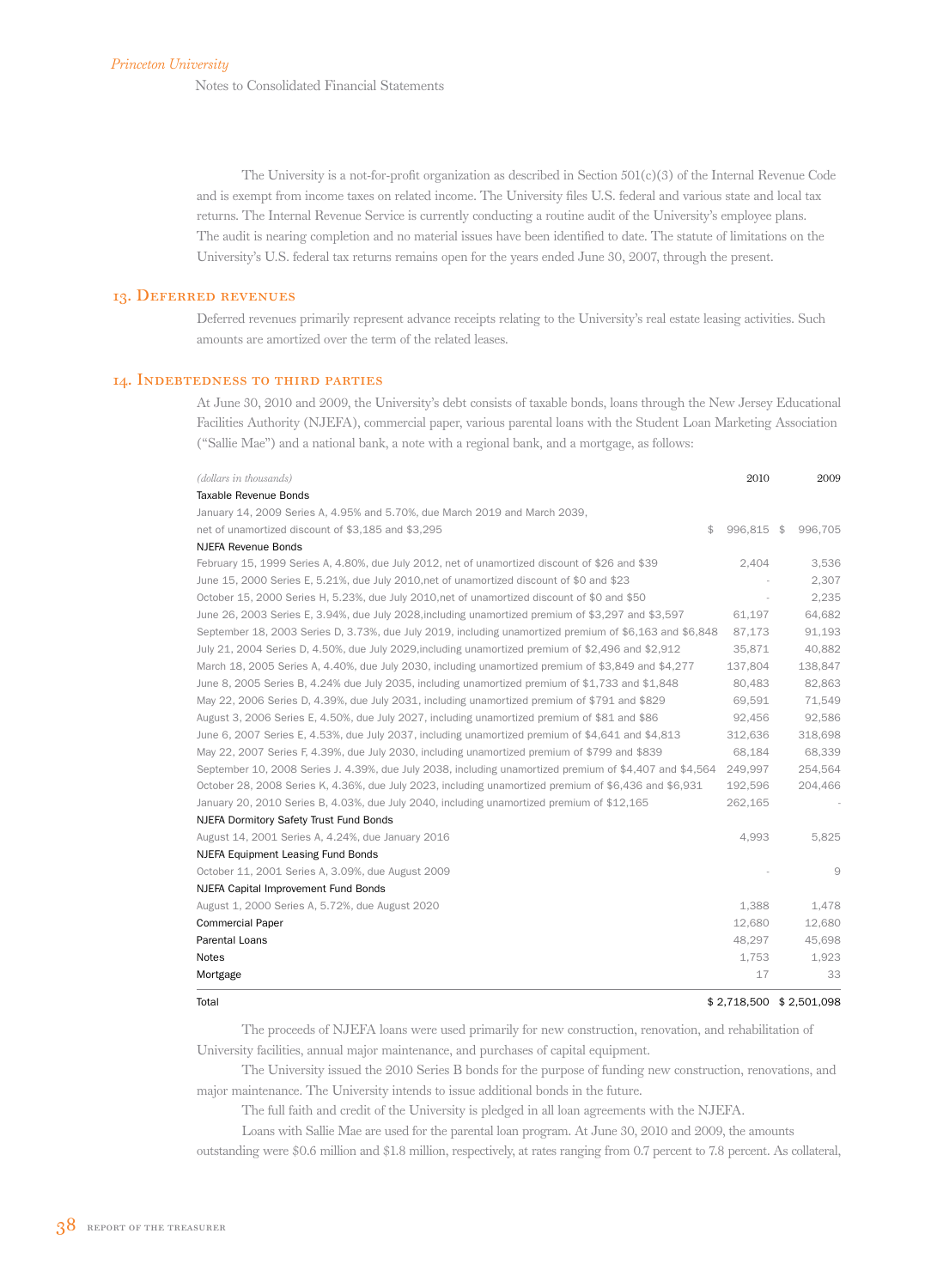the University pledges these parent loans and additional student loans for which Sallie Mae provides a second market. In fiscal 1999, the University entered into a loan facility with a national bank to provide funding currently authorized up to \$70 million for the parental loan program. Terms to the borrowers are similar to the Sallie Mae program in that fixed or variable rates may be selected on a pass-through basis; terms may be as long as 14 years. At June 30, 2010 and 2009, the balances outstanding were \$47.7 million and \$43.9 million, respectively, at rates ranging from 0.7 percent to 7.4 percent.

In fiscal year 1998, a commercial paper program was authorized as an initial step of financing to provide construction funds for approved capital projects. The proceeds permit construction to proceed until permanent financing from gifts or other sources is made available. The program has been authorized to a maximum level of \$120 million. At June 30, 2010 and 2009, \$12.7 million and \$12.7 million, respectively, were issued through the NJEFA on a tax-exempt basis to the investors. Maturities of the debt were from 39 to 182 days, and the nominal interest rates at June 30, 2010 and 2009, were 0.3 percent and 0.5 percent, respectively.

Principal payments for each of the next five years and thereafter on debt outstanding at June 30, 2010, excluding commercial paper, are as follows:

| (dollars in thousands) | <b>Principal Payments</b> |
|------------------------|---------------------------|
| 2011                   | \$<br>52,826              |
| 2012                   | 69,625                    |
| 2013                   | 60,012                    |
| 2014                   | 61,715                    |
| 2015                   | 63,890                    |
| Thereafter             | 2.354.105                 |
| Subtotal               | 2,662,173                 |
| Unamortized premium    | 43.647                    |
| Net long-term debt     | \$2.705.820               |

The fair value of the University's long-term debt is estimated based on current notes offered for the same or similar issues with similar security, terms, and maturities. At June 30, 2010, the carrying value and the estimated fair value of the University's long-term debt, excluding commercial paper, were \$2,705.8 million and \$2,918.2 million, respectively. At June 30, 2009, the carrying value and the estimated fair value of the University's long-term debt, excluding commercial paper, were \$2,488.4 million and \$2,560.7 million, respectively.

The University has committed bank lines of credit totaling \$200 million, under which the University may borrow on an unsecured basis at agreed-upon rates. There were \$8.5 million and \$5.1 million in letters of credit outstanding under these credit facilities at June 30, 2010 and 2009, respectively.

### 15. Employee benefit plans

All faculty and staff who meet specific employment requirements participate in a defined contribution plan, which invests in the Teachers Insurance and Annuity Association and College Retirement Equities Fund and Vanguard Fiduciary Trust Funds. The University's contributions were \$45.2 million and \$43.5 million for the years ended June 30, 2010 and 2009, respectively.

### Postretirement benefits other than pensions

In September 2006 the FASB issued ASC 715 *Compensation - Retirement Benefits* (formerly FAS No.158). ASC 715 requires the recognition of a defined benefit postretirement plan's funded status as either an asset or liability on the statement of financial position. ASC 715 also requires the recognition of actuarial gains or losses and prior service costs or credits that arise during the period as a component of unrestricted net assets. The University calculates its Accumulated Postretirement Benefit Obligation (APBO) in accordance with ASC 715 (formerly FAS No. 106) that it initially elected in 1993 to amortize over 20 years. The University continues to recognize the cost of providing postretirement benefits for employees over the period of their working years.

The University provides single coverage health insurance to its retirees who meet certain eligibility requirements. Participants may purchase additional dependent or premium coverage. The accounting for the plan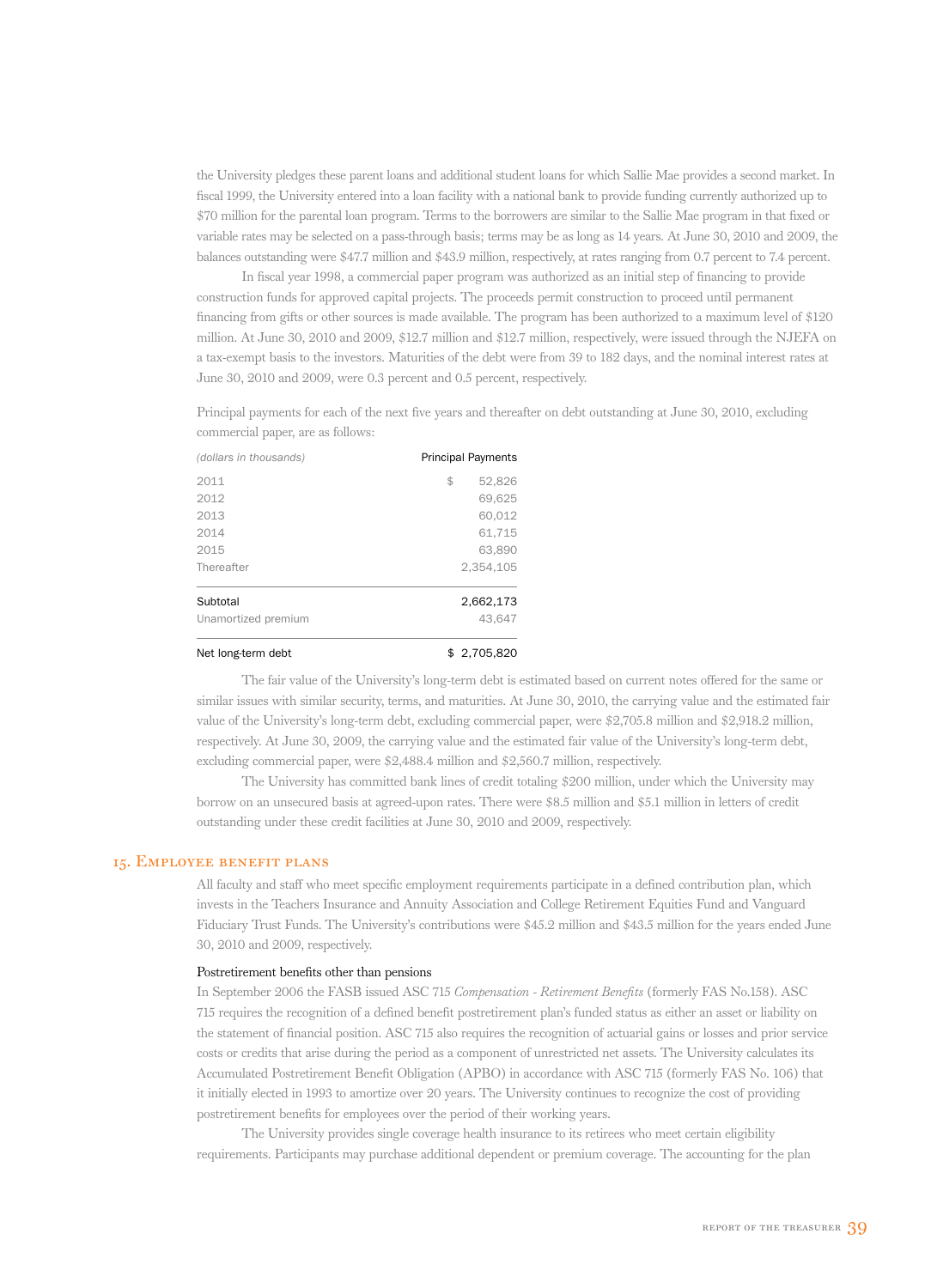anticipates future cost-sharing changes to the written plan that are consistent with the University's expressed intent to increase retiree contributions in line with medical costs.

The benefit costs for the years ended June 30, 2010 and 2009, consist of the following:

| Total                                 | \$27,861 | \$26,112 |
|---------------------------------------|----------|----------|
| Net amortization of transition amount | 3.374    | 3.374    |
| Interest cost                         | 15.383   | 14,077   |
| Service cost                          | 9.104    | 8.661    |
| (dollars in thousands)                | 2010     | 2009     |

The APBO at June 30, 2010 and 2009, consisted of actuarially determined obligations to the following categories of employees:

| Total                               | \$287,735 | \$250,182 |
|-------------------------------------|-----------|-----------|
| Other active participants           | 104.671   | 81.657    |
| Active employees eligible to retire | 73.391    | 78.056    |
| Retirees                            | \$109,673 | 90,469    |
| (dollars in thousands)              | 2010      | 2009      |

As of June 30, 2010 and 2009, the APBO was unfunded.

Assumed discount rates of 5.25 percent and 6.25 percent were used to calculate the APBO at June 30, 2010 and 2009, respectively. The assumed health care cost trend rates used to calculate the APBO at June 30, 2010, were 9.0 percent for prescription drug claims, declining by 0.8 percent per year until the long-term trend rate of 5.0 percent is reached, and 6.0 percent for medical claims, declining by 0.2 percent per year until the long-term trend rate of 5.0 percent is reached. At June 30, 2009, the assumed health care cost trend rates were 10.0 percent for prescription drug claims, declining by 1.0 percent per year until the long-term trend rate of 5.0 percent is reached, and 6.0 percent for medical claims, declining by 0.20 percent per year until the long-term trend rate of 5.0 percent is reached. An increase of 1 percent in the cost trend rate would raise the APBO to \$339.7 million and \$292.2 million and cause the service and interest cost components of the net periodic cost to be increased by \$4.7 million and \$4.7 million for the years ended June 30, 2010 and 2009, respectively. A decrease of 1 percent in the cost trend rate would decrease the APBO to \$246.4 million and \$216.4 million and cause the service and interest cost components of the net period cost to be decreased by \$4.1 million and \$3.7 million for the years ended June 30, 2010 and 2009, respectively.

Postretirement plan benefit payments for fiscal years 2011 through 2015 are expected to range from \$8.4 million to \$11.4 million per year, with aggregate expected payments of \$71.5 million for fiscal years 2016 through 2020. These amounts reflect the total benefits expected to be paid from the plan and exclude the participants' share of the cost. Expected benefit payments are based on the same assumptions used to measure the benefit obligations and include estimated future employee service.

The University has applied for and is receiving the federal subsidy as provided for in the Medicare Modernization Act (MMA), and has recognized the effect of the MMA in the calculation of its postretirement benefit obligation as of June 30, 2010 and 2009.

### 16. Net assets

Net assets are categorized as unrestricted, temporarily restricted, and permanently restricted. Unrestricted net assets are derived from gifts and other institutional resources that are not subject to explicit donor-imposed restrictions. The unrestricted category also includes income and gains on these funds. Included in the total is the net investment in plant and equipment. Certain net assets classified as unrestricted for external reporting purposes are designated for specific purposes or uses under the internal operating budget practices of the University. Restricted net assets are generally established by donors in support of schools or departments of the University, often for specific purposes such as professorships, research, faculty support, scholarships and fellowships, athletics, library and art museum, building construction, and other specific purposes. Temporarily restricted net assets include gifts, pledges, trusts and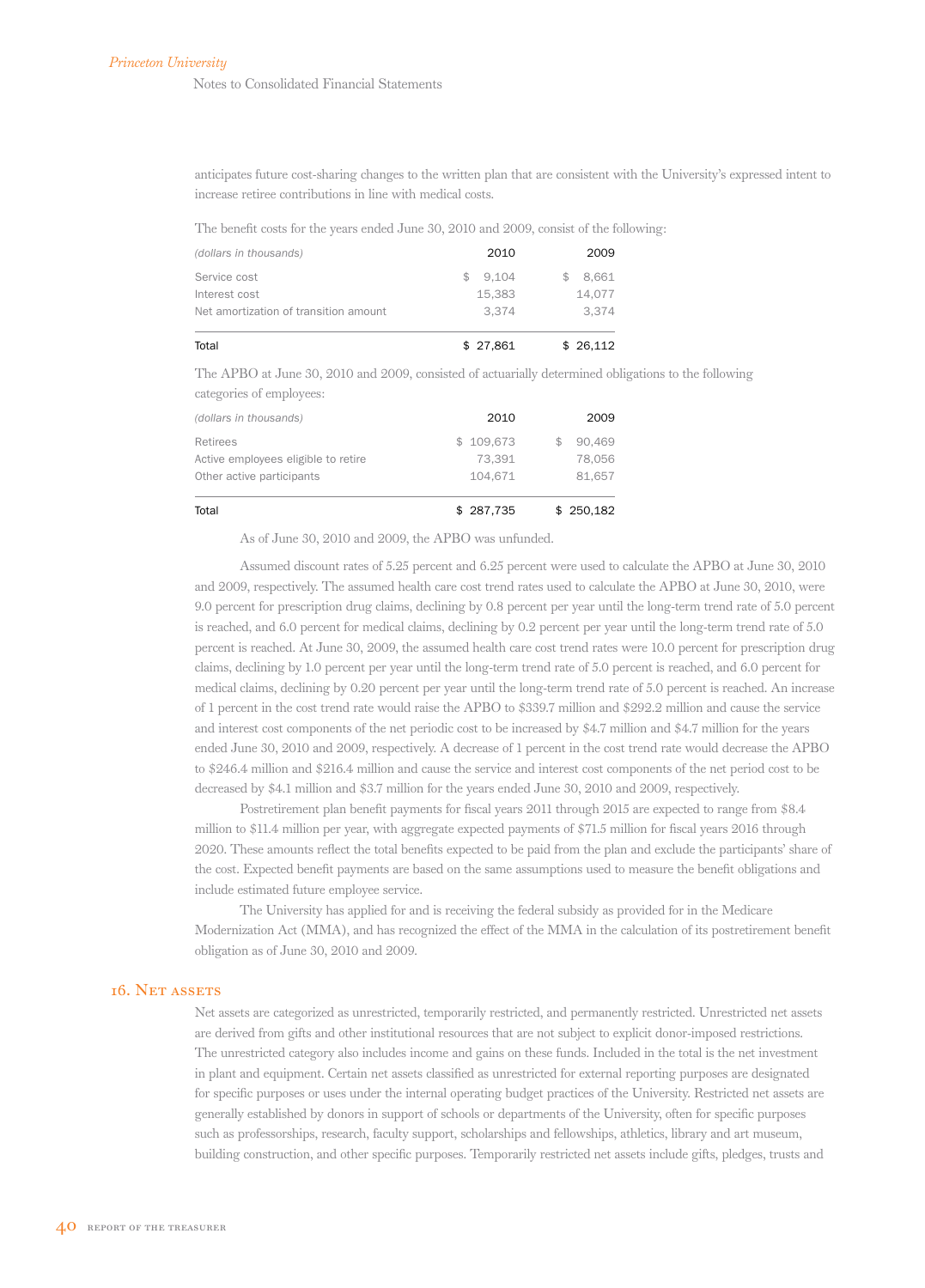remainder interests, and income and gains that can be expended but for which restrictions have not yet been met. Such restrictions include purpose restrictions and time restrictions imposed by donors or implied by the nature of the gift, or by the interpretations of law. Temporary restrictions are normally released upon the passage of time or the incurrence of expenditures that fulfill the donor-specified purpose. Permanently restricted net assets include gifts, pledges, trusts and remainder interests, and income and gains that are required by donor-imposed restrictions to be permanently retained. Investment earnings are spent for general or specific purposes in accordance with donor wishes, based on the University's endowment spending rule.

### 17. Natural classification of expenses

Operating expenses incurred for the years ended June 30, 2010 and 2009, were as follows:

| (dollars in thousands) | 2010            | 2009          |
|------------------------|-----------------|---------------|
| Salaries and wages     | \$<br>493.794   | \$<br>470.726 |
| Employee benefits      | 180.964         | 165,830       |
| Purchased services     | 43.082          | 46.747        |
| Supplies               | 53,089          | 56,321        |
| Space and occupancy    | 74.394          | 77.061        |
| Other expenses         | 138,153         | 139.039       |
| Other student aid      | 32,984          | 30,909        |
| Depreciation           | 99.314          | 94.667        |
| Interest               | 119.250         | 80,360        |
| Total                  | \$<br>1.235.024 | \$1.161.660   |

### 18. Commitments and contingencies

At June 30, 2010, the University had authorized major renovation and capital construction projects for more than \$940.5 million. Of the total, approximately \$501.2 million had not yet been expended.

Minimum operating lease commitments at June 30, 2010, under agreements to lease office space are as follows:

| 2011       | Lease payments<br>3,840<br>\$ |
|------------|-------------------------------|
| 2012       | 3,840                         |
| 2013       | 3,840                         |
| 2014       | 3,840                         |
| 2015       | 4,080                         |
| Thereafter | 38,560                        |
| Total      | \$58,000                      |

The University has entered into certain agreements to guarantee the debt of others. Under these agreements, if the principal obligor defaults on the debt, the University may be required to satisfy all or part of the remaining obligation. The total amount of these guarantees is \$15.2 million at June 30, 2010. Subsequent to June 30, 2010, the University entered into a guarantee in the amount of \$12.0 million.

The University is subject to certain legal claims that have arisen in the normal course of operations. In the opinion of management, the ultimate outcome of these actions will not have a material effect on the University's financial position, statement of activities, or cash flows.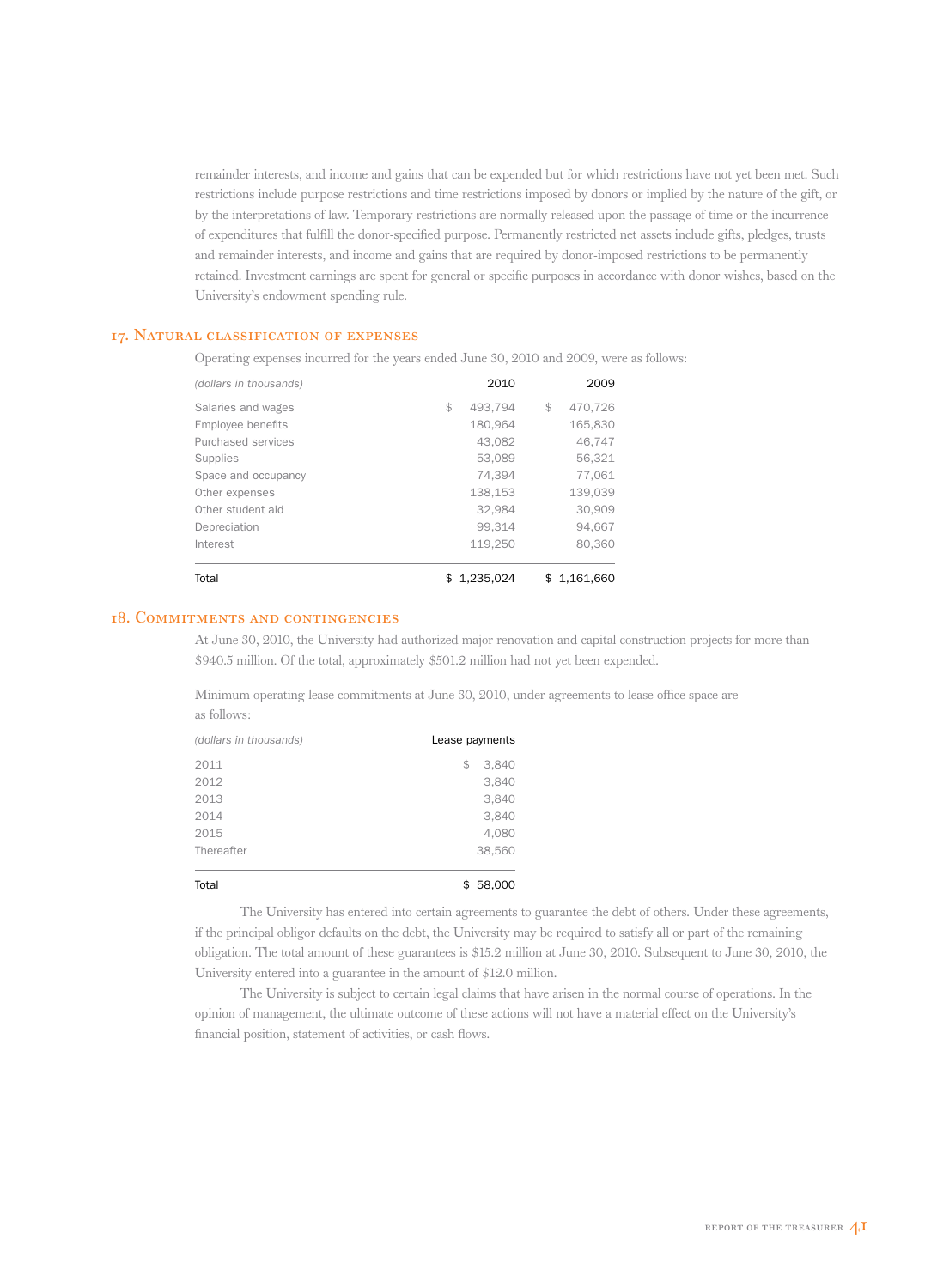### *Princeton University*

## Trustees of the University<sup>1</sup> Officers of the University<sup>2</sup>

### Ex Officio

President Shirley M. Tilghman Governor Christopher J. Christie Trustees

Danielle S. Allen '93 (2014) Thomas A. Barron '74 (2015) Kim M. Boyle '84 (2014) Katherine Brittain Bradley '86 (2012) Dennis J. Brownlee '74 (2011) Christopher A. Cole '81 (2012) John D. Diekman '65 (2018) Elizabeth A. Dilday '09 (2013) Henri R. Ford '80 (2014) Laura L. Forese '83 (2014) William K. Fung '70 (2013) Frances Joshua Grehan '10 (2014) Kathryn A. Hall '80 (2017) Julia A. Haller Gottsch '76 (2013) Brent L. Henry '69 (2020) Janet L. Holmgren \*74 (2011) Randall L. Kennedy '77 (2015) Peter B. Lewis '55 (2013) Karen Magee '83 (2011) Heidi G. Miller '74 (2014) Frank H. Moss '71 (2011) Robert S. Murley '72 (2016) Crystal L. Nix Hines '85 (2019) David G. Offensend '75 (2013) Stephen A. Oxman '67 (2012) Nancy B. Peretsman '76 (2015) Meaghan P. Petersack '08 (2012) Michael E. Porter '69 (2012) Kavita N. Ramdas \*88 (2012) Louise S. Sams '79 (2014) Thomas M. Siebel (2014) Sonia Sotomayor '76 (2011) William H. Walton III '74 (2011) Peter C. Wendell '72 (2011) George F. Will \*68 (2013) James Williamson '07 (2011) Gordon Y. S. Wu '58 (2012) C. James Yeh '87 (2014)

President Shirley M. Tilghman

### Academic Officers

*Provost* Christopher L. Eisgruber '83

*Dean of the Faculty* David P. Dobkin

*Dean of the Graduate School* William B. Russel

*Dean of the College* Nancy Weiss Malkiel

*Dean for Research* A. J. Stewart Smith \*66

*Dean of the School of Engineering and Applied Science* H. Vincent Poor \*77

*Dean of the Woodrow Wilson School of Public and International Affairs* Christina H. Paxson

*Dean of the School of Architecture* Stanley T. Allen \*88

*Dean of Religious Life and Dean of the Chapel* Alison L. Boden

*Dean of Undergraduate Students* Kathleen Deignan

*Dean of Admission* Janet Lavin Rapelye

*University Librarian* Karin A. Trainer

*Registrar* Polly Winfrey Griffin

### Officers of the Corporation

*Vice President and Secretary* Robert K. Durkee '69

*Executive Vice President* Mark Burstein

*Vice President for Finance and Treasurer* Carolyn N. Ainslie

*Vice President for Development* Elizabeth B. Wood

*Vice President for Campus Life* Cynthia Cherrey

*Vice President for Facilities* Michael E. McKay

*Vice President for Information Technology and Chief Information Officer* Betty Leydon

*Vice President for Human Resources* Lianne C. Sullivan-Crowley

*General Counsel* Peter G. McDonough

*President of the Princeton University Investment Company* Andrew K. Golden

*Chief Audit and Compliance Officer* Nilufer K. Shroff

2. As of 10/27/10. An asterisk indicates a graduate degree.

1. As of 10/27/10. The dates in parentheses refer to the end of the term as trustee. An asterisk indicates a graduate degree.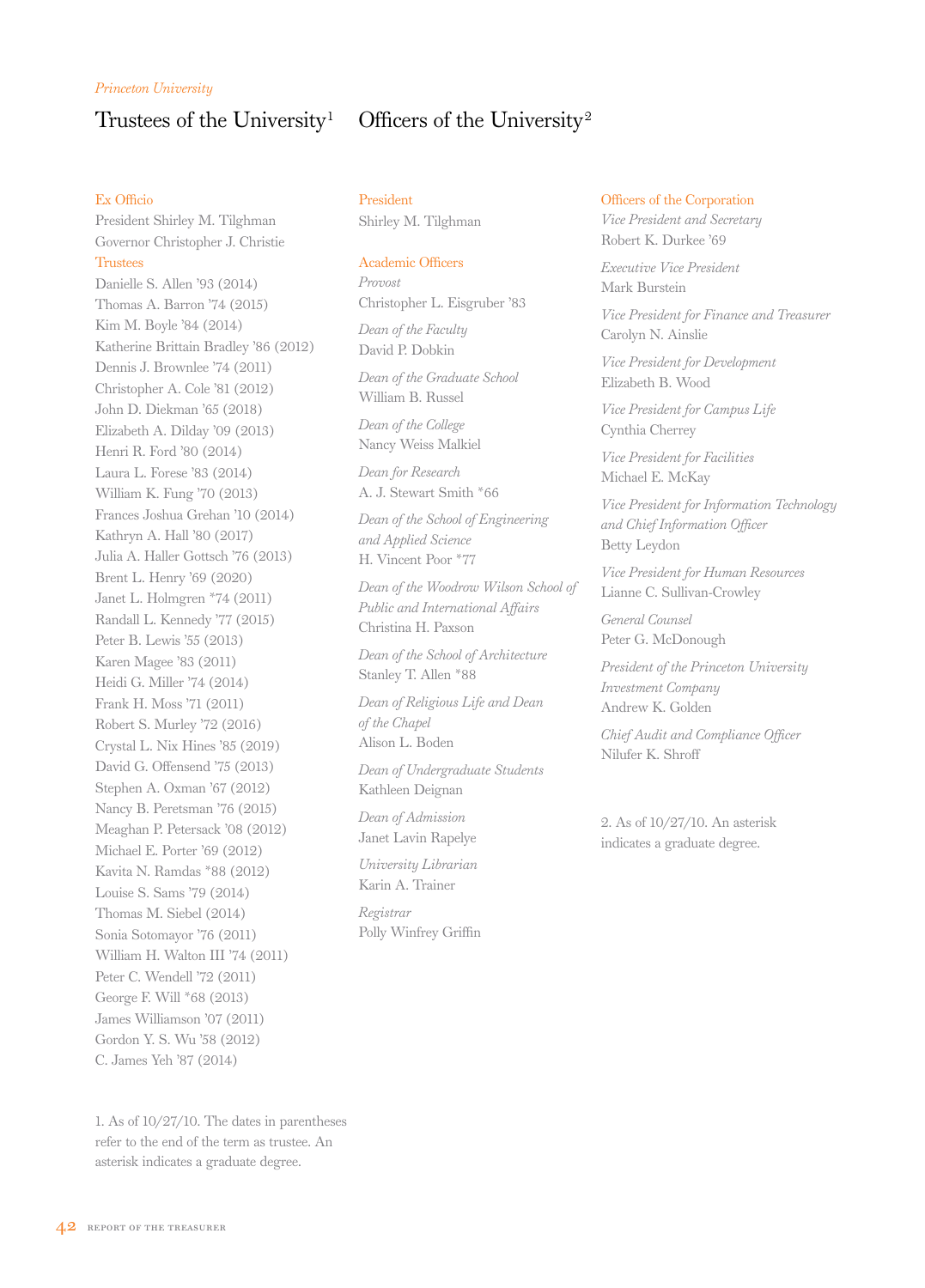701 Carnegie Center

Designed by h george design, Inc. New York City Photographs provided by the Office of Communications Printed by TanaSeybert

Copyright © 2010 by The Trustees of Princeton University

Council certified printer. The paper is Utopia 2 XG, naturally renewable raw materials and/or vegetable